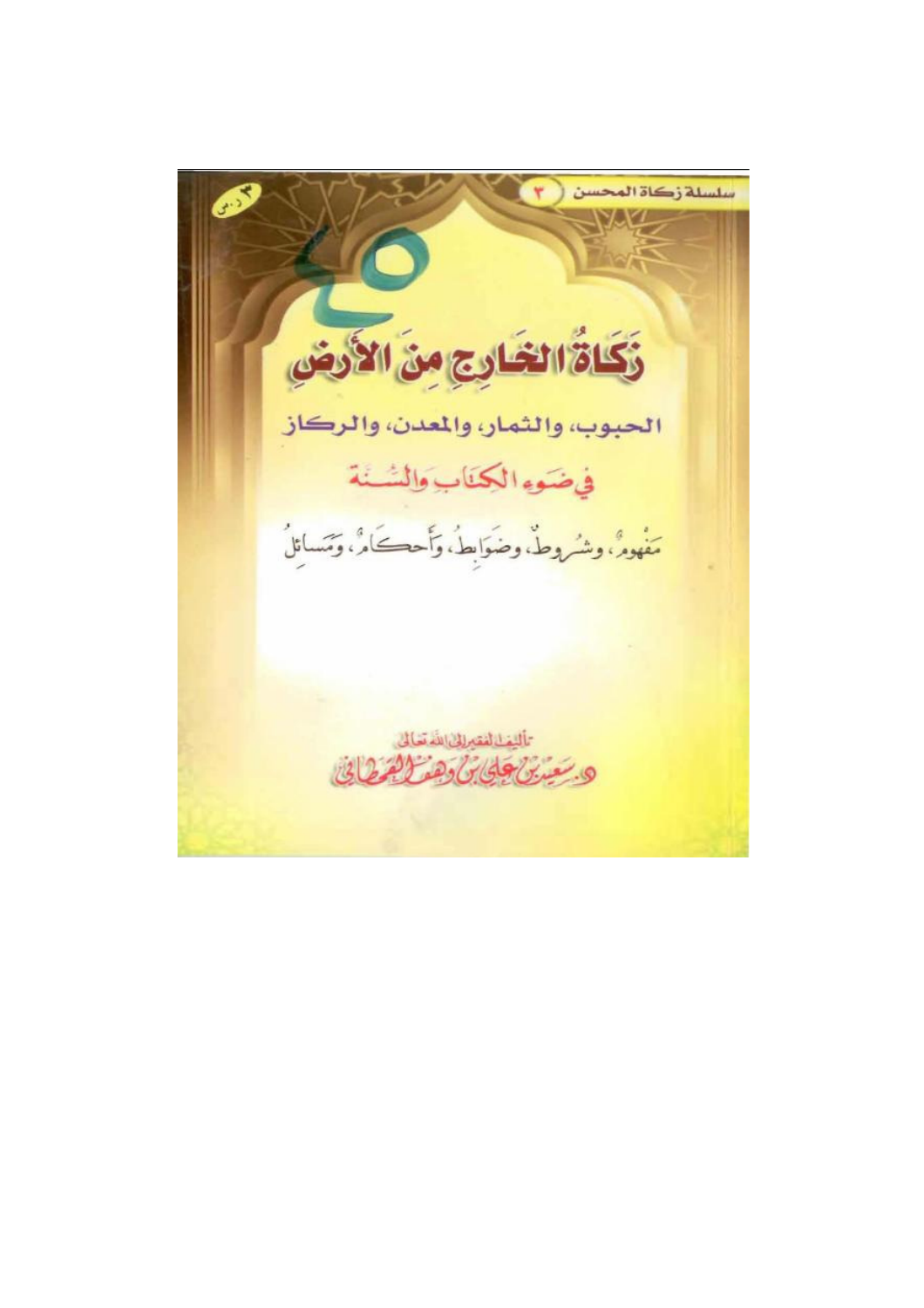رسائل سعيد بن علي بن وهف القحطاني

زكاة الفارج من الأرض الحبوب، والثمار، والمعدن، والركاز وضوء الكتاب والسنة

 $\epsilon$   $\circ$ 

تأليف الفقير إلى الله تعالى د. سعيد بن علي بن وهف القحطاني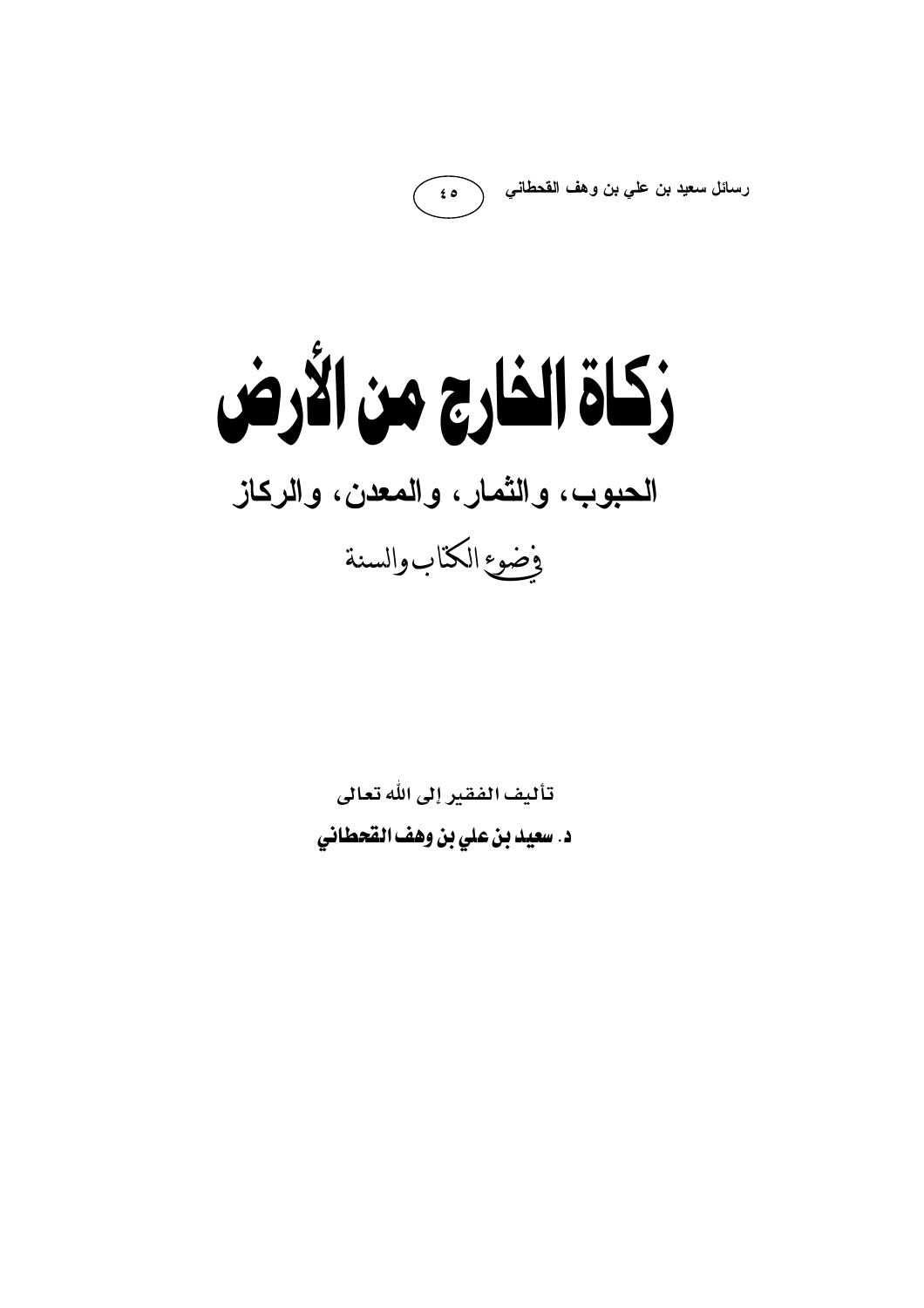

إن الحمد لله، نحمده، ونستعينه، ونستغفره، ونعوذ بالله من شرور أنفسنا وسيئات أعمالنا، من يهده الله فلا مضل له، ومن يضلل فلا هادي له، وأشهد أن لا إله إلا الله وحده لا شريك له، وأشهد أن محمداً عبده ورسوله، صلى الله عليه وعلى آله وأصحابه، ومن تبعهم بإحسان إلى يوم الدين وسلم تسليهاً كثبراً، أما بعد:

فهذه رسالة مختصرة في «زكاة الخارج من الأرض)، من الحبوب، والثمار، والمعدن، والركاز، وهي من نعم الله على عباده: أنعم بها عليهم؛ ليعبدوه ولا يشركوا به شيئاً، بيّنت فيها بإيجاز: وجوب زكاة الحبوب والثمار: بالكتاب، والسُّنَّة، والإجماع، وذكرت شروط وجوب الزكاة فيها بالأدلة، وأن الثمار يضم بعضها إلى الآخر في تكميل النصاب، وكذلك الحبوب، وأن الزكاة تجب إذا اشتد الحب وبدا صلاح الثمر، ولكن لا يستقر الوجوب حتى تصير الثمرة في الجرين، والحَبّ في البيدر، وبيّنت قدر الزكاة، وأحكام خرص الثمار، وغير ذلك من المسائل في هذا الموضوع، وقد استفدت كثيراً من تقريرات وترجيحات شيخنا الإمام عبد العزيز ابن باز رحمه الله.

واللهَ أسأَلُ أن يجعل هذا العمل مباركاً، خالصاً لوجهه الكريم، وأن ينفعني به في حياتي، وبعد مماتي، وأن ينفع به كل من انتهى إليه؛ فإنه تعالى خير مسؤول، وأكرم مأمول، وهو حسبنا ونعم الوكيل، ولا حول ولا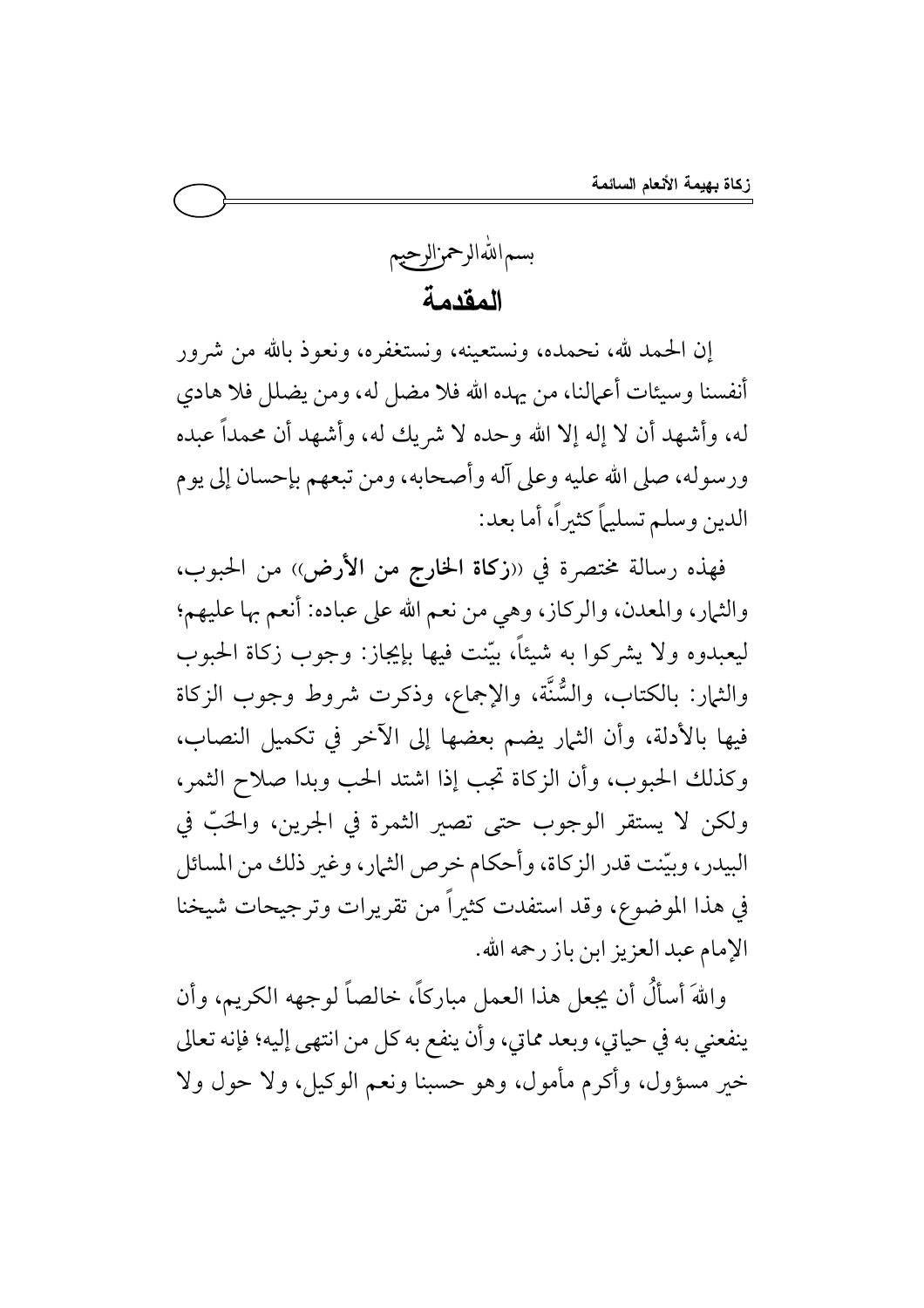قوة إلا بالله العلي العظيم، وصلى الله وسلم وبارك على عبده ورسوله، وخيرته من خلقه، نبينا محمد وعلى آله وأصحابه، ومن تبعهم بإحسان إلى يوم الدين.

المؤلف أبوعبد الرحمن

حرر صباح الأربعاء ١٤٢٦/٢/٢٣ هــ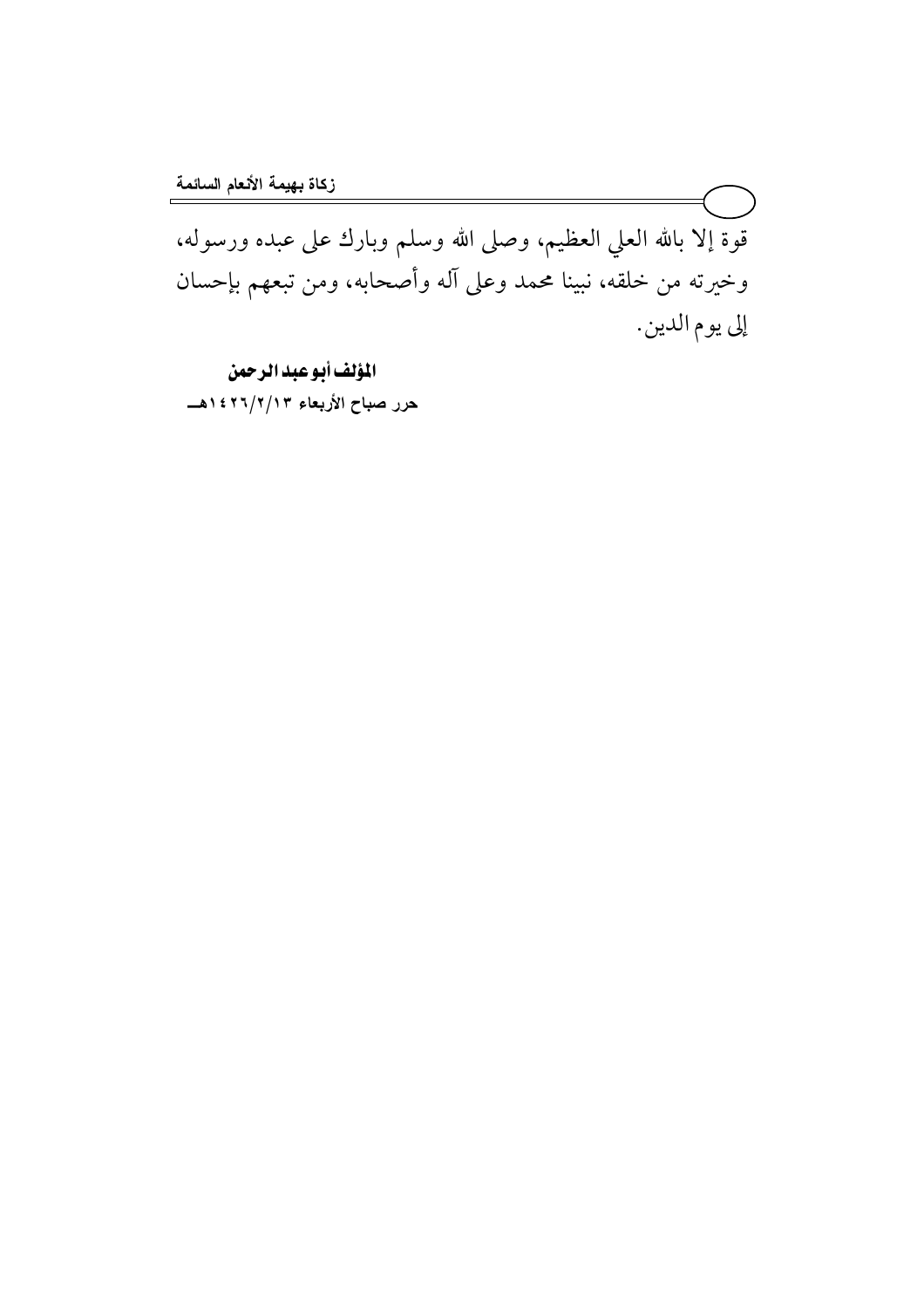## زكاة الحبوب،والثمار ،والركاز ،والمعدن

أو لاً: زكاة الحبوب والثمار واجبة:بالكتاب،والسنة،والإجماع:

أ**ما الكتاب؛** فلقول الله تعالى:﴿يَا أَيُّهَا الَّذِينَ آَمَنُوا أَنْفِقُوا مِنْ طَيِّبَاتِ مَا<br>. كَسَبْتُمْ وَمِمَّا أَخْرَجْنَا لَكُمْ مِنَ الْأَرْضِ﴾ (''؛ ولقوله تعالى: ﴿وَأَتُوا حَقَّهُ يَوْمَ حَصَادِهِ﴾ <sup>(٢)</sup>، قال ابن عباس رض<sub>ت</sub>اللهُ عنهما: «حقّه الزّكاة المفروضة»، وقال مرّة: «العشر، ونصف العشر»<sup>(٣)</sup>.

و**أمَّا السُّــذَّة؛** فلحديث عبد الله بن عمر رض<sub>ي</sub>الله عنها عن النبي ﷺ أنه قال: « فيها سقتِ السّماءُ والعيون، أو كان عَثَريّاً<sup>(؛)</sup>: العشرُ، وما سُقيَ  $\overline{\phantom{a}}$ **بالنضح**<sup>(٥)</sup>: نصف العشر»<sup>(٦)</sup>؛ ولحديث جابر بن عبد الله <sub>رضمِالله عنها أنه</sub> سمع النبي ﷺ قال: « فيها سقت الأنـهارُ والغيمُ: العشورُ، وفيها سُقي بالسانية''): نصف العشر »'' ولفظ حديث ابن عمر رض<sub>ي</sub>الله عنها عند النسائي وأبي داود: « فيها سـقت السـماء والأنـهار، والعيون، − أو كان

- (١) سورة البقرة، الآية: ٢٦٧ .
- (٢) سورة الأنعام، الآية: ١٤١.
- (٣) ذكره ابن قدامة في المغنى، ٤ / ١٥٤ .

ــــــــــــــــــــــــــــــــــــــــــــــــــــــــــــــــــــــــــــ

- (٤) عثريّاً: العثريّ من الحبوب والثمار: هو الذي عثر على الماء بعروقه بلا عمل مـن صـاحبه، النهايـة  $\ddot{\phantom{0}}$ في غريب الحديث لابن الأثير، ٣/ ١٨٢ .
	- (٥) النضح: النواضح: هي الإبل يسقى بها لشرب الأرض. ٦٪) البخاري، كتاب الزكاة، باب العشر فيها سُقي من ماء السهاء والماء الجاري؛ برقم ١٤٨٣ . (٧) السانية: الناضح يسقى عليه: سواء كان من الإبل أو البقر . جامع الأصول لابن الأثير، ٤/ ٢١١. . (٨) مسلم، كتاب الزكاة، باب ما جاء في العشر أو نصف العشر ، برقم ٩٨١ .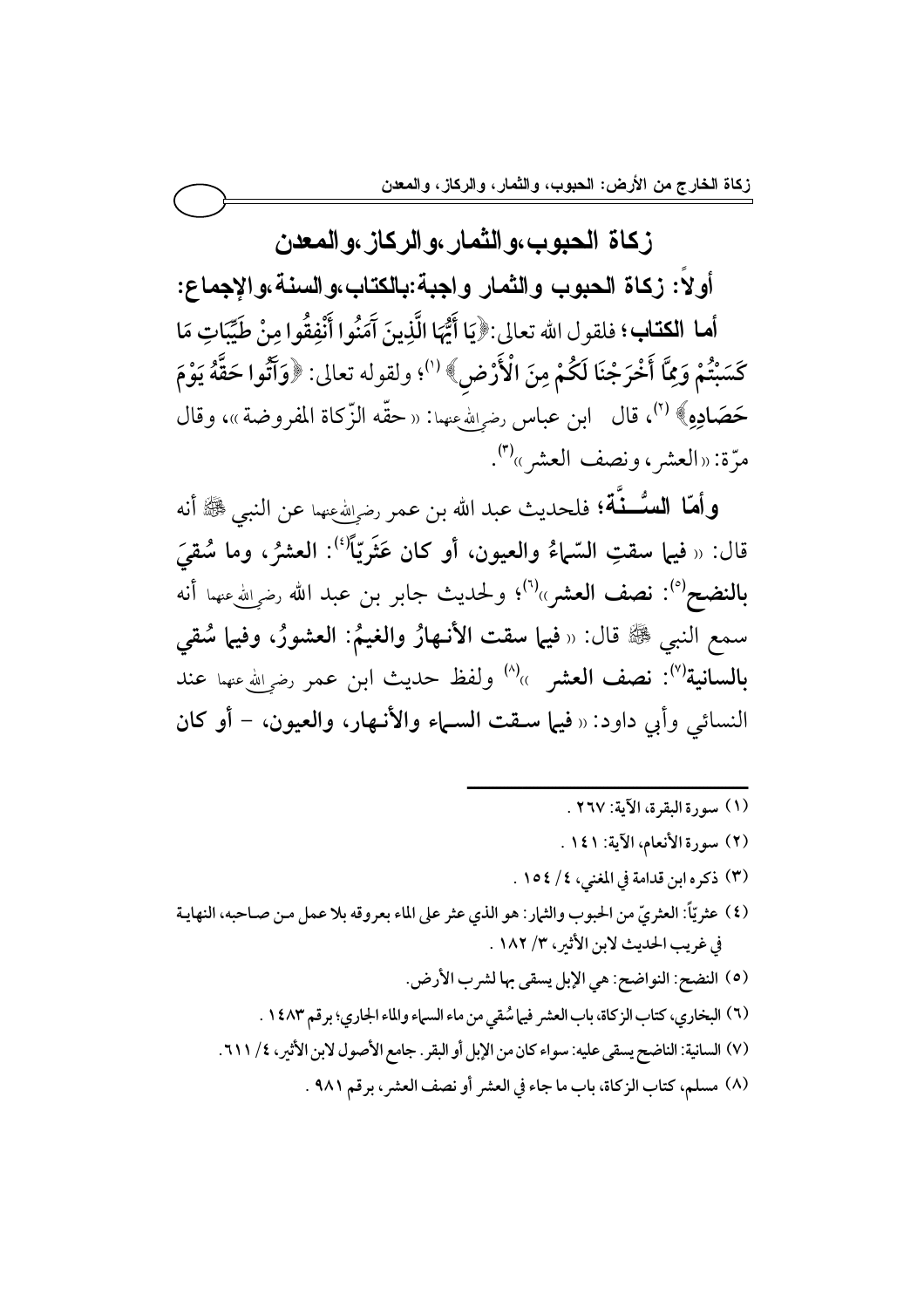بعلاً<sup>(')</sup>-: العشر، وفيها سُقِيَ بالسواني أو النضح: نصف العشر »<sup>(٢)</sup>؛ ولحديث معاذ بن جبل ﷺ قال: «بعثني رسول الله ﷺ إلى اليمن فأمرني أن آخذ مما سقتِ السماء: العشر، وفيها سقى بالدوالي<sup>(٣)</sup>: نصف العشر »<sup>(٤)</sup>.

**وأما الإجماع:** فأجمع العلماء على أن الصدقة واجبة: في الحنطة، والشعير، والزبيب، والتمر، قاله ابن المنذر، وابن عبد البر<sup>(٥</sup>).

ثانياً: شروط وجوب الزكاة في الحبوب والثمار

الشَّعْرِطْ الأُول: أن يكون حبّاً أو ثمراً؛ لحديث أبي سعيد ﷺ : أن النبي ﷺ قال: «ليس في حَبٍّ ولا تمر صدقة حتى يبلغ خمسة أوسق، ولا فيها دون خمس ذودٍ صدقة، ولا فيها دون خمس أواق صدقة » وفي رواية لمسلم: «…ليس في حبٍّ ولا ثمرِ صدقة حتى يبلغ خمسة أوسق… »<sup>(1)</sup> وهذا يدل على وجوب الزكاة في الحب والثمر وانتفائها عن غيرها'".

- (١) البعل: ما شرب بعروقه من الأرض من غير سقى من السباء ولا غيرها، [جـامع الأصـول لابـن الأثير، ٤/ ٦١٣] وجاء في سنن أبي داود برقم ١٥٩٨ عن وكيع: أن البعل الكبوس الـذي ينبت من ماء السماء. وجاء عن النضر ابن شميل: البعل ماء المطر. وكذلك عن أبي إياس الأسدي: أن البعل: هو الذي يسقى بهاء المطر. والله أعلم.
	- (٢) أصله في البخاري، برقم ١٤٨٣، وهذا لفظ أبي داود، برقم ١٥٩٦، والنسائي، برقم ٢٤٨٧.
		- (٣) جمع دالية: الدلو أو آلة لإخراج الماء.
- (٤) النسائي، كتاب الزكاة، باب ما يوجب العشر، وما يوجب نصف العشر.، برقم ٢٤٨٩، وابن ماجه، كتاب الزكاة، باب صدقة الزرع والثهار، برقم ١٤٨٤-١٨٤٥، وقـال الألبـاني في صـحيح النسائي، ٢/ ١٩٣: «حسن صحيح ».
	- (٥) المغنى لابن قدامة، ٤/ ١٥٤.
- (٦) متفق عليه: البخاري بنحوه، كتاب الزكاة، باب ليس فيها دون خمسة أوسق صدقة، برقم ١٤٨٤، ومسلم بلفظه، كتاب الزكاة، باب ليس فيها دون خمسة أوسق صدقة، برقم ١ (٩٧٩.
	- (٧) الكافي، لابن قدامة، ١٣١/٢.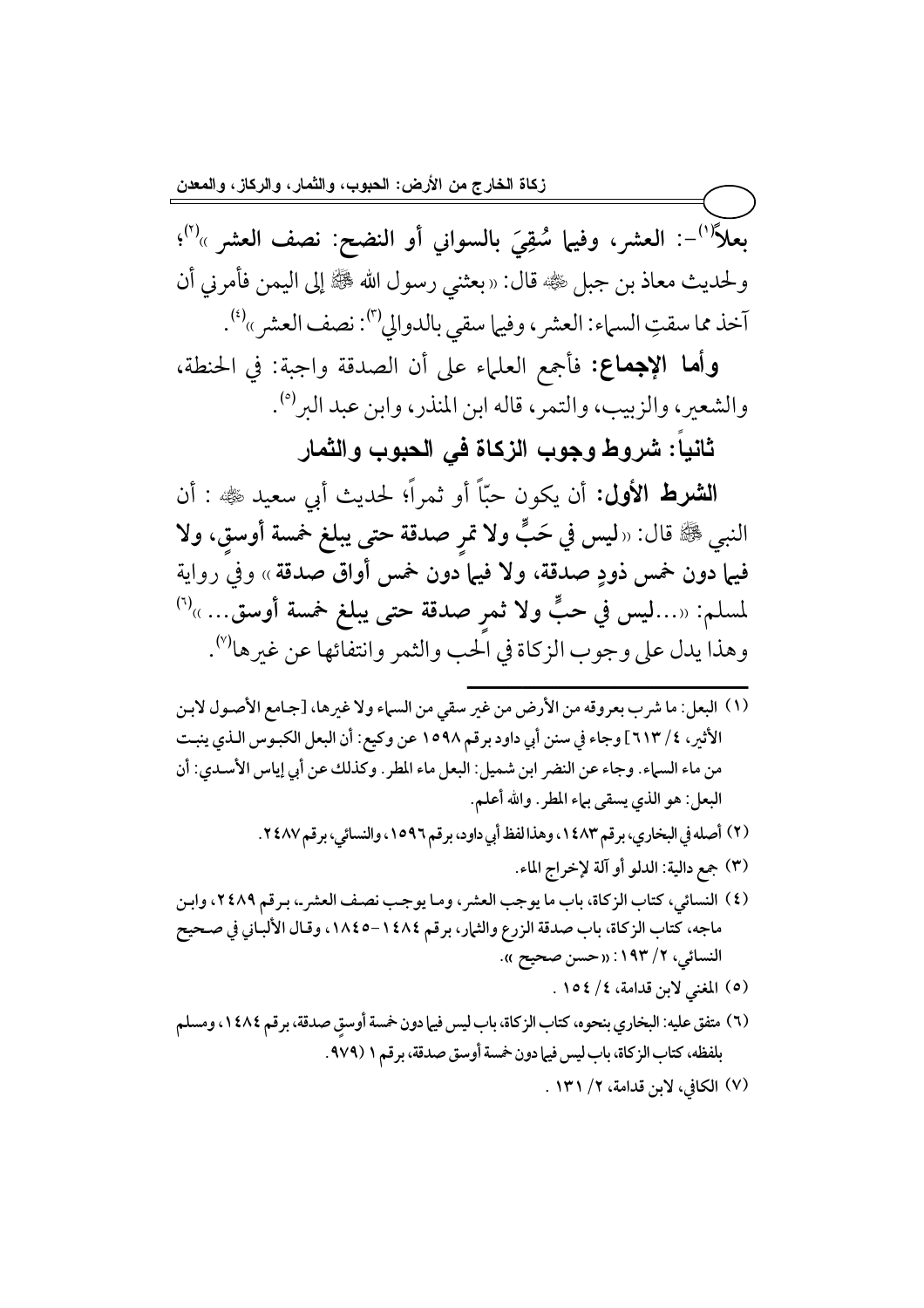**الشرط الثاني:** أن يكون مكيلاً؛ لتقديره بالأوسق، وهي مكاييل، فيدل ذلك على اعتبارها<sup>(١)</sup>.

**الشرط الثالث:** أن يكون مما يُدّخر؛ لأن جميع ما اتفق على زكاته مدخر؛ ولان غير المدخر لا تكمل ماليته؛ لعدم التمكن من الانتفاع به في المال، فتجب الزكاة في جميع الحبوب والثمار المكيلة التي تدخر : مثل: الحنطة، والشعير، والتمر، والزبيب، وغيرها من كل حبٍّ أو ثمرٍ يكال ويدخر<sup>(٣)</sup>. ("  $\overline{\phantom{a}}$ 

- (۱) المرجع السابق، ۲/ ۱۳۱ .
- (٢) الكافي، لابن قدامة، ٢/ ١٣٢ .
- (٣) اختُلِفَ في الأنواع التي تجب فيها الزكاة: من الحبوب والثمار على النحو الآتي:
- ١ أجمع أهل العلـم عـلى أن الزكـاة تجـب... في ... الـبر، والشـعير، والتمـر، والزبيـب إذا بلـغ مـن كـلّ صنفٍ منهـا مـا تجـب فيـه الزكـاة [الإجمـاع لابـن المنـذر، ص١٥] وقـال رحمـه الله في موضـع آخـر : «وأجمعوا على أن الصدقة واجبـة في: الحنطـة، والشـعير، والتمـر، والزبيـب» [الإجماع لابـن المنـذر، ص۲۰ ].
- ٢ مذهب الإمام أحمد رحمه الله تعالى: أن الزكاة تجب: في كل حبٍّ وثمرٍ يكال ويدخر مما ينبتـه الآدمـي في أرضه إذا بلغ نصاباً قدره خمسة أوسق؛ لقوله ﷺ: «ليس في حـب ولا ثمـر صـدقة حتـى يبلغ خمسة أوسق...»[البخاري، ١٤٨٤، ومسلم، ١٩٧٩] ويدخل في هذا عند الإمام أحمد: الحبوب كلها: كالحنطة -وهي تطلق على البر، والقمح، والسمراء –والشعير، والأرز، والدخن، والـذرة، والبـاقلا –الفـول – والعـدس، والحمـص، والحلبـة، والسمسـم، حتـى ولـو لم يكـن قوتـاً: كحب الرشاد، والفجل، والقرطم –وهو حب العصفر –والأبازير –جمع بذر وهو حب يبذر للنبات، والكمون، والحبة السوداء، وغيرها مما أشبهها، فهذه غير قوت؛ ولكنها حب يخرج من الزرع... وفي كل ثمر يكال ويدخر: كالتمر، والزبيب، واللوز، والفستق، والبندق. وفي روايـة للإمـام أحمـد: أن الزكـاة لا تجب إلا في أربعـة أصـناف فقـط: الـبر، والشـعير، والتمـر، والزبيب؛ لحديث أبي موسى ومعاذ رضرِللهجها حين بعثهما رسـول الله ﷺ إلى الـيمن يعلـمان النـاس أمر دينهم: «لا تأخـذوا الصـدقة إلا مـن هـذه الأربعـة: الشـعير، والحنطـة، والزبيـب والتمـر» [الدارقطني، ٢٠١، والحاكم، ١ / ٤٠١، والبيهقي، ٤ / ١٢٨، وابن أبي شيبة، ٤ / ١٩] وضُعِّف، ولكـن قـد صـححه الألبـاني في الإرواء بـرقم ٨٠١، والأحاديـث الصـحيحة، بـرقم ٨٧٩، والله أعلم]. وانظر: المغني، لابن قدامة، ٤/ ١٥٤-١٥٦.

=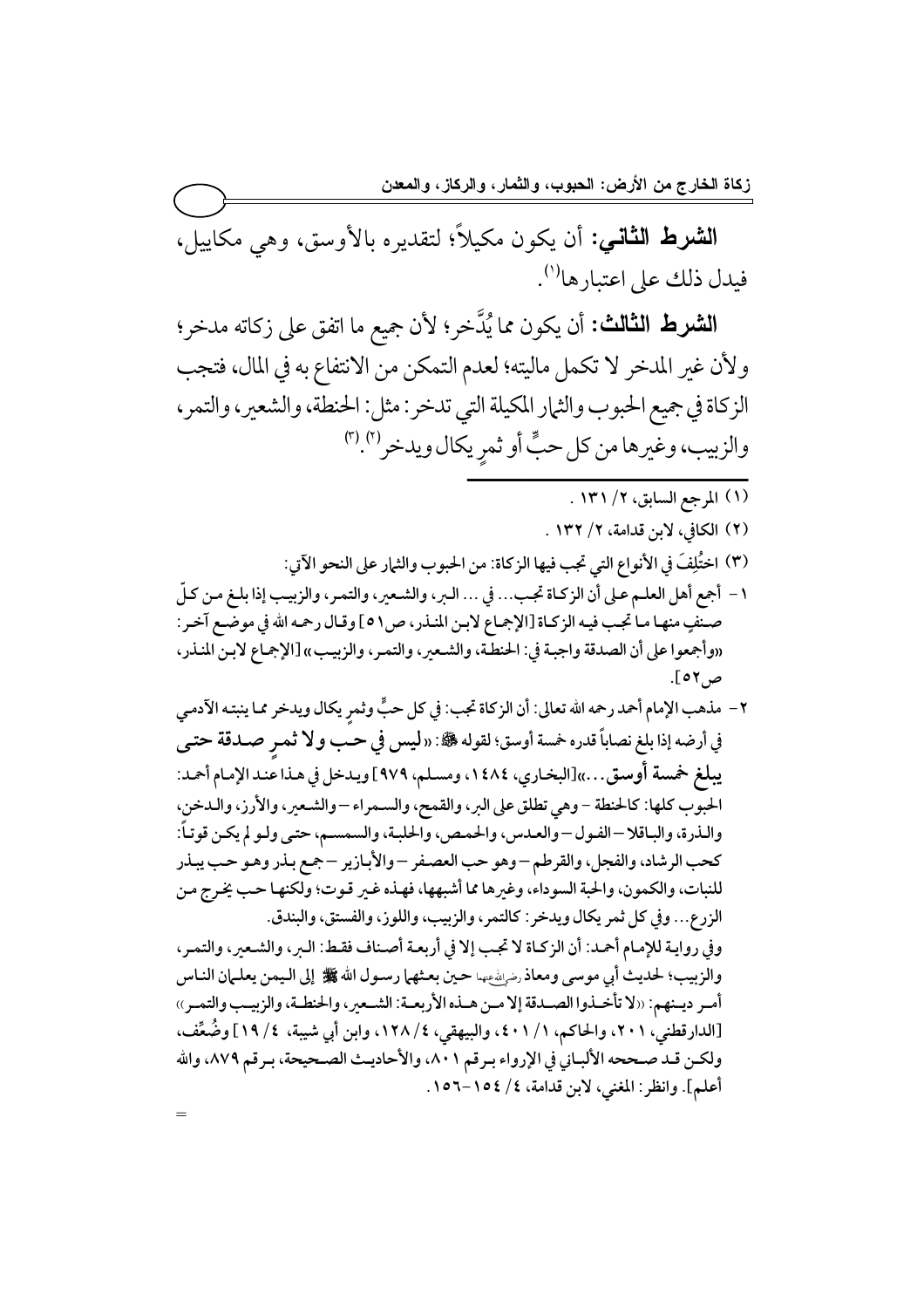**الشَّدِطْ الرَّابِع:** أن ينبت بإنبات الأدمي في أرضه: فأما النابت بنفسه فلا زكاة فيه؛ لأنه إنها يملك بحيازته، والزكاة إنها تجب ببدو الصلاح، ولم ــــــــــــــــــــــــــــــــــــــــــــــــــــــــــــــــــــــــــــ

- = ولا زكـاة في سـائر الفواكـه عنـد الإمـام أحمـد: كـالخوخ، والكمثـري، والتفـاح، والمشـمش، والتـين، والجـوز، ولا في الخضر اوات: كالقثـاء، والخيـار، والباذنجـان، والجـزر، وغيرهـا مـن الخضر اوات... [المغني، ٤/ ١٥٦]؛ لحديث معاذ ﷺ، أنه كتب إلى النبي ﷺ يسأله عن الخضر اوات؟ —وهي البقـول – فقـال: «لمـيس فيهـا شييء» [الترمـذي، بـرقم ٦٣٨، وصـححه الألبـاني في صـحيح الترمـذي، ٢ / ٣٥٠]، وفي إرواء الغليل، ٣/ ٢٧٩، قال الإمام الترمذي على هذا الحديث: «والعمل على هذا عند أهل العلم أن ليس في الخضر اوات صدقة ».
- ٣- عند الإمام مالك والشافعي رحمهم الله تعالى: لا زكاة في ثمـرِ إلا التمـر والزبيـب، ولا في حـب إلا ما كان قوتاً في حالة الاختيار لذلك، إلا في الزيتون عـلى اخـتلاف. [المغنـى، ٤/ ١٥٦] فأخـذ مـن هذا أن الزكاة تجب عند الإمام مالك والشافعي في كل ما كـان مكـيلاً مـدخراً قوتـاً، ولا تجب في غير ذلك ولا في جميع الخضراوات.
- ٤ − عنـد أبي حنيفـة رحمـه الله: أن الزكـاة تجـب في كـل مـا يقصـد بزراعتـه نـاء الأرض إلا الحطـب، والقصب، والحشيش؛ لعموم قوله ﷺ : ‹‹ فيما سقت السماء والعيون أو كـان عثريّـاً: العشر ـ، ومـا سقى بالنضح: نصف العشر» [البخاري، برقم ١٤٨٣]. وأقرب الأقـوال قـول الحنابلـة، والله تعـالى أعلـم. [المغنـى، ٤/ ١٥٦، والشر ح الكبـير مـع المقنـع والإنصـاف ٣/ ٤٩٤، والشرح الممتع، ٤/ ٧٢]. وقد اختلف العلماء في زكاة الزيتون: فعن الإمام أحمد رحمه الله روايتان: الرواية الأولى: أن فيه العشر إذا بلغ خمسة أوسق، وإن عصر قُوِّم ثمنه؛ لأن الزيت له بقاء، وهذا قول: الزهري، والأوزاعي، ومالك، والليث، والثوري، وأبي ثور، وأصحاب الرأي وأحد قولي الشافعي، وروي عن ابن عباس؛ لقول الله تعالى: ﴿وَآَثُّوا حَقَّهُ يَوْمَ حَصَادِهِ﴾ [الأنعام: ١٤١] في سياق قوله: ﴿وَالزَّيْتُونَ وَالزَّمَّانَ﴾؛ ولأنه يمكن ادخار غلته أشبه التمر والزبيب. والرواية الثانية: عن الإمام أحمد رحمه الله: « أن الزيتون لا زكاة فيه، وهو اختيار أبي بكر وظاهر كلام الخرقي، وهذا قول: ابن أبي ليلي، والحسن بن صالح، وأبي عبيد، وأحد قولي الشافعي؛ لأنه لا يدخر يابساً فهو كالخضر اوات، والآية لم يُرَد فيها الزكاة؛ لأنها مكية والزكاة إنها فرضت بالمدينة؟ ولهذا ذكر الرمان ولا عشر فيه…» [المغنى لابن قدامة رحمه الله، ٤/ ١٦٠–١٦١، والشرح الكبير مع المقنع والإنصاف، ٦/ ٥٠٣].

[وهذا القول الذي رجحه شيخنا ابن باز رحمه الله: وهو أن الزيتون لا زكاة فيه؛ لأنه من الخضراوات

والفواكه][فتاوى ابن باز، ٤/ ٧٠].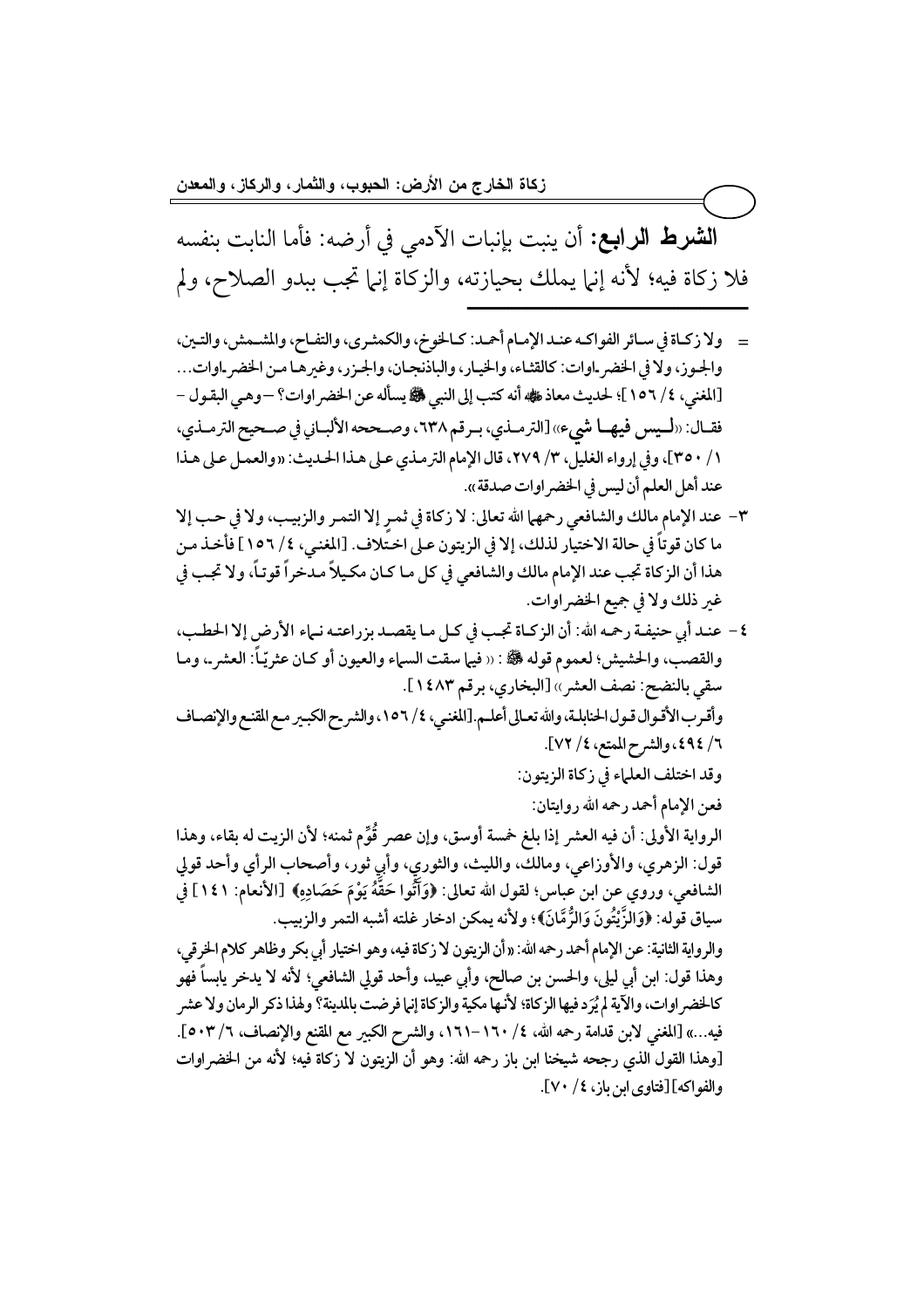يكن ملكاً له حينئذٍ فلم تجب زكاته<sup>(١)</sup> وعبّر البعض عن هذا الشرط بقوله: « ويعتبر أن يكون النصاب مملوكاً له وقت وجوب الزكاة»<sup>(٢)</sup>.

الشرط الخامس: أن يبلغ نصاباً قدره خمسة أوسق؛ لقول النبي ﷺ : « ليس فيها دون خمسة أوسق صدقة…»<sup>(٣)</sup>.

والوسق ستون صاعاً<sup>(؛)</sup>، والصاع أربعة أمداد، والمد ملء كفي الرجل المعتدل، فيكون الصاع أربع حفنات بكفي الرجل المعتدل<sup>(٥)</sup>. وتعتبر خمسة الأوسق بعد التصفية في الحبوب والجفاف في الثمر<sup>(٦)</sup>.

وذكر الزركشي رحمه الله شروطاً قريباً من هذه الشروط، فقال: « يشترط في وجوب الزكاة في الخارج من الأرض شروط:

أحدها: أن يكون مما ييبس فلا تجب في الخضر اوات.

الشرط الثاني: أن يكون مما يبقى – أي يدخر عادة – فلا تجب في التين ونحوه''.

- (١) الكافي، ٢/ ١٣٤. (٢) الروض المربع، انظر: الشرح الممتع، ٧٨/٦ . (٣) متفق عليه: البخاري، برقم ١٤٨٤، ومسلم، برقم ٩٧٩، وتقدم تخريجه. (٤) الكافي، لابن قدامة، ٢/ ١٣٥ . (٥) حاشية ابن قاسم على الروض، ٤/ ٢٢٢ . (٦) المغنى، ٤/ ١٦٢ .
- (٧) ونص شيخ الإسلام ابن تيمية رحمه الله على وجوب الزكاة في التين؛ لادخـاره، وإنـما اعتـبر الكيـل والوزن في الربويات، لأجل التباثل المعتبر فيها، وهو غير معتبر هاهنـا... ورجـح أن المعتبر لوجـود زكاة الخارج من الأرض: هو الادخار لا غير؛ لوجود المعنى المناسب لإيجاب الزكاة فيه بخلاف الكيل، فإنه تقدير محض فالوزن في معناه... [الاختيارات الفقهية، ص١٤٩].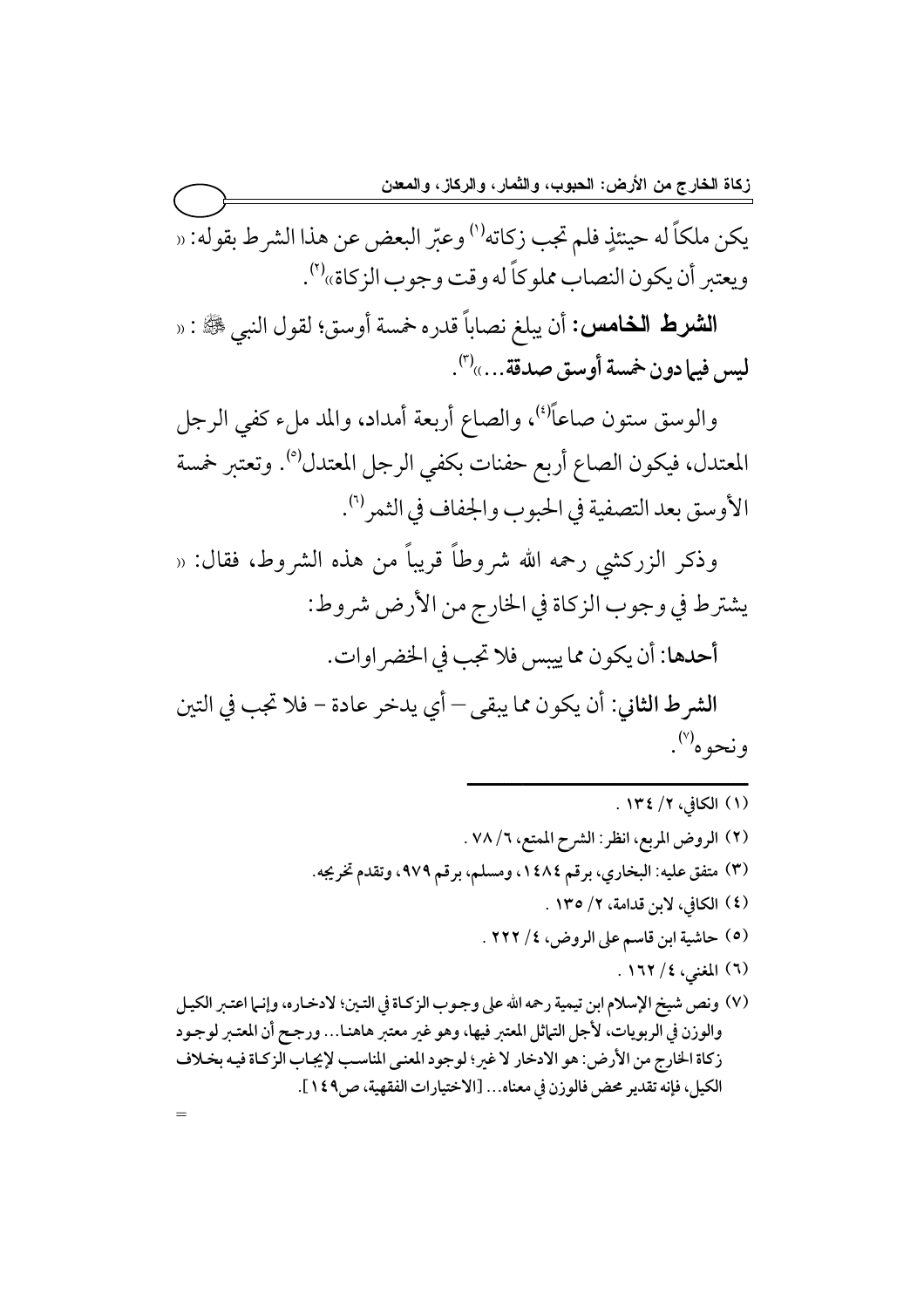زكاة الخارج من الأرض: الحبوب، والثمار، والركاز، والمعدن الشرط الثالث:أن يكون مما يكال،فلا تجب في الجزر...والتين... ونحوها. الشرط الرابع: أن يبلغ خمسة أوسق»<sup>(י)</sup> والله تعالى أعلم<sup>(٢)</sup>.

ثالثاً: تضم ثمرة العام الواحد لبعضها في تكميل النصاب:

فالتمر أنواع كثيرة يضم بعضها إلى بعض في تكميل النصاب، فمثلاً: السكري، والبرحي، والخلاص، وغير هذه الأنواع يضم بعضها إلى بعض في تكميل النصاب.

وكذلك الزبيب أنواع يضم بعضها إلى بعض في تكميل النصاب. ولا يضم الجنس إلى جنس آخر: فلا يضم التمر إلى الزبيب ولا الزبيب إلى التمر في تكميل النصاب؛ لاختلاف الجنس؛ وإنها يضم أنواع الجنس الواحد إلى بعضه في تكميل النصاب.

- = [ورجح الإمام ابن باز رحمه الله أن: (التين والزيتون لا تجب فيهها الزكـاة في أصـح قـولي العلـماء؛ لأنهما من الخضر اوات والفواكه]. [فتاوى ابن باز، ١٤/ ٧٠].
	- (١) شرح الزركشي على مختصر الخرقي، ٢/ ٢٦٧-٢٧٠ .

(٢) اختلف العلماء رحمهم الله تعالى في نصاب الحبوب والثمار على قولين: القول الأول: أن الزكاة لا تجب في شيء من الحبوب والثيار حتى تبلغ خمسة أوسق، وهذا قول أكثـر أهـل العلم، منهم ابن عمر، وجابر، وأبو أمامة بن سهل، وعمر بن عبد العزيز، وجابر بن زيد، والحسـن، وعطاء، ومكحول، والحكم، والنخعي، ومالك، وأهل المدينة، والثوري، والأوزاعي، وابن أبي ليلي، والشافعي، وأبو يوسف، وحُمد وسائر أهل العلم، قال الإمام ابـن قدامـة رحمه الله: «ولا نعلـم أحـداً خالفهم إلا مجاهداً وأبا حنيفة ومن تابعه».

القول الثاني: مجاهد، وأبو حنيفة ومن تابعه، قالوا: تجب الزكاة في قليل ذلك وكثيره؛ لعموم قوله ﷺ : «فيها سقت السباء: العشر »؛ ولأنه لا يعتبر له حول، فلا يعتبر له نصاب، قال الإمام ابن قدامة: «ولنا قول النبي ، «ليس فيها دون خمسة أوسق صدقة» متفق عليه: وهذا خاص يجب تقديمه وتخصيص عموم ما رووه به»[المغنى، ٤/ ١٦١].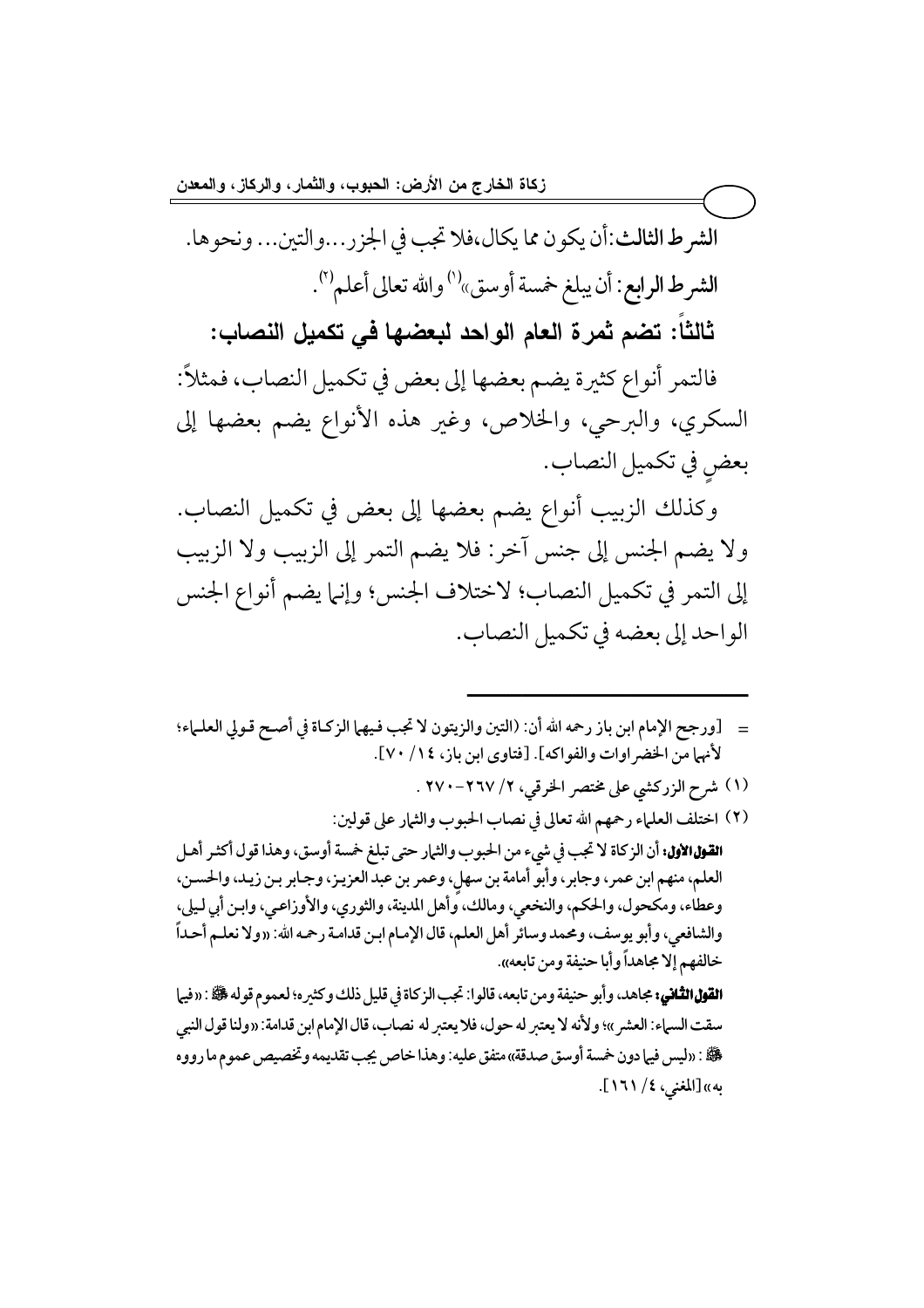وكذلك ما يحمل في السنة الواحدة حملين يضم كل نوع إلى جنسه من الثمرة'').

وتضم أنواع الحبوب إلى بعضها من كل جنس، فجنس الحنطة أنواع يضم بعضها إلى بعض، والشعير أنواع يضم بعضها إلى بعض، وهكذا لو جذ الزرع ثم ظهر زرع آخر في نفس العام ضم بعضه إلى بعض في تكميل النصاب، ولا يضم الجنس إلى جنس آخر، فلا يضم البر إلى الشعير، ولا الذرة إلى الشعير؛ لاختلاف الأجناس: وكذلك إذا كان للرجل بساتين في أماكن مختلفة، فإنه يضم بعضها إلى بعض في تكميل النصاب<sup>(٢)</sup>. ــــــــــــــــــــــــــــــــــــــــــــــــــــــــــــــــــــــــــــ

- (١) قال الإمام ابن قدامة رحمه الله: «ولا خلاف بين أهل العلم في غير الحبوب والأثـمان أنـه لا يضـم جـنس إلى جنس آخر في تكميل النصاب، فالماشية ثلاثة أجناس: الإبل، والبقر، والغنم، لا يضمم جنس منها إلى آخر، والثمار لا يضم جنس إلى غيره: فلا يضم التمر إلى الزبيب، ولا إلى اللوز والفستق، ولا يضم شيء من هذه إلى غيره، ولا تضم الأثيان إلى شيء من السائمة، ولا مـن الحبوب والـثيار، ولا خـلاف بيـنهم في أن أنـواع الأجنـاس يضــم بعضــها إلى بعـض في إكـمال النصــاب، ولا نعلــم بيـنهم أيضــاً خلافـاً في أن العروض تضم إلى الأثَّمان وتضم الأثَّمان إليها، إلا أن الشَّافعي لا يضمها إلا إلى جنس ما اشتريت بـه؛ لأن نصابها معتبر به» [المغنى، ٢٠٣ × -٢٠٤. والشرح الكبير مع المقنع والإنصاف، ٦/ ٢٥٢].
- (٢) وذكر الإمام ابن قدامة رحمه الله: أن العلماء اختلفوا في ضم الحبوب بعضـها إلى بعـض في تكميـل النصاب، وفي ضم النقدين إلى الآخر، فروي عن الإمام أحمد في الحبوب ثلاث روايات: الرواية الأولى: لا يضم جنس منها إلى غيره، ويعتبر النصاب في كل جنس منها منفرداً، وهذا قول: عطاء ومكحول، وابن أبي ليلي، والأوزاعي، والثوري، والحسن بن صالح، وشريك والشافعي، وأبي عبيد، وأبي ثور، وأصحاب الرأي؛ لأنّها أجناس فاعتبر النصاب في كل جنس منها منفرداً: كالثمار والمواشى. والرواية الثانية أن الحبوب كلها تضم بعضها إلى بعض في إكمال النصاب. وهذا قول عكرمة وحكاه ابن المنذر عن طاووس. والرواية الثالثة: أن الحنطة تضم إلى الشعير، وتضم القطنيات بعضها إلى بعض – وهي صنوف الحبوب: من العدس، والحمص، والأرز، والسمسم، والدخن، والفول – وحكاه الخرقي عن أحمد، وهو مذهب الإمام مالك. قـال الإمـام ابـن قدامـة رحمـه الله: «والروايـة الأولى أولى إن شـاء الله تعـالى؛ لأنــها أجنـاس يجـوز

=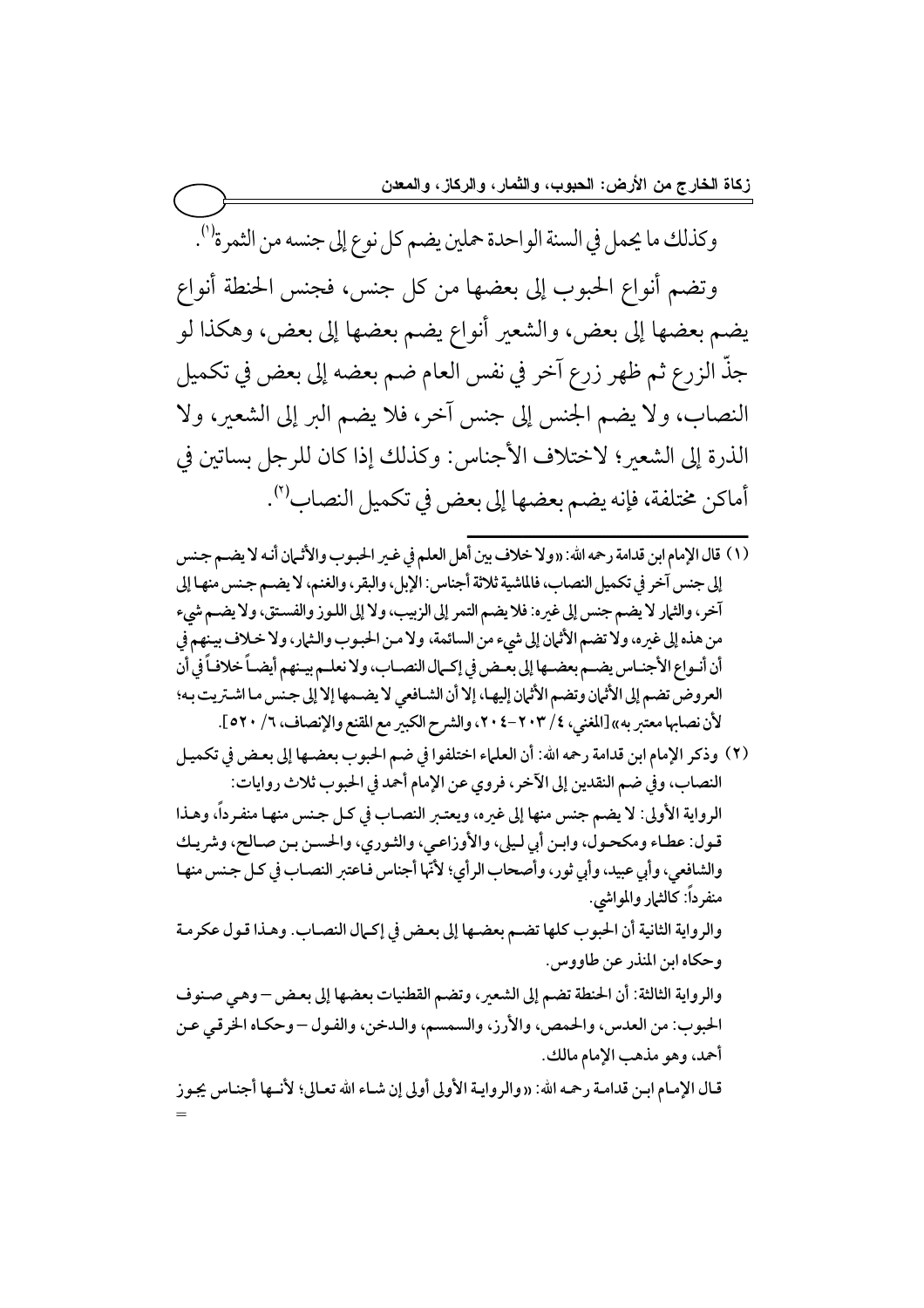رابعاً: تجب الزكاة في الحبوب والثمار :

إذا اشتد الحبُّ فصار قويّاً لا ينضغط إذا ضُغِطَ، وجبت الزكاة فيه. وإذا بدا صلاح الثمر: فاحمَّر أو اصفرَّ في ثمر النخيل، وفي العنب: أن يموِّه حلواً: أي بدلاً من أن يكون قاسياً يكون ليناً متموِّهاً وبدلاً من أن يكون حامضاً يكون حلواً. فإذا اشتدَّ الحبّ وبدا صلاح الثمر وجبت الزكاة، وقد ثبت تفسير بدوٍّ الصلاح عن النبي ﷺ من حديث أنس بن مالك ﷺ عن النبي ﷺ : أنه: نَهَى عن بيع الثيار حتى تُزهى. قيل: وما زَهْوَها؟ قال:«تَحْمَارٌ وتصفارٌ»'' وعنه ﷺ: أن النبي ﷺ «نَهي عن بيع العنب حتى يسودَّ، وعن بيع الحبِّ حتى يشتدَّ »<sup>(٢)</sup>، وعن ابن عمر رض<sub>ح</sub>ِلله عنها قال: « نَهَى رسول الله ﷺ عن بيع الثيار حتى يبدُوَ صلاحها، نهى البائع والمبتاع ». وفي لفظ للبخاري: كان إذا سُئل عن صلاحها قال:  $\left( \mathbf{r}^{\left( \tau\right) }\right)$ ر متى تذهب عاهتها  $\left( \mathbf{r}^{\left( \tau\right) }\right)$ 

- = التفاضل فيها فلم يضم بعضها إلى بعض كالثمار » [المغنى، ٤ / ٢٠٤-٢٠٥]. وانظر: الشر-ح الكبير مـع المقنـع والإنصـاف، ٦/ ٥١٨ ه-٢٢٢ه، والمغنـى، ٤/ ٢٠٧، والكـافي، ٢/ ١٣٧، والشرح الممتع، ٦/ ٧٧ .
- (١) متفق عليه: البخاري، كتاب الزكاة، بابٌ: من باع ثماره أو نخله، أو أرضه، أو زرعـه، وقـد وجـب فيـه العشر- أو الصـدقة فـأدى الزكـاة مـن غـيره أو بـاع ثـماره ولم تجـب فيـه الصـدقة، بـرقم ١٤٨٨، ورقـم ٢١٩٧. ومسلم، كتاب المساقاة، باب وضع الجوائح، برقم ١٥٥٥ .
- (٢) رواه الخمسة إلا النسائي: أبو داود، كتاب البيوع، باب في بيع الثمار قبل بدوٍّ صلاحها، رقم ٣٣٧١، والترمذي، كتاب البيوع، بـاب مـا جـاء في كراهيـة بيـع الثمـر حتـى يبـدو صـلاحها، رقـم ١٢٢٨، وابـن ماجه، كتـاب التجـارات، بـاب النهـى عـن بيـع الـثـار قبـل أن يبـدو صـلاحها، رقـم ٢٢١٧، وأحمـد، ٣/ ٢٢١، وصححه الألباني في صحيح أبي داود، ٢/ ٣٤٤.
- (٣) متفق عليه: البخاري، كتاب البيوع، باب بيع الثمار قبل أن يبدوَ صـلاحها، بـرقم ٢١٩٤، ورقـم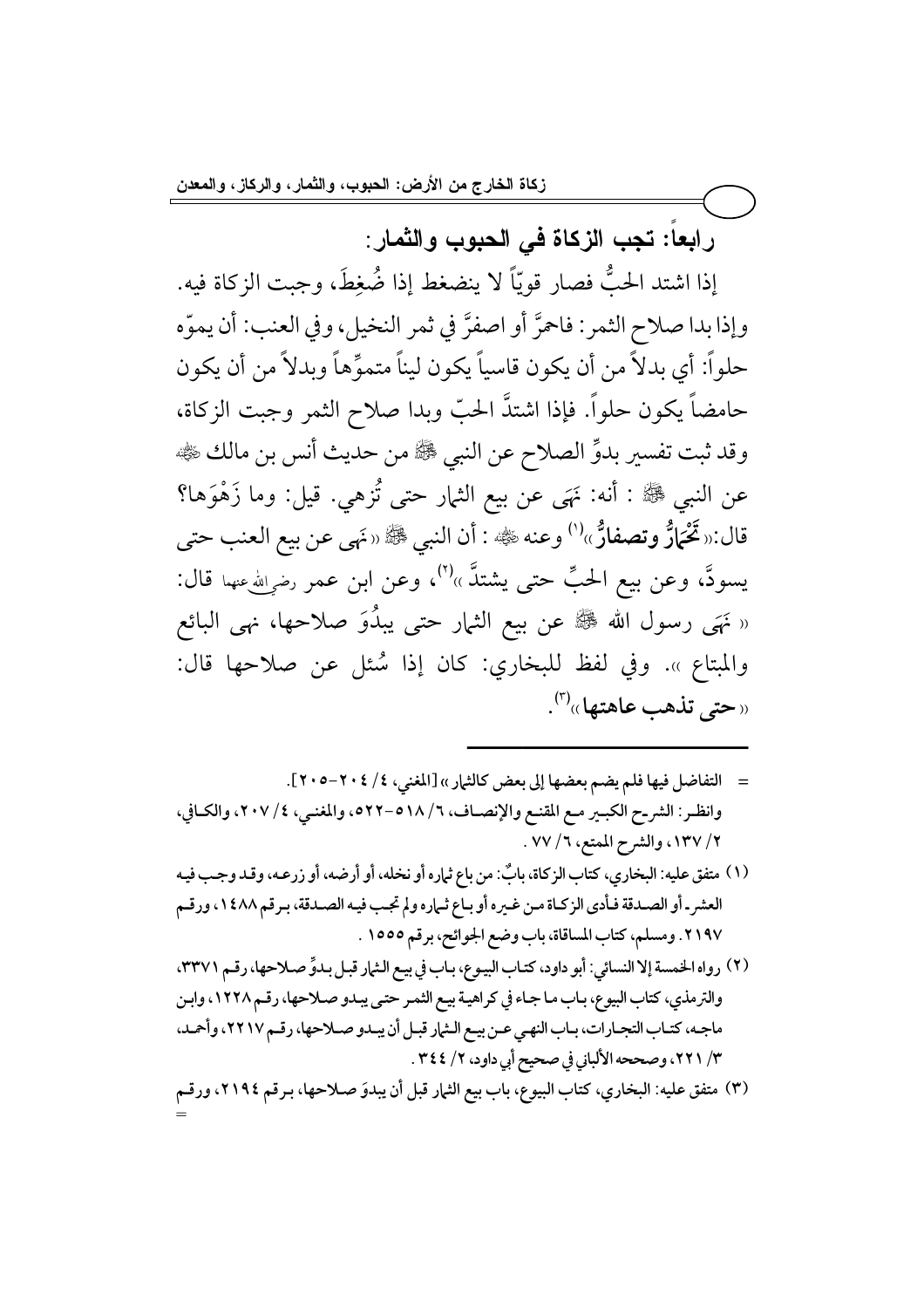فإذا بدا صلاح الثمرة، واشتدَّ الحبّ، وجبت الزَّكاة في الحبوب والثمار<sup>(י)</sup> وفائدة ذلك: أن المالك لو تصرف في الثمرة أو الحب قبل الوجوب لا شيء عليه؛ لأنه تصرف قبل الوجوب، فأشبه ما لو أكل السائمة أو باعها قبل الحول، إلا أن يقصد الفرار من الزكاة فتجب عليه، وإن تصرف فيها بعد الوجوب لم تسقط الزكاة عنه، كما لو فعل ذلك في السائمة بعد اكتهال الحول، ولا يستقر الوجوب حتى تصير الثمرة في الجرين والزرع في البيدر، ولو تلف قبل ذلك بغير إتلافه أو تفريط منه فيه فلا زكاة عليه، سواء خرصت أو لم تخرص؛ لأنَّها في حكم ما لم تثبت اليد عليه، وإن تلفت بعد جعلها في الجرين فحكمها حكم السائمة بعد الحول يضمنها؛ لأنه استقر الوجوب في ذمته فصارت ديناً عليه'').

وعلى هذا فيكون للثمر والزرع ثلاثة أحوال:

الحالة الأولى: أن يتلف قبل وجوب الزكاة: أي قبل اشتداد الحبِّ وقبل بدوٍّ صلاح الثمر، فهذا لا شيء على المالك مطلقاً سواء تلف: بتعدٍّ أو تفريط أو بغير ذلك، إلا إذا قصد بذلك الفرار من الزكاة.

**الحالة الثانية:** أن يتلف بعد الوجوب: أي بعد اشتداد الحبِّ وبدوِّ

- = ١٤٨٦، ومسلم، كتاب البيوع، باب النهي عن بيع الثهار قبل بدوٍّ صـلاحها بغـير شرط القطـع، برقم ١٥٣٤.
- (١) قال ابن قدامة رحمه الله: «وقـال ابـن أبي موسـى: تجـب زكـاة الحـب يـوم حصـاده؛ لقولـه تعـالى: ﴿وَآَتُوا حَقَّهُ يَوْمَ حَصَادِهِ﴾ » [الأنعام: ١٤١]، [المغنى، ٤/ ١٦٩] وقال بـذلك: محمـد بـن مسـلمة من المالكية، ولكن جمهور أهل العلـم: أن وقت الوجوب في الحب إذا اشـتد وفي الثمـر إذا بـدا صلاحه [حاشية الروض المربع المحقق، ٤/ ٨٩].
	- (٢) المغنى لابن قدامة، ٤/ ١٦٩–١٧١، والكافي، ٢/ ١٣٨ .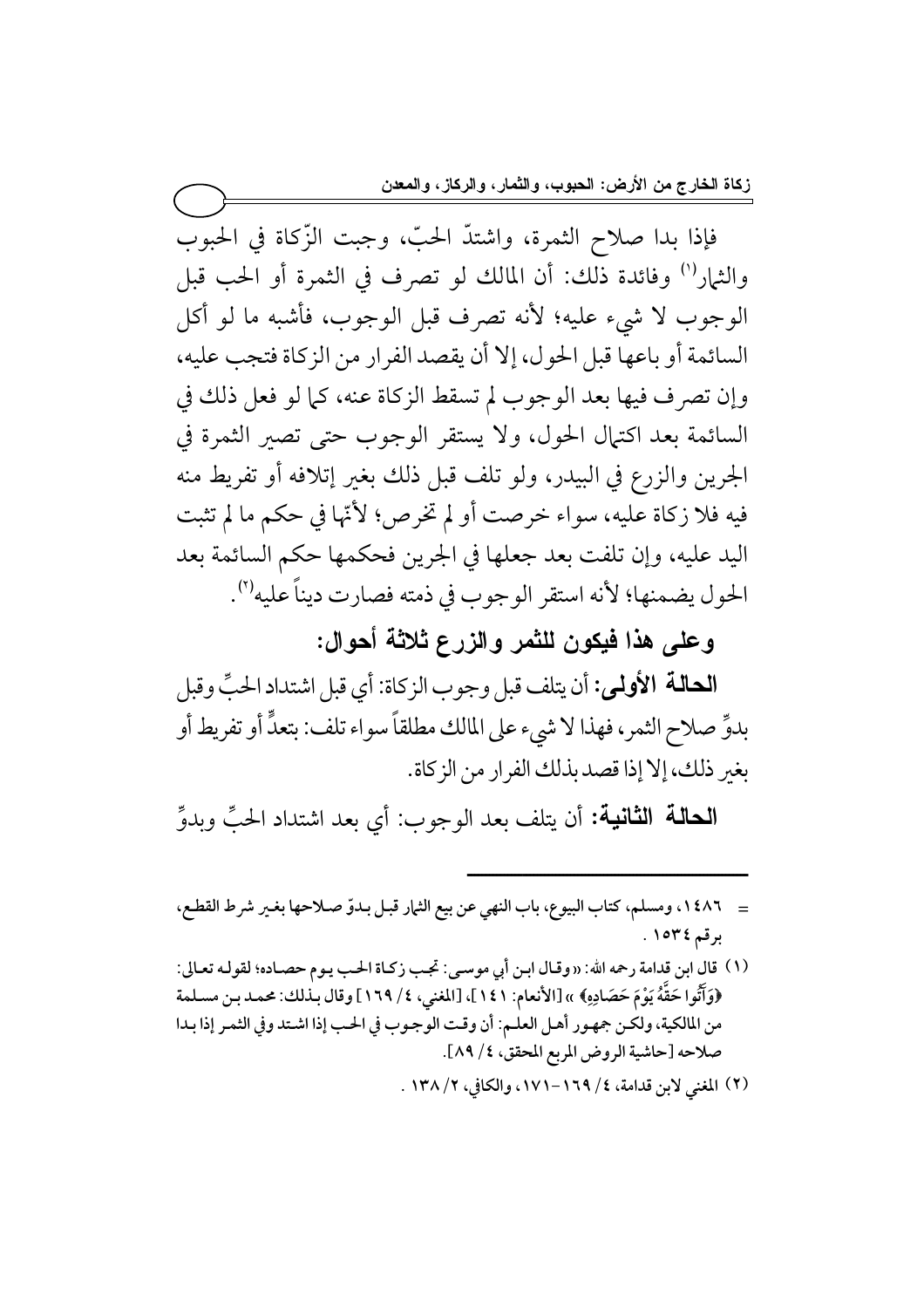صلاح الثمر، لكن لم يجعله في البيدر أو الجرين ففي ذلك تفصيل: إن كان بتَعَدٍّ من المالك أو تفريط؛ فإنه يضمن الزكاة، وإن كان بلا تعدٍّ ولا تفريط لم يضمن الزكاة.

الحالة الثالثة: أن يتلف بعد جعله في الجرين أو البيدر فتجب عليه الزكاة مطلقاً: سواء فرَّط أو تعدَّ أو لم يفرط ولم يتعدَّ؛ لأن الزكاة استقرت في ذمته فصارت ديناً عليه<sup>(١)</sup>.

قال العلامة ابن عثيمين رحمه الله : « والصحيح في الحالة الثالثة أنَّها لا تجب الزكاة عليه ما لم يتعدَّ أو يفرط؛ لأن المال عنده بعد وضعه في الجرين أمانة؛ فإن تعدّي أو فرط: بأن أَخَّر صرف الزكاة حتى سر ق المال أو ما أشبه ذلك فهو ضامن، وإن لم يتعدَّ ولم يفرط وكان مجتهداً في أن يبادر بتخليصه ولكنه تلف مع كمال التحفظ والحراسة فلا يضمن »<sup>(٢)</sup> والله تعالى أعلم.

خامساً: قدر الزكاة في الحبوب والثمار على النحو الآتي:

١ – يجب العشر فيما سُقى بلا مؤنـة: كالزرع الذي يشرب من الأمطار، والأنْهَار، والعيون التي تجري، وما يشرب بعروقه: وهو الذي يزرع ويغرس في أرضٍ ماؤها قريب من وجه الأرض فتصل إليه عروق الشجر فيستغني عن السقي، وكذلك ما كانت عروقه تصل إلى نـهر أو ساقية، وكذلك ما يشرب من السيوح – وهي المياه الجارية على وجه

- (١) انظر: المغنى، ٤/ ١٧٠-١٧١، والكافي، ٢/ ١٣٩، والشرح الممتع، ٦/ ٨٧ .
	- (٢) الشرح الممتع، ٦/ ٨٨-٨٨ .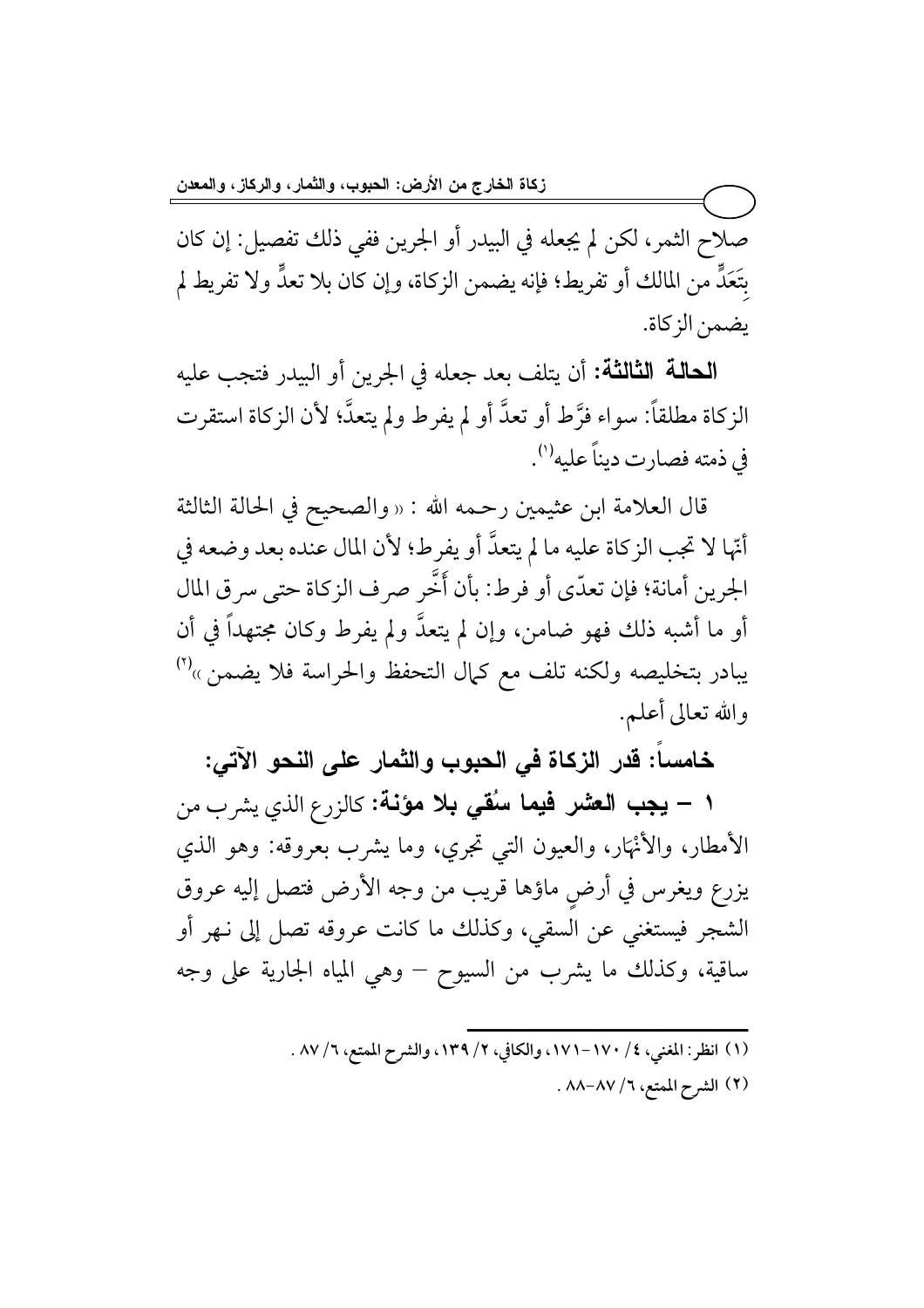الأرض: من الأنهار، والسواقي وغيرها -.

٢ – يجب نصف العشر فيما سُقِيَ بمؤنة: كالدّوالي – وهي الدولاب وهي الدلاء – والنَّواضح – وهي الإبل، والبقر، وسائر الحيوانات –، وما يُسقى بالغروب والسواني، والمكائن، والآلات: كالرشاشات التي ترش الماء وتوزعه على الزرع'''. والأصل في هذا كله حديث عبد الله بن عمر رضم الله عنها عن النبي ﷺ أنه قال: « فيها سقت السباء، والعيون، أو كان عثريّاً: العشر، وما سُقى بالنضح: نصف العشر»<sup>(٢)</sup>؛ ولحديث جابر بن عبد الله <sub>رضوِالله</sub>ءها أنه سمع النبي ﷺ يقول: «فيها سقت الأنهارُ والغيمُ: العشورُ، وفيها سقى بالسانية نصف العشر»<sup>(٣)</sup>؛ ولحديث معاذ ﷺ قال: بعثني رسول الله ﷺ إلى اليمن فأمرني: «أن آخذ مما سقتِ السماء العشر، وفيها سقى بالدوالي نصف العشر »<sup>(؛)</sup>.

٣ – ويجب ثلاثة أرباع العشر فيما يشرب بمؤنة نصف، ويشرب بغير مؤنة نصف، ومثاله: نخل يُسقى نصف العام بمؤنة، ويُسقى النصف الثاني من العام بغير مؤنة: أي الصيف يُسقى بمؤنة، والشتاء يُسقى من الأمطار، فهذا فيه ثلاثة أرباع العشر؛ لأن كل واحد منهما لو وجد في جميع السنة لأوجب مقتضاه، فإذا وجد نصفه أوجب نصفه، وحكى الإجماع على ذلك غير واحد من أهل العلم''.

(١) قـال ابـن قدامـة رحمـه الله: « لا نعلـم في هـذا خلافـاً، وهـو قـول مالـك والشـافعي، والثـوري، وأصحاب الرأي»[المغني. ٤/ ١٦٤]. (٢) البخاري، برقم ١٤٨٣، وتقدم تخريجه في أول الباب. (۳) مسلم، برقم ۹۸۱، وتقدم تخریجه. (٤) النسائي، برقم ٢٤٨٩، وابن ماجه، برقم ١٤٨٤-١٨٤٥، وتقدم تخريجه. (٥) المغنى، ٤/ ١٦٥، والشرح الكبير، ٦/ ٥٣٠، والروض المربع مع حاشية ابن قاسم، ٢/ ٢٧٧.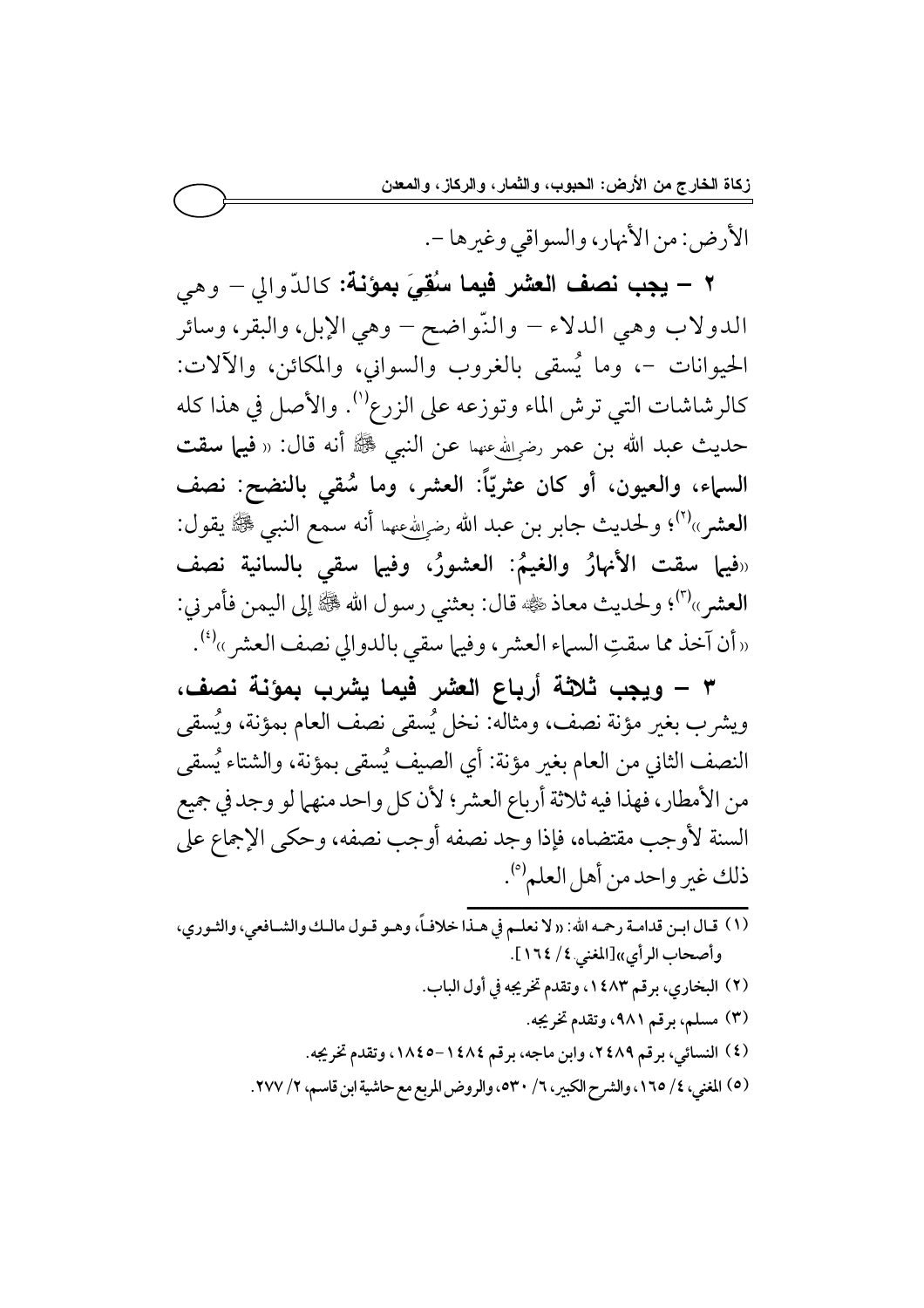٤ – ما يُسقى بمؤنة وبغير مؤنة مع الاختلاف: أي يُسقى أحدهما أكثر من الآخر: فالذي يكثر انتفاع النخل بسقيه، أو الشجر، أو الزرع فهو المعتبر، فإذا كان نموِّه بمؤنة أكثر منه فيها إذا شرب بلا مؤنة فالمعتبر نصف العشر ؛ لأن سقيه بالمؤنة أكثر نفعاً فاعتبر به، وإذا كان نموّه بغير مؤنة أكثر نفعاً فالمعتبر العشر، فاعتبر بالأكثر كالسوم''.

ه – وإن جُهلُ المقدار غلبنا إيجاب العشر؛ لأنه الأصل، فالأصل وجوب الزكاة: العشر حتى نعلم أنه سُقِيَ بمؤنة'".

سادساً: خرص النخيل والأعناب إذا بدا صلاح الثمر :

يسن للإمام أن يرسل ساعياً إلى أهل النخيل والأعناب إذا بدا صلاح الثمر فيخرصه<sup>(٣)</sup> عليهم؛ ليتصرَّفوا في ثمارهم، ويعرِّف الساعي المالك قدر الزكاة كيلاً، ثم يخلي بينهم وبين ثمرهم؛ ليأكلوا أو يتصرَّفوا فيه، ثم يُؤدُّون الزكاة عند الجذاذ على قدر ما خُرص، وهذا فيه توسعة على أهل الثمار؛ ليأكلوا، أو يبيعوا، أو يتصرَّ فوا<sup>(؛</sup> والخرص لثمر النخيل والأعناب فيه مسائل

- (١) قال الإمام ابن قدامة رحمه الله: «نص عليه أحمد وهو قول: عطاء، والثوري، وأبي حنيفـة، وأحـد قـولي الشافعي، وقال ابن حامد: يؤخذ بالقسط وهو القول الثاني للشـافعي؛ لأنـهما لـو كانـا نصـفين أخـذ بالحصة فكذلك إذا كان أحدهما أكثر ...» [المغنى، ٤/ ١٦٦].
	- (٢) المغنى لابن قدامة، ١٦٦/٤.
- (٣) الخرص: حزر مقدار الثمرة في رؤوس النخل وشجر العنب وزناً بعد أن يطوف به الساعي ثم يقدره تمراً، وزبيباً، ثم يعرِّف المالك قدر الزكاة. [الإقناع لطالب الانتفاع، ١/ ٤٢٢ ].

(٤) اختلف العلماء في الخرص: فقال الإمام أحمد رحمه الله بالخرص في النخيـل والأعنـاب فقـط، وبـه قال عطاء، والزهري، ومالك، والشافعي، وأكثر أهل العلم [الشرح الكبير، ٦/ ٥٤٦، والمغنى. ٤ / ١٧٨] قال الخطابي رحمه الله: «… والخرص عُمِلَ به في حياة النبيِّ ﷺ، حتى مات، ثم أبو بكَّر وعمر فمن بعدهم، ولم ينقل عن أحد منهم ولا من التـابعين تركـه إلاً عـن الشـعبي» [انظـر : فـتح الباري لابن حجر، ٣/ ٣٤٤]. فَحُكِيَ عن الشعبي، أن الخرص بدعة، وقال أهل الرأي: الخرص ظن وتخمين لا يلـزم بـه حكـم،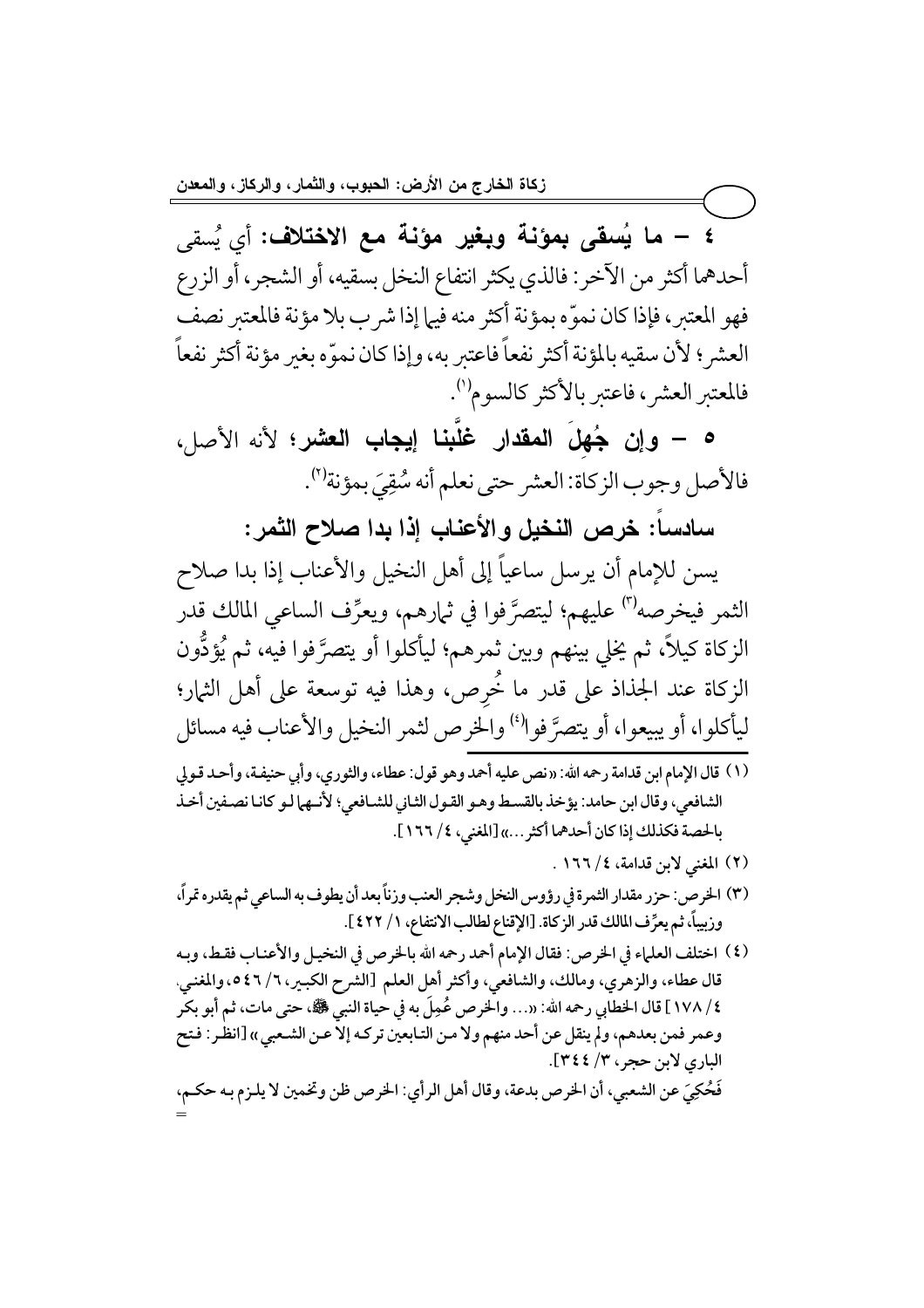على النحو الآتي:

١ – ثبتت مشروعية الخرص في السنة عن النبي ﷺ ؛ لحديث أبي حميد الساعدي ﷺ قال: غزونا مع النبي ﷺ غزوة تبوك فلما جاء وادي القرى إذا امرأةٌ في حديقةٍ لها فقال النبي ﷺ لأصحابه: « اخرصوا » وخرص رسول الله ﷺ عشرة أوسق، فقال لها: «أحصى ما يخرج منها»... فلما أتى وادي القرى قال للمرأة: «كم جاء حديقتك»؟ قالت: «عشرة أوسقٍ خَرْصَ رسولِ اللهِ ﷺ...))

وسمعت شيخنا الإمام ابن باز رحمه الله يقول: «فيه جواز الخرص حتى يتصرف أهل النخيل في نخيلهم، والخرص يخرص بما يؤول إليه تمراً)،'".

٢ – يستحب أن يبعث الإمام من يخرص الث<sub>ا</sub>ر عند بدوِّ الصلاح؛ لحديث ابن عباس رضياللهءها؛ أن النبي ﷺ حين افتتح خيبر، اشترط عليهم أنَّ له الأرض، وكُلَّ صفراءَ وبيضاء – يعني الذهب والفضة – وقال له أهل خيبر: نحن أعلم بالأرض فأعطناها على أن نعملها ويكون لنا نصف الثمرة ولكم نصفُها، فزعم أنه أعطاهم على ذلك، فلما كان حين تصرم النخل بعث إليهم ابن رواحة فحزر<sup>(٣)</sup> النخل، وهو الذي يدعونه أهل المدينة: الخرص، فقال: في ذا كذا وكذا، فقالوا: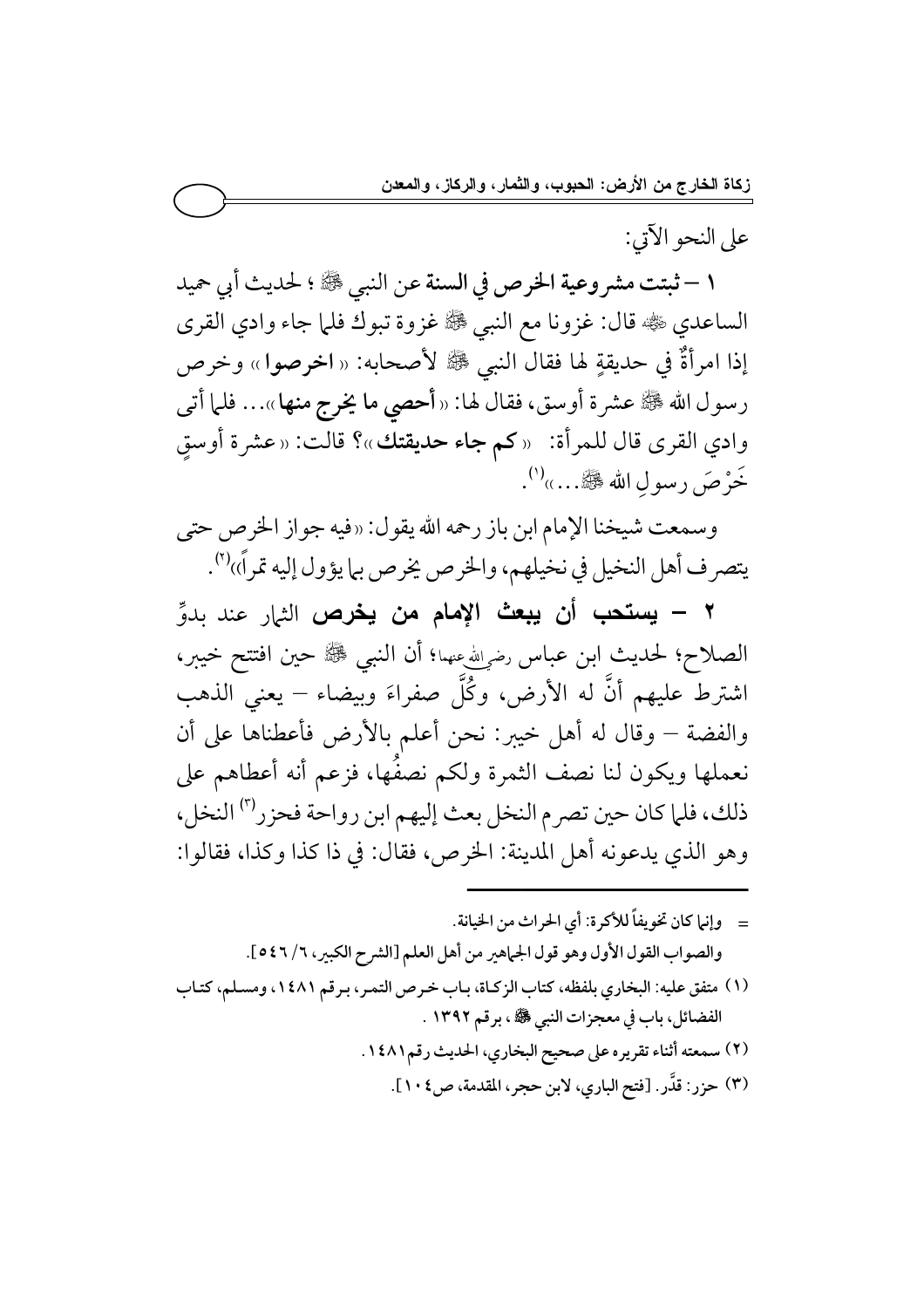أكثرت علينا يا ابن رواحة، فقال: فأنا أحزر النخل وأعطيكم نصف الذي قلتُ: قال: فقالوا: هذا الحقَّ وبه تقوم السهاءُ والأرضُ. فقالوا: قد رضينا أن نأخذ بالذي قلتَ''.

٣ – يجزئ أن يرسل الإمام خارصاً واحداً؛ للحديث السابق؛ ولأنه يفعل ما يؤديه إليه اجتهاده فجاز أن يكون واحداً، كالحاكم، ويعتبر أن يكون مسلماً، أميناً، غير متهم، ذا خبرة.

**٤ – يخرص الرطب والعنب؛** لحديث عتاب بن أُسيدٍ ﷺ قال: أمر رسول الله ﷺ : «أن يُخرصَ العنبُ كما يخرصُ النخلُ، وتؤخَذَ زكاتُهُ زبيباً كما تؤخَذُ صدقةُ النخل تمراً»<sup>(٢)</sup>.

0 – يترك الخارص لصاحب الثمار الثلث أو الربع، <sub>توسعة</sub> على رب المال؛ لأنه يحتاج إلى الأكل هو وأضيافه، ويطعم جيرانه وأهله،

- (١) أخرجه ابن ماجه، كتاب الزكاة، باب خرص النخل والعنب، برقم ١٤٨٥-١٨٤٧، وحسنه الألباني في صحيح سنن ابن ماجه، ١٠٨ / ١٠٨ .
- (٢) أبو داود، كتاب الزكاة، باب في خرص العنب، برقم ١٦٠٣، والترمذي، كتاب الزكاة، بـاب مـا جاء في الخرص، برقم ٢٤٤، وابن ماجه، كتاب الزكاة، باب خرص النخل والعنب، برقم ١٨١٩، والنسائي، كتاب الزكاة، باب شراء الصدقة، برقم ٢٦١٨. والحديث قال عنه أبو داود: ‹‹وسعيد – يعني ابن المسيب – لم يسمع من عتابِ شيئاً›› وقال الحافظ ابـن حجـر في بلـوغ المرام: «وفيه انقطاع» قال الإمام ابن باز رحمه الله: « لأنه من رواية سعيد بن المسيب عـن عتـاب وسـعيد لم يدرك عتاباً، لكن مراسيل سعيد جيدة، والحديث له شواهد كحديث سهل بن أبي حثمـة کُه » [حاشية ابن باز على بلوغ المرام، الحديث رقم ٥٩٠]. وسمعته أيضاً رحمه الله يقول أثناء تقريره على بلوغ المرام، الحديث رقـم ٦٣٩: «هـذا إمـا مرسـل جيد من مراسيل سعيد بن المسيب، وإما متصل إذا سمع سعيد من عتاب؛ ولهذا عمل به الأئمة ويشهد له حديث سهل في شرعية الخرص» [والحديث ضعفه الألباني؛ لانقطاعه كما تقدم].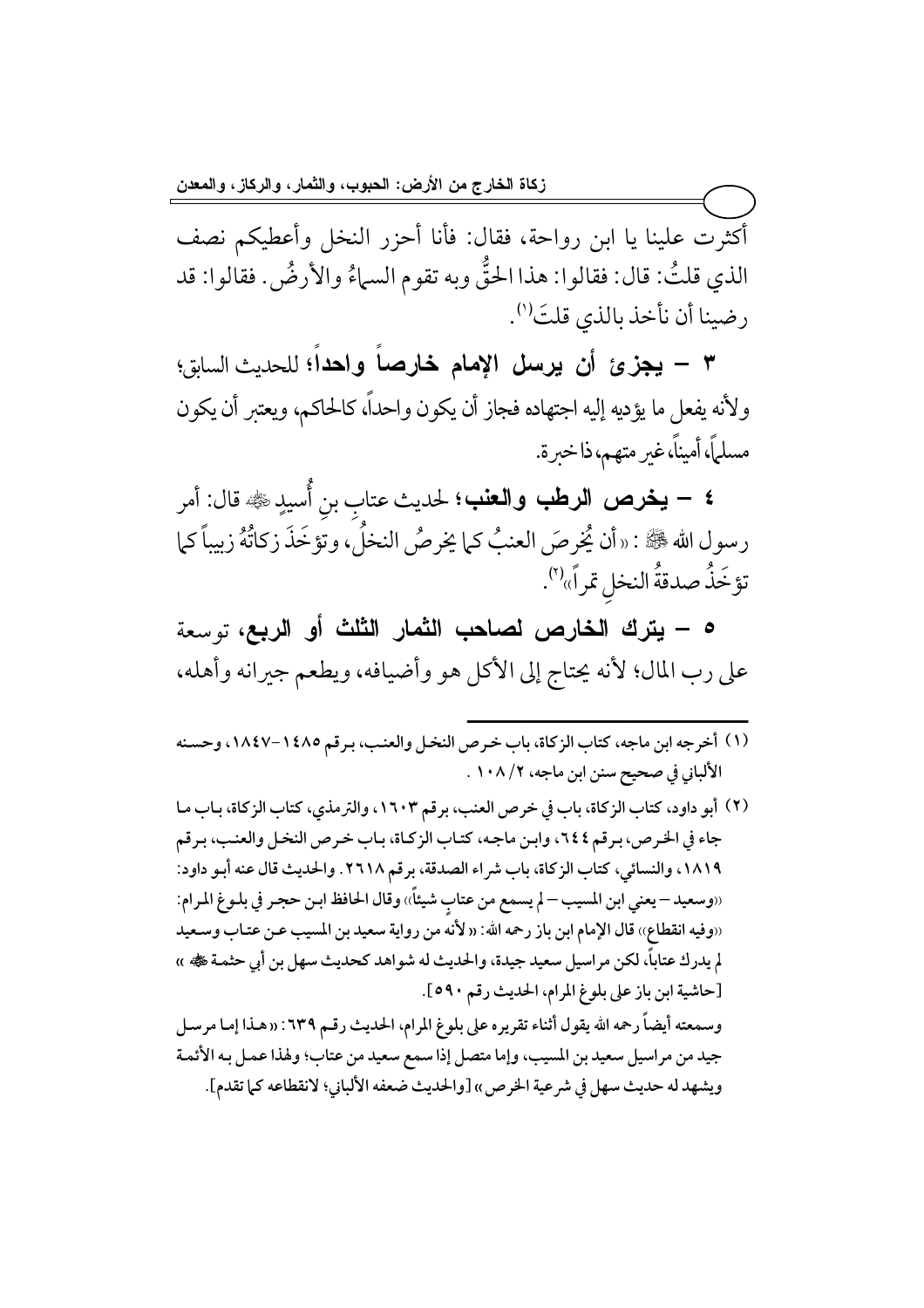ويأكل منها المارَّةُ، ويكون في الثمرة الساقطة، وينتابها الطير، فلو استوفي الكلُّ أضرَّ بهم، والمرجع في تقدير المتروك إلى اجتهاد الساعي الخارص، فإن رأى الأكلة كثيراً ترك الثلث، وإلا ترك الربع؛ لحديث سهل بن أبي حثمة ڜه قال: أمرنا رسول الله ﷺ : «إذا خرصتم فخذوا ودعوا الثلث، فإن لم تدعوا الثلث فدعوا الربع»<sup>(י)</sup> وسمعت شيخنا الإمام ابن باز رحمه الله يقول: « هذا يدل على الخرص، وأنه مستحب، فإن تُركوا وصُدِّقوا فلا بأس، والخرص عليهم هو السنة؛ لأن فيه مصالح منها:

١ - معرفة مبلغ هذا التمر، والعنب.

٢- التوسعة على أهله: يتصرَّفون، ويبيعون، وقد عرفوا ما لديهم من الزكاة، والسنة أن يترك لهم الربع أو الثلث، يتحرّى الخارص على حسب ضيوفهم وكثرتهم فيدع ما هو الأنسب"ا".

سابعاً: زكاة الحبوب والثمار على مستأجر الأرض:

قال الإمام ابن قدامة رحمه الله تعالى: «ومن استأجر أرضاً فزرعها

- (١) أحمد، ٣/ ٤٤٨، ٤/ ٢، ٣، وأبو داود، كتاب الزكاة، باب في الخرص، برقم ١٦٠٥، والترمذي، كتـاب الزكـاة، بـاب مـا جـاء في الخـرص، بـرقم ٦٤٣، والنسـائي، كتـاب الزكـاة، بـاب كـم يـترك الخارص؟ برقم ٢٤٩١، وصححه ابن حبان، برقم ٣٢٨٠، والحاكم، ١/ ٤٠٢، قال الإمام ابن باز رحمه الله تعالى في حاشيته على بلوغ المرام الحديث، رقم ٥٨٩:«كلهم من رواية عبدالرحمن بـن مسـعود بن نيار عن سهل المذكور، ورجاله ثقات ما عدا عبدالرحمن المذكور، قال الحافظ في التقريب: مقبول، وقال في تهذيب التهذيب: وثقه ابن حبان، وقال البزار : معروف، وبذلك يعتبر إسناده حسناً؛ لِمَا ذُكِرَ؛ ولِّا له من الشواهد منها حديث عتاب المذكور بعده، والله ولي التوفيق. حرر في ٨/ ٥/ ١٤١٦ه".
	- (٢) سمعته أثناء تقريره على بلوغ المرام، الحديث رقم ٦٣٨ .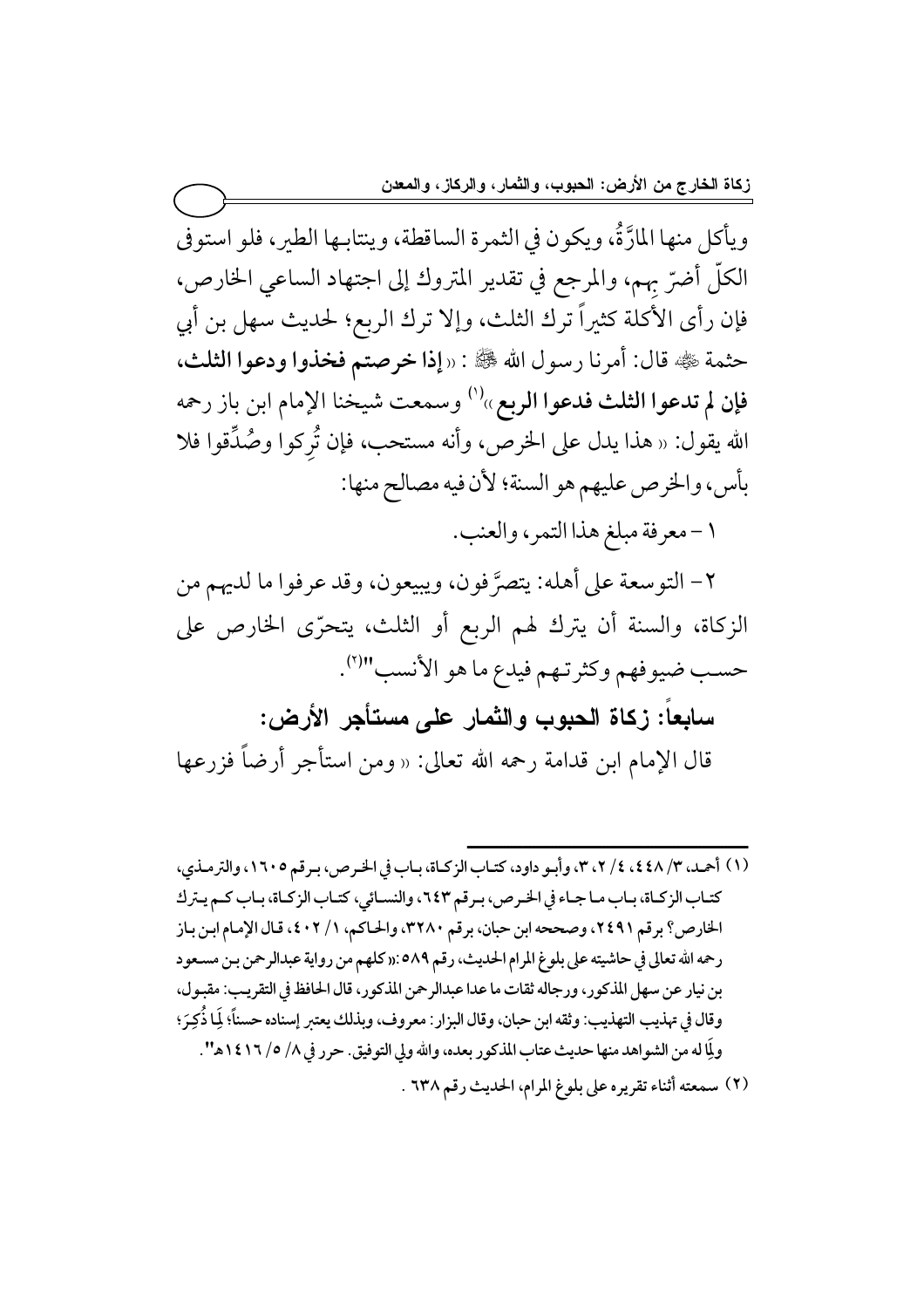فالعشر عليه دون مالك الأرض»<sup>(י)</sup> وقال رحمه الله: «ولو استعار أرضاً فزرعها فالزكاة على صاحب الزرع؛ لأنه مالكه، وإن غصبها فزرعها وأخذ الزرع فالعشر عليه أيضاً؛ لأنه ثبت على ملكه، وإن أخذه مالكها قبل اشتداد حبه فالعشر عليه، وإن أخذه بعد ذلك احتمل أن يجب عليه أيضاً؛ لأن أخذه إياه استند إلى أول زرعه، فكأنه أخذه من تلك الحال، ويحتمل أن تكون زكاته على الغاصب؛ لأنه كان مالكاً له حين وجوب عشر ه، وهو حين اشتداد حبه»<sup>(۲)</sup>.

ثامناً: زكاة الحبوب والثمار : المزارعة، والمساقاة.

قال الإمام ابن قدامة رحمه الله: « وإن زارع رجلاً مزارعة فاسدة فالعشر على من يجب الزرع له، وإن كانت صحيحة فعلى كل واحد منهما عشر حصته إن بلغت خمسة أوسق أو كان له من الزرع ما يبلغ بضمه إليها خمسة أوسق، وإلا فلا عشر عليه»'') أي لا زكاة على من لم يبلغ عنده النصاب.

> تاسعاً: يجتمع العشر والخراج في الأرض الخراجية: الأرض قسمان: أرض صلح، وأرض عنوة:

**فَأَما أرض الصلح:** فهي كل أرض صُولِحَ أهلها عليها؛ لتكون لهم ويؤدون عنها خراجاً معلوماً، فهذه الأرض مِلك لأهلها، وهذا الخراج

- (١) فالجمهور على أن زكاة الحبوب والثيار على مستأجر الأرض: أحمد، ومالك، والشـافعي، وابـن المنذر . وقال أبو حنيفة: هي على مالك الأرض، ويرد عليه: أن الزكاة واجبة في الزرع فكانت على مالكه، وهو المستأجر . [المغنى لابن قدامة، ٤/ ٢٠١].
	- (٢) المغنى لابن قدامة، ٢٠٢ / ٢٠٢ .
		- (٣) المرجع السابق، ٢٠٢ / ٢٠٢ .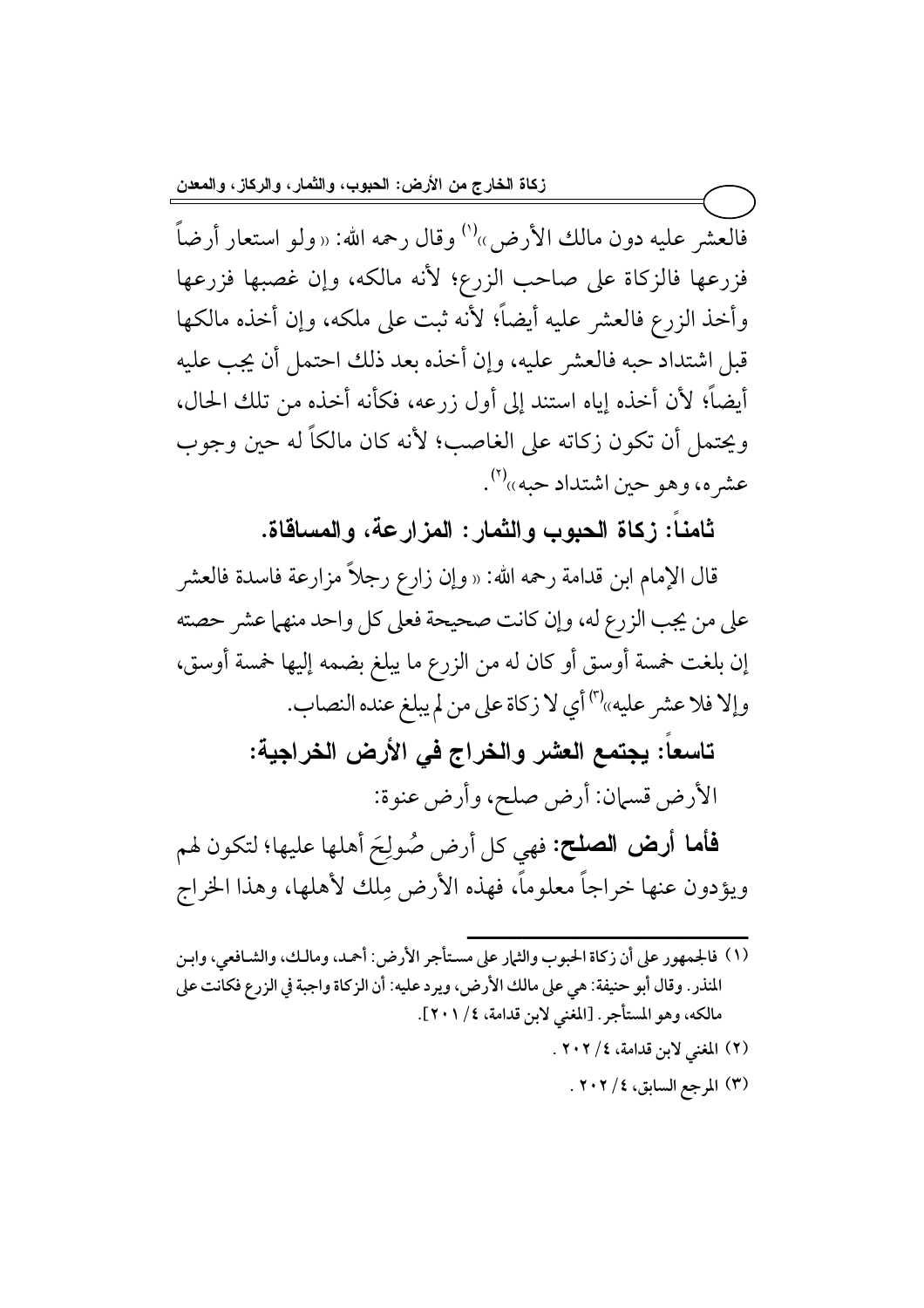في حكم الجزية متى أسلموا سقط عنهم، وإن انتقلت إلى مسلم لم يكن عليهم خراج. وهذه الأرض تجب الزكاة في حبوبـها وثـمارها إذا لم يكن عليها خراج؛ لأن الخراج في أرض الصلح لا يؤخذ إلا من الكفار ولا زكاة فيها في هذه الحالة. أي مادامت في أيدي أهلها الكفار، فإذا أسلموا أو انتقلت إلى مسلم سقط الخراج ووجبت الزكاة في ثمارها وحبوبـها إذا اكتملت شروط وجوب الزكاة.

وأما أرض العنوة <sub>فهي</sub> ما أُجلِ<sub>ّ</sub> عنها أهلها بالسيف؛ لامتناعهم عن الدخول في الإسلام أو عن دفع الجزية، فإذا لم تقسم بين الغانمين فهذه تصير وقفاً للمسلمين يضرب عليها خراجٌ معلومٌ يؤخذ منها في كل عام يكون أجرةً لها، ثم ينظر في باقي ثمرتـها وحبوبـها فإن كان الباقي نصاباً ففيه الزكاة إن كانت بيد مسلم، وإن لم يبلغ الباقي نصاباً أو بلغ نصاباً ولم يكن لمسلم فلا زكاة فيه.

فعلى هذا يجتمع العشر والخراج في أرض فتحت عنوة: الخراج في رقبتها، والعشر زكاة في غلتها؛ لأن الخراج كالأجرة<sup>(י)</sup>. والله تعالى أعلم (٢).

(١) انظر : المغنى لابـن قدامـة، ٤/ ١٨٦ -٢٠٠، والشر-ح الكبـير مـع المقنـع والإنصـاف، ٦/ ٥٥٨. ومنتهى الإرادات، ١/ ٤٧٧، وشرح الزركشي، ٢/ ٤٨٠، والكافي، ٢/ ١٤٤ .

ــــــــــــــــــــــــــــــــــــــــــــــــــــــــــــــــــــــــــــ

(٢) وهذا قول جمهور أهل العلم رحمهم الله تعالى ومنهم الإمام أحمد، وهـو قـول عمـر ابـن عبـد العزيـز، والزهري، ويحيى الأنصاري، وربيعـة، والأوزاعي، والإمـام مالـك، والثـوري، ومغـيرة، والليـث، والحسن بن صالح، وابن أبي ليلي، وابن المبارك، والإمام الشافعي، وإسحاق، وأبي عبيد. قالوا: ما فتح من الأرض عنوة ووَقفٍ على المسلمين، وضرب عليه خراجٌ معلومٌ فإنه يؤدى الخِراج عـن غلته وينظر في باقيه فإن كان نصاباً ففيه الزكاة إذا كان لمسلم، وإن لم يبلغ نصاباً أو بلغ نصاباً ولم يكـن لمسـلم فلا زكاة فيه؛ فإن الزكاة لا تجب على غير المسلمين، وكذلك الحكم في كل أرض خراجية. =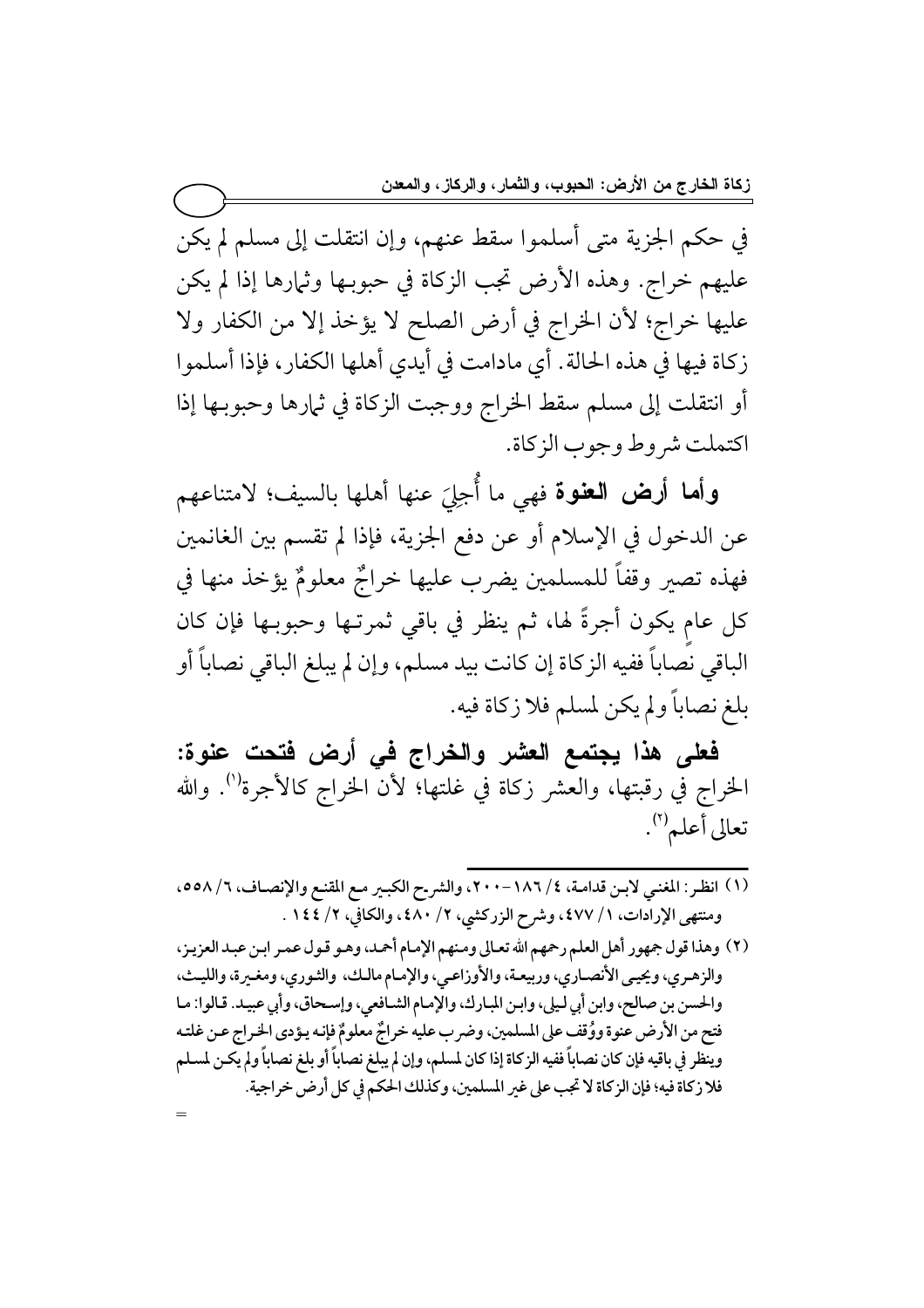عاشراً: الزكاة لا تؤخذ من رديء المال؛ لقول الله تعالى: ﴿يَا أَيُّهَا الَّذِينَ آَمَنُوا أَنْفِقُوا مِنْ طَيِّبَاتِ مَا كَسَبْتُمْ وَمِمَّا أَخْرَجْنَا لَكُمْ مِنَ<br>الْأَرْضِ وَلَا تَيَمَّمُوا الْخَبِيثَ مِنْهُ ثَنْفِقُونَ وَلَسْتُمْ بِآَخِذِيهِ إِلَّا أَنْ تُغْمِضُوا فِيهِ وَاعْلَمُوا أَنَّ اللَّهَ غَنِيٌّ حَمِيدٌ﴾ (''؛ ولحديث الَبراء بن َعازب في قوله سبحانه: ﴿ وَمِمَّا أَخْرَجْنَا لَكُمْ مِنَ الْأَرْضِ وَلَا تَيَمَّمُوا الْخَبِيثَ مِنْهُ تُنْفِقُونَ﴾ قال: «نزلت في الأنصار؛ كانت الأنصار تخرج –إذا كان جدادٌ<sup>(٢)</sup> النخل – من حيطانـها<sup>(٣)</sup> أقناء البسر<sup>(٤)</sup> فيعلقونه على حبل بين اسطوانتين في مسجد رسول الله ﷺ فيأكل منه فقراء المهاجرين، فيعمد أحدهم فيدخلَ قنواً فيه الحشف<sup>(٥)</sup> يظن أنه جائز في كثرة ما يوضع من الأقناء، فنَزَلَ فيمن فعل ذلك:﴿وَلَا تَيَمَّمُوا الْخَبِيتَ مِنْهُ تُنْفِقُونَ﴾ يقول: لا تعمدوا للحشف منه تنفقون ﴿وَلَسْتُمْ بِآَخِذِيهِ إِلَّا أَنْ تُغْمِضُوا فِيهِ﴾ يقول: لو أهدي لكم ما قبلتموه إلا على استحياء من صاحبه، غيظاً أنه بعث إليكم ما لم يكن لكم فيه حاجةٌ، واعلموا أن الله غني عن صدقاتكم»<sup>(٦)</sup>.

وعن أبي أمامة ﷺ : في الآية التي قال الله گَجَكَ: ﴿وَلَا تَيَمَّمُوا الْخَبِيثَ

- = وأما أبو حنيفة رحمه الله ومن معه من أصحاب الرأي فقـالوا: لا عشر ـ في الأرض الخراجيـة واسـتدلوا بحديث ضعيف « لا يجتمع العشر ـ والخراج في أرض مسلم» والصـواب: اجـتماع العشر ـ والخـراج بالضوابط المتقدمة. [انظر : المغنى لابن قدامة، ٤ / ١٩٩].
	- (١) سورة البقرة، الآية: ٢٦٧ .
	- (٢) جداد: أوان قطع ثمر النخل [المعجم الوسيط].
		- (٣) حيطانها: أي بساتينها.
	- (٤) أقناء البسر : أقناء: جمع قنو: وهو العِذق، والبسر : تمر النخل قبل أن يُرطب.
		- (٥) الحشف: اليابس الفاسد من التمر.
- (٦) ابـن ماجـه، كتـاب الزكـاة، بـاب النهـى أن يخـرج في الصـدقة شر مالـه، بـرقم ١٤٨٦ -١٨١٨، وصححه الألباني في صحيح سنن ابن ماجه، ٢ / ١١٠ .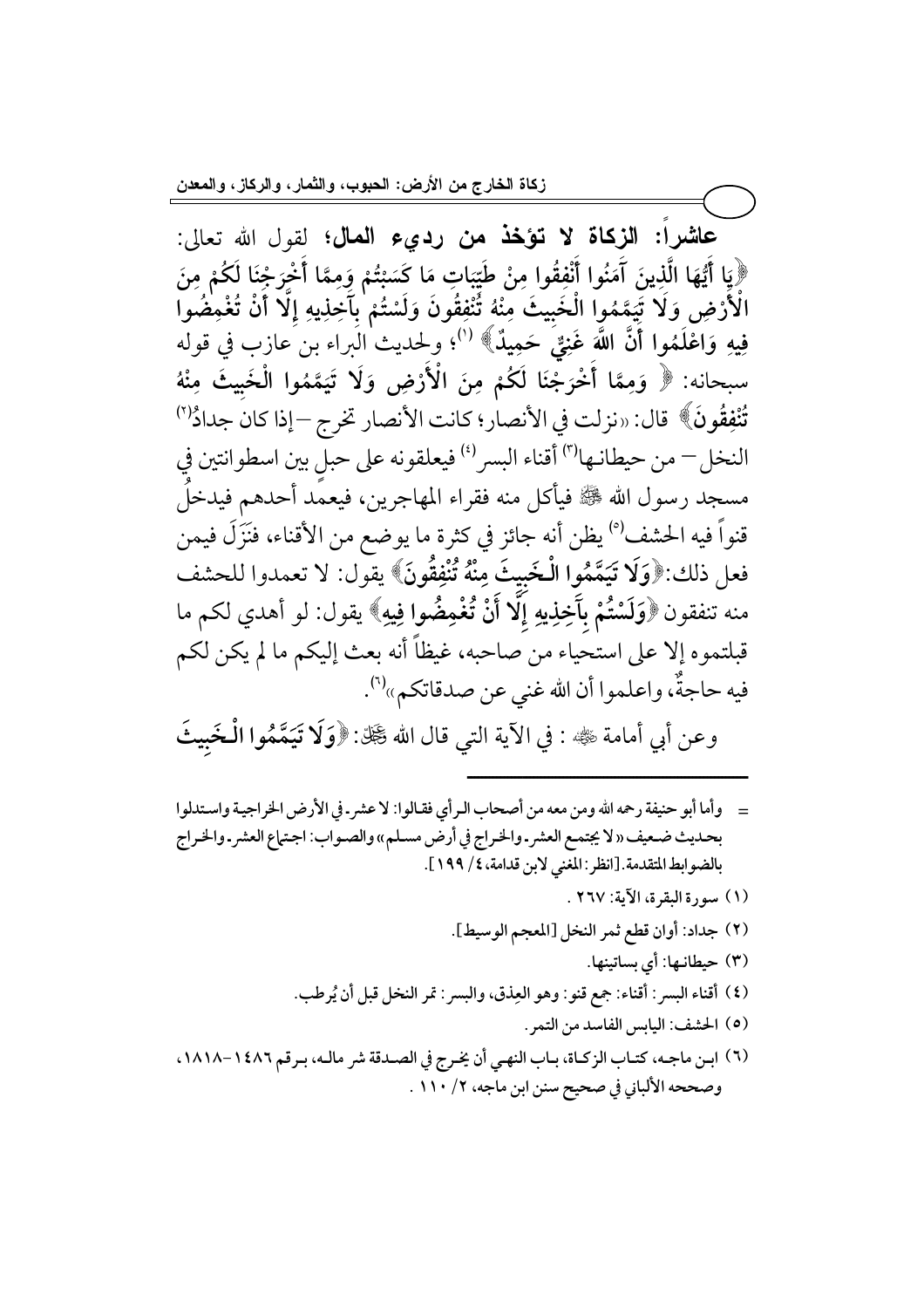مِنْهُ تُنْفِقُونَ﴾ قال: «هو الجعرور<sup>(١)</sup> ولون حبيقٍ<sup>(٢)</sup>، فنهى رسـول الله ﷺ : أن تؤخذ في الصدقة: الزُّذالة »'".

وعن عوف بن مالك ﷺ ، قال: دخل علينا رسول الله ﷺ المسجد وبيده عصاً وقد علَّق رجل قِنْوَ حشفٍ فجعل يطعن بالعصا في ذلك القِنوِ، وقال: «لو شاء رب هذه الصدقة تصدق بأطيب منها» وقال: «إن ربَّ هذه الصدقة يأكل حشفاً يوم القيامة»<sup>(؛)</sup>.

الحادي عشر: زكاة العسل المحم*ي* والمتخذ للتجارة<sup>(٥)</sup>؛

- (١) الجعرور: نوع من الدقل رديء التمر، يحمل رطباً صغاراً لا خير فيه. النهاية في غريب الحديث.
- (٢) الحبيق:نوع من أنواع التمر الرديء منسوب إلى ابن حبيق،وهو رجل.[النهاية في غريب الحديث].
- (٣) النسائي، كتاب الزكاة، باب قوله كَبْكَ: ﴿وَلَا تَيَمَّمُوا الْخَبِيثَ مِنْهُ تُنْفِقُونَ﴾، برقم ٢٤٩٢، وأبو داود، كتـاب الزكـاة، باب ما لا يجوز من الثمرة في الصدقة، برقم ١٦٠٧، وصححه الألباني في صحيح سنن أبي داود ١ / ٤٤٦ .
- لهَ) النسائي، كتاب الزكاة، بـاب قولـه كَتِلَة: ﴿وَلَا تَيَمَّمُوا الْـخَبِيثَ مِنْهُ تُنْفِقُونَ﴾، بـرقم ٢٤٩٢، وأبـو داود، كتاب الزكاة، باب ما لا يجوز من الثمرة في الصدقة، برقم ٢٠٨٠، وابن ماجه، كتاب الزكـاة، بـاب النهـي أن يخرج في الصدقة شر ماله، برقم ١٤٨٦ –١٨٤٨، وحسنه الألباني في صحيح أبي داود، ١ / ٤٤٧ .
	- (٥) اختلف العلماء رحمهم الله تعالى في زكاة العسل على أقوال:

ــــــــــــــــــــــــــــــــــــــــــــــــــــــــــــــــــــــــــــ

- ١ مذهب أحمد أن في العسل العشر، ويروى هذا القول أيضاً عن عمر بن عبد العزيز، ومكحول، والزهري، وسليان ابن موسى، والأوزاعي، وإسحاق، واستدلوا بحديث عمرو ابن شعيب عن أبيه عن جده.
- ٢- وقال مالك، والشافعي، وابن أبي ليلي، والحسن بن صالح، وابن المنذر: لا زكـاة فيـه؛ لأنـه مـائع خارج من حيوان أشبه اللبن، قال ابن المنذر : ليس في وجوب الصـدقة في العسـل خـبر يثبـت ولا إجماع فلا زكاة فيه [وقال الإمام البخاري رحمه الله في صحيحه، قبل الحديث رقـم ١٤٨٣: ولم يـر عمر ابن عبد العزيز في العسل شيئاً].
- ٣− قال أبو حنيفة: إن كان في أرض العشر ففيه الزكاة وإلا فلا زكـاة فيـه… وقـول أبي حنيفـة ينبنـي على أن العشر والخراج لا يجتمعـان، وتقـدم أن الصـواب: اجـتماع العشر. والخـراج [انظـر: المغني لاين قدامة، ٤/ ١٨٣].

وسمعت شيخنا الإمام ابن باز رحمه الله يقول أثناء تقريره على صحيح البخاري، ٣/ ٣٤٧: «والعسل ليس مما ينضح ولا يسقى وإنها هو من النحل، والراجح أنه ليس فيه زكـاة إلا إذا كـان للتجارة ففيه الزكاة: زكـاة عـروض التجـارة» وكـذلك سـمعته يقـول أثنـاء تقريـره عـلى منتقـى =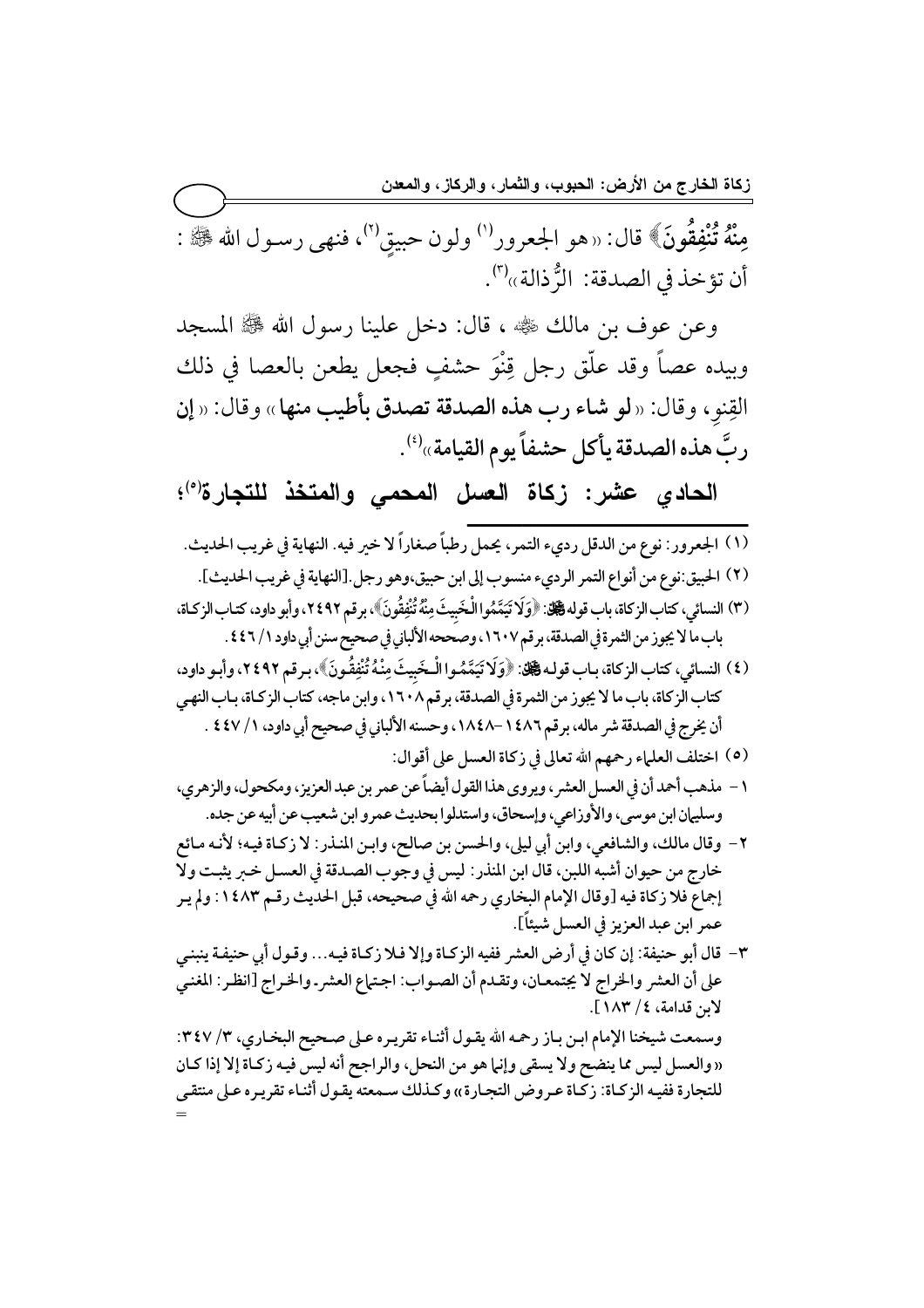لحديث عمرو بن شعيب عن أبيه عن جده، قال جاء هلال – أحد بني مُتعان – إلى رسول الله ﷺ بعشور نحل له، وكان سأله أن يحمى له وادياً يقال له: سَلَبَة، فحمى له رسول الله ﷺ ذلك الوادي، فلما ولي عمر بن الخطاب ﷺ، كتب سفيان بن وهيب إلى عمر بن الخطاب يسأله عن ذلك؛ فكتب عمر ﷺ : « إن أدَّى إليك ما كان يؤدِّي إلى رسول الله ﷺ من عشور نحله فاحم له سَلَبَةَ، وإلا فإنما هو ذُبابُ غيثٍ يأكله من يشاء» وفي رواية لأبي داود بُنحوه، وقال: «من كل عشر قرب قربة»<sup>(١)</sup> فالحديث

= الأخبار لأبي البركـات ابـن تيميـة أثنـاء تقريـره عـلى الأحاديـث ٢٠٠٩-٢٠١٢: «وقـد اختلـف العلماء في زكاة العسل على قولين: [القول الأول] جزم البخاري رحمه الله وابن المنذر أنه لا يصح فى زكاته شىء. [القول الثاني] وقال آخرون يصح به الحديث وأنه فيه الزكاة كما في الذي ليس له مؤنة من المزارع التي لا تسقى... ». ورجع رحمه الله أن العسل لا تجب فيه الزكاة إلا إذا كان من عروض التجارة، ولكن لـو أدوا الزكاة مُحمى لهم، وإلا فلا. لكن لو أدَّى العشر كان أحوط، وقبل منه مـن كـل عشر ـ قـرب قربـة، وإن لم يؤدِّ فلا زكاة عليه. [وانظر أيضاً زاد المعاد لابن القيم، ٢/ ١٢–١٦].

(١) أبو داود، كتاب الزكاة، باب زكاة العسل، برقم ١٦٠٠-١٦٠٢، والنسائي، كتاب الزكاة، بـاب زكاة النحل، برقم ٢٤٩٨، وابن ماجه، كتاب الزكاة، باب زكاة العسل، برقم ١٨٥١، وحسنه الألباني في صحيح سنن أبي داود، ١/ ٤٤٥ . قلت: وقواه الحافظ ابن حجر في فتح الباري بشرح صحيح البخاري، وقال: «إلا أنه محمول عـلى أنـه في مقابلـة الحمي، كما يدل عليه كتاب عمر بن الخطاب عليه » [فتح الباري، ٣/ ٣٨٤]. قال الألباني رحمه الله في تمام المنة في التعليق على فقه السنة ص2 ٣٧٪: «وسبقه – يعني ابـن حجـر – إلى هذا الحمل ابن زنجويه في الأموال، ١٠٩٥-١٠٩٦، ثم الخطابي في معالم السنن، ١/ ٢٠٨، وهو الظاهر والله سبحانه وتعالى أعلم». وسمعت شيخنا العلامة ابن باز أثناء تقريره على منتقى الأخبار، الحديث رقم ٢٠١٠ يقول: «إسناده جيد لكن ليس فيه أنه ٨٠ فق فرض ذلك إنـما قبـل مـنهم العشر ـ ولـيس بصر ـيح في وجـوب الزكاة؛ فهو قبل منه العشر وحمى له سلبة –واد يقال له: سلبة – حمى له حتى ترعى فيه النحل». قال السندي رحمه الله: «وإلا فإنها هو ذباب غيث: أي وإلا فـلا يلـزم عليـك حفظـه؛ لأن الـذباب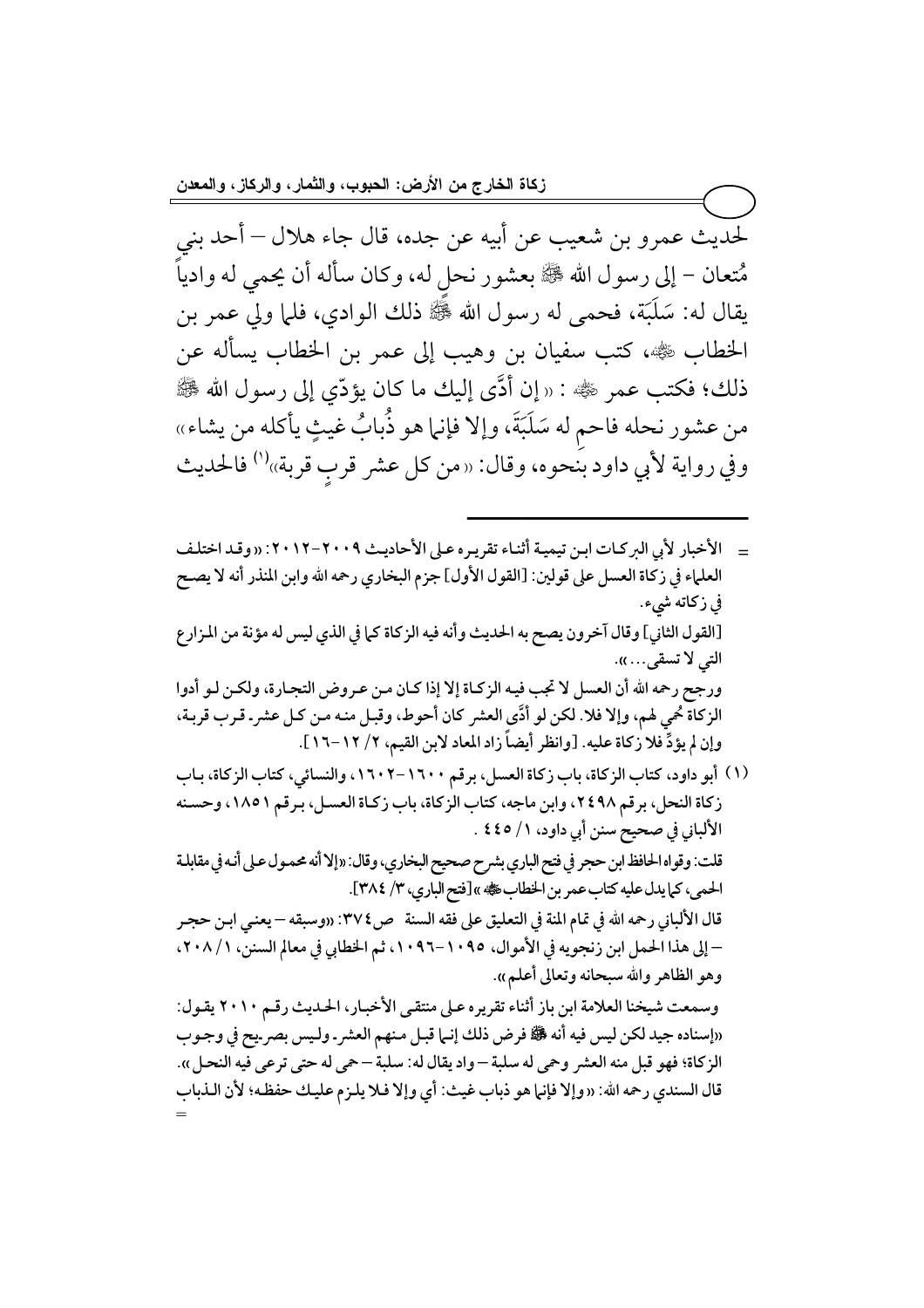محمول على أن أخذ العشر من العسل في مقابلة الحمى كما يدل عليه كتاب عمر بن الخطاب رضي الا إذا كان العسل من عروض التجارة ففيه زكاة عروض التجارة، والله تعالى أعلم''.

 $\rightarrow$ 

ا**لثاني عشر: زكاة المعدن:** وهو كل ما خرج من الأرض مما يُخلقُ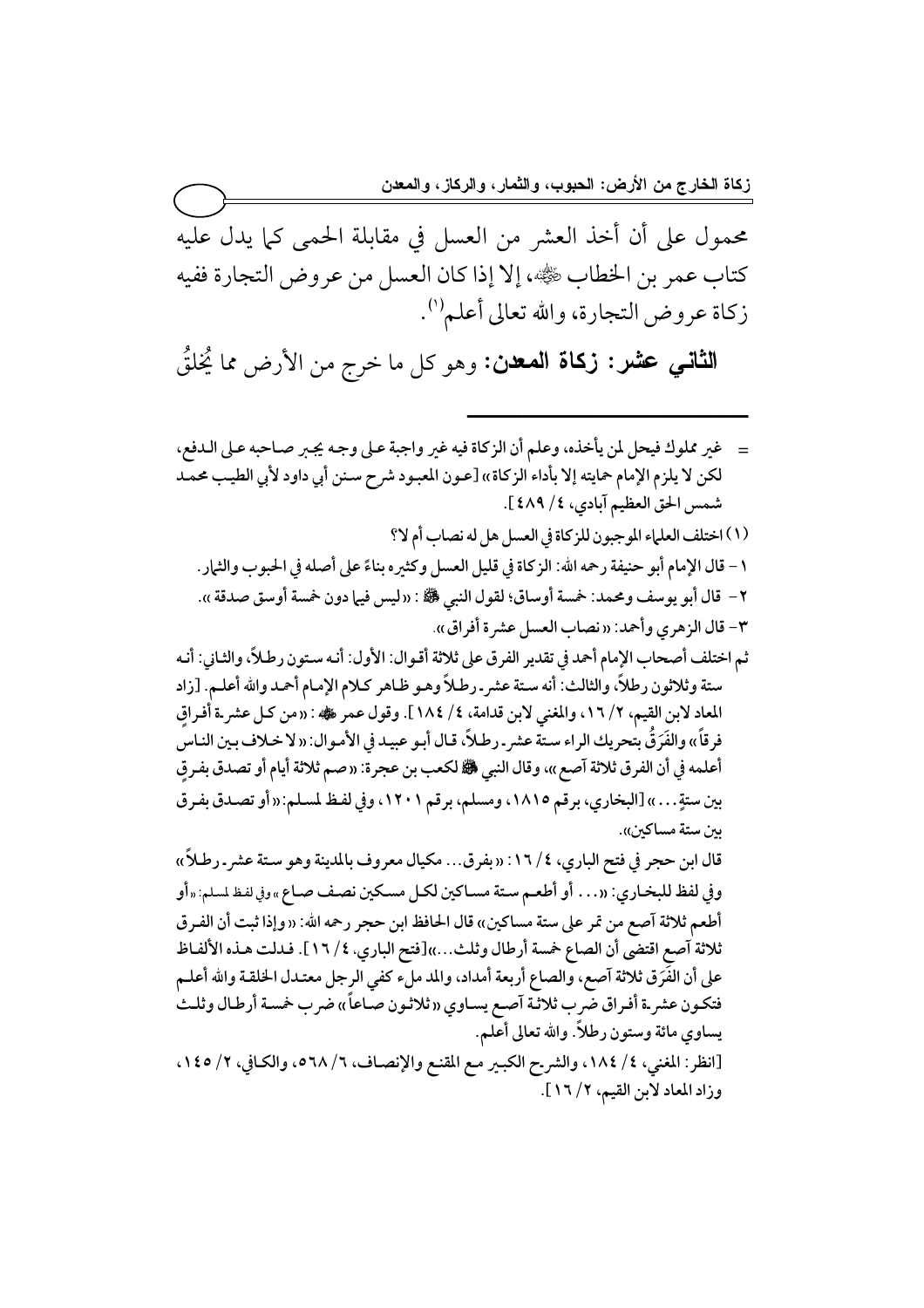فيها من غيرها مما له قيمة: كالحديد، والياقوت، والزبرجد، والعقيق، والسُّبح، والكحل، والكبريتات، والذهب، والفضة، والنفط، وغير ذلك مما ينطبق عليه اسم المعدن، ولا تخرج زكاته إلا بعد سبكه وتصفيته، والمعدن أشبه بالثهار من غيرها، وزكاته ربع العشر إذا كمل النصاب، وهل يشترط له الحول أو لا يشترط؟ ذهب الحنابلة، والشافعية، والمالكية، والأحناف إلى أنه لا يشترط له الحول، وقال إسحاق وابن المنذر: لا شيء في المعدن حتى يحول عليه الحول؛ لقول رسول الله ﷺ : « لا زكاة في مال حتى يحول عليه الحول»<sup>(١)</sup> ورجح شيخنا ابن باز رحمه الله تعالى: أن المعدن لا زكاة فيه حتى يحول عليه الحول").

(٢) وذكر الإمام ابن قدامة رحمه الله تعالى: أن الكلام في هذه المسألة – أي زكاة المعادن – في أربعة فصول: أحدها: صفة المعدن الذي يتعلق به وجوب الزكاة: وهو كل ما خرج من الأرض مما يُخلق فيها من غيرها مما له قيمة... الفصل الثاني: في قدر الواجب وصفته: قدر الواجب فيه: ربع العشر .، وصفته أنه زكاة، وهـذا قول: عمر بن عبد العزيز، ومالك، وقال أبو حنيفة، الواجب فيه الخمـس وهـو فيء واختـاره أبـو عبيد، وقال الشافعي: هو زكاة، واختلف قوله في قدره كالمذهبين... الفصل الثالث: في نصاب المعدن: وهـو مـا يبلـغ مـن الـذهب عشر ـين مثقـالاً، ومـن الفضـة مـائتي درهـم، أو قيمة ذلك من غيرهما، وهذا مذهب [أحمد][و]الشافعي. وأوجب أبـو حنيفـة الخمـس في قليلـه وكثـيره، مـن غير اعتبار نصاب بناء على أنه ركاز لعموم الأحاديث التبي احتجـوا بـها عليـه؛ ولأنـه لا يعتـبر لـه حـول فلـم يعتبر له نصاب كالركاز؛ لكن يرد عليه بعمـوم قولـه ﷺ: «ليس فيها دون خمس أواق صـدقة» وهـو مفـارق للركاز؛ لأن الركاز مال كافر أخذ في الإسلام فأشبه الغنيمة، وهذا وجب مواساة وشكراً لنعمة الغِني، فاعتبر له النصاب كسائر الزكوات؛ وإنها لم يعتبر له الحول؛ لحصوله دفعة واحدة فأشبه الزروع والثهار. الفصل الرابع في وقت الوجوب: تجب الزكاة فيه حين يتناوله ويكمل نصابه ولا يعتبر له حول، وهـذا قول مالك، والشافعي، وأصحاب الرأي، وقال إسحاق وابن المنذر لا شيء في المعدن حتى يحول عليه الحول؛ لقول الرسول ﷺ : «لا زكاة في مال حتى يحول عليه الحول» ولكن رد ابن قدامة هذا

<sup>(</sup>١) ابن ماجه، برقم ١٧٩٢، وصححه الألباني في صحيح ابن ماجه، ٢/ ٩٨، وتقدم تخريجه في منـزلة الزكاة في الإسلام في الشرط الخامس.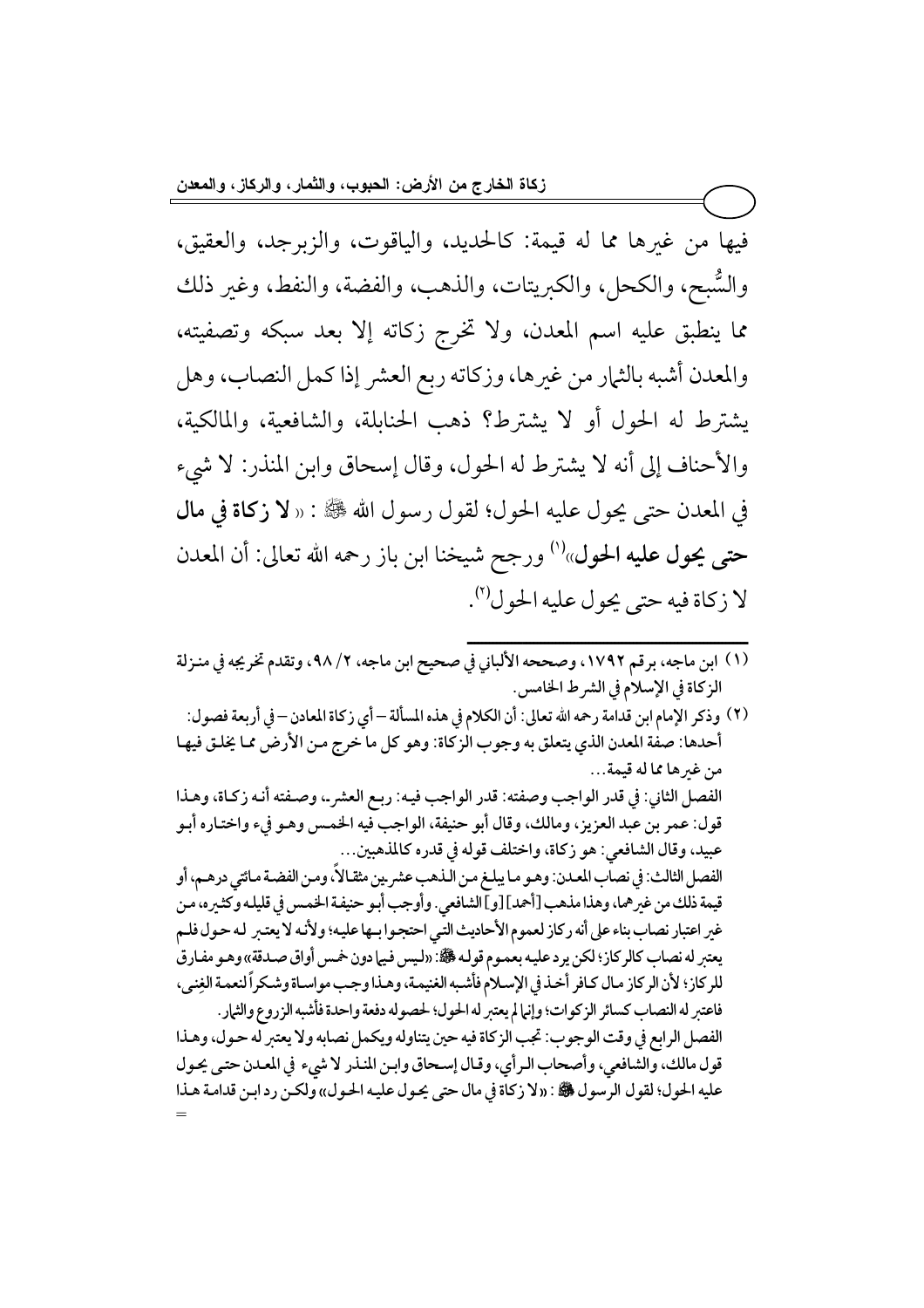الثالث عشر: زكاة الركاز، والركاز: هو دِفنُ الجاهلية وكنزها، وهو المدفون في الأرض، ويقال له: ركاز؛ لأن صاحبه ركزه في الأرض أي أثبته<sup>(١)</sup> وفيه الخمس؛ لحديث أبي هريرة ﷺ: أن رسول الله ﷺ قال: «العَجماءُ جُرْحُها جُبارٌ، والبئرُ جُبارٌ، والمعدنُ جبارٌ، وفي الركاز الخمس » وفي لفظ

- \_ وقال: «ولنا أنه مال مستفاد من الأرض فلا يعتبر في وجوب حقه حول: كـالزروع، والـثمار، والركـاز؛ ولأن الحول إنها يعتبر لغير هذا في تكميل النهاء، وهذا يتكامل نماؤه دفعة واحدة فلا يعتبر له حول. كالزروع، والخبر مخصوص بالزرع والثمر، فيخص محل النزاع بالقياس عليه، إذا ثبت هـذا فـلا يجـوز إخراج زكاته إلا بعد سبكه وتصفيته كعشر الحب» [انظر: المغنى لابن قدامة، ٤/ ٢٣٨-٢٤٥]. وحجة من قـال بالزكـاة في المعـادن حـديث بـلال بـن الحـارث ، ، «أن رسـول الله ، ، أصل عليه الله عنه المعادن القبلية الصدقة » قال الحافظ ابن حجر : « رواه أبو داود ». قال الإمام ابـن بـاز رحمه الله في حاشيته عـلى بلـوغ المرام، الحـديث رقـم ٥٩٦: «أخرجـه أبـو داود في بـاب إقطـاع الأرضـين، ص٢١١ ج٨ من عون المعبود عن ربيعة بن أبي عبد الرحمن مرسلاً بإسـناد صـحيح بلفـظ: «أن النبي ﷺ أقطع بلال بن الحارث المزني معادن القبلية، – وهي في ناحية الفُرع – قال: فتلك المعادن لا يؤخذ منها إلا الزكاة إلى اليوم»… ثـم ذكـر رحمه الله أن أبـا داود أخرجـه مـن طـريقين [بـرقم ٣٠٦٢، ورقم ٣٠٦٣] أحدهما ضعيف والثاني صحيح وليس في الطريقين المذكورين قوله في طريق ربيعة «فتلك المعادن لا يؤخذ منها إلا الزكاة إلى اليـوم» ثـم قـال ابـن بـاز رحمه الله: وهـذه الروايات الثلاث غير مطابقة لِمَا ذكره المؤلف – يعني ابن حجر في بلـوغ المرام – ولم أجـده بلفـظ المؤلف المذكور في سنن أبي داود رحمه الله. وقـال صـاحب العـون في الشر ـح: والحـديث المذكور مرسل عند جميع رواة الموطأ، ووصله البزار.... قالـه الزرقـاني انتهـي» [حاشـية العلامـة ابـن بـاز على بلوغ المرام، الحديث رقـم: ٥٩٦] ثـم رجـح ابـن بـاز رحمه الله أن في المعـدن الزكـاة إذا بلـغ النصابِّ، وكذلك أيضاً إذا حال عليه الحول، فقد سمعته أثناء تقريره عـلى بلـوغ المرام، الحـديثُ رقم ٢٤٥، وتقريره عـلى المنتقـى، الأحاديث رقـم ٢٠١٣-٢٠١٤ يقـول عـن الحـديث المذكور : «ليس فيه دلالة ظاهرة على أنه يأخذ الزكاة بدون حول، بل فيه الإفادة أنه أخذ منه الصدقة فقط، والمعادن ظاهرها شامل: للذهب والفضة وغيره مما لـه قيمـة، والصـواب أن فيـه الزكـاة إذا حـال عليه الحول، سواء كان ذهباً، أو فضة، أو غيره من أنواع المعادن». [وانظر : المغني لابن قدامة، ٤/ ٢٣٨-٢٤٧، والشرح الكبير مع المقنع والإنصاف، ٦/ ٥٧٤-٨٦ه، والكافي لابن قدامة، ٢/ ١٥٣-١٥٦]. (١) جامع الأصول لابن الأثير، ٤/ ٦٢١، وقال: «هذا عند أهل الحجاز، وهو عند أهل العراق: المعدن؛ لأن الله
	- تعالى ركزه في الأرض ركزاً، والحديث إنها جاء في التفسير الأول منهـ)».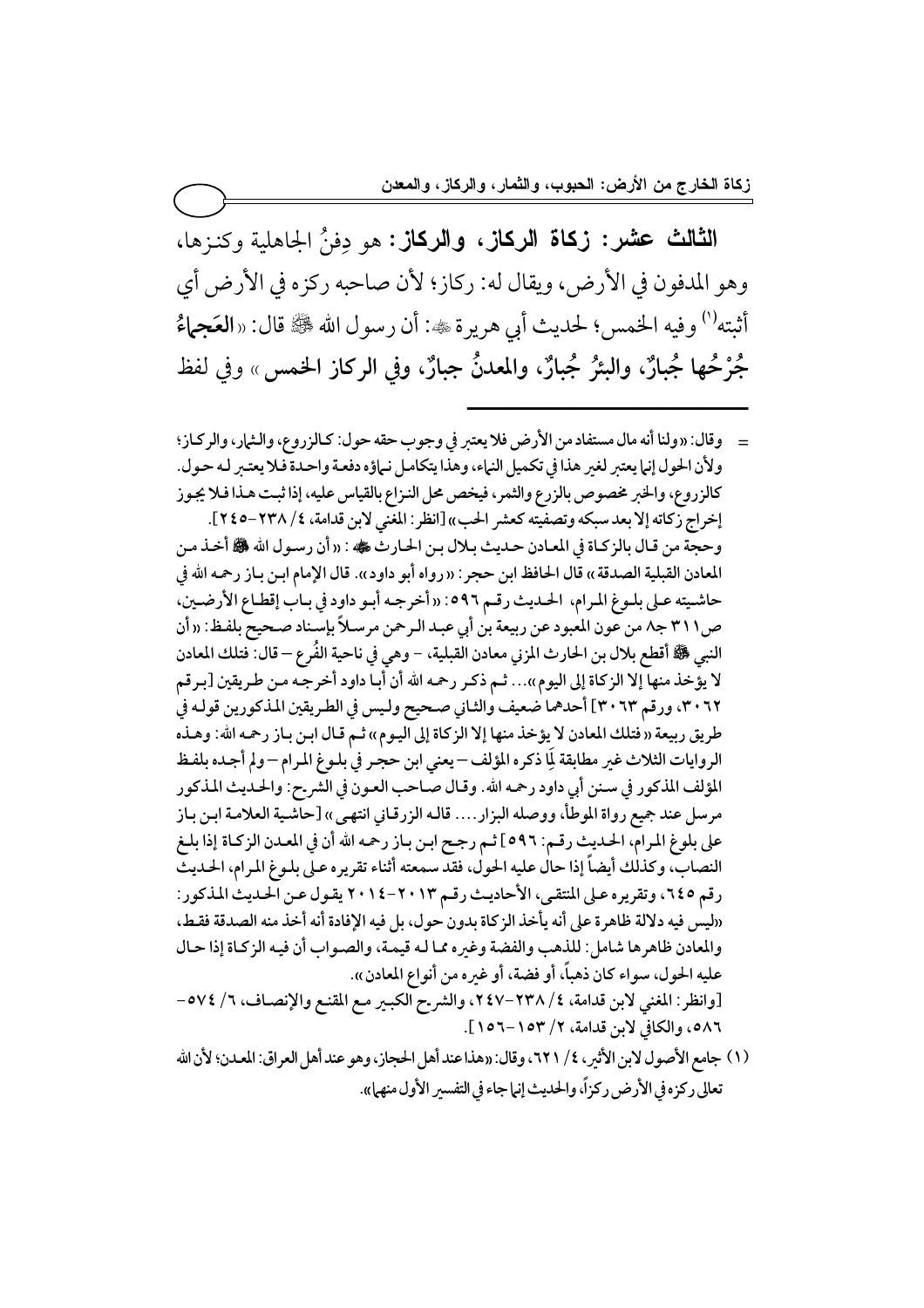زكاة الخارج من الأرض: الحبوب، والثمار، والركاز، والمعدن لمسلم: «البئر جرحها جبار، والمعدن جرحه جبار، والعجماء جرحها جبارٌ وفي الركاز الخمس»(١).(٢)

والخمس يجب في قليله وكثيره من أي نوع كان من غير حول لذلك، ويجب على كل من وجده من أهل الزكاة وغيرهم").

- (١) متفق عليه: البخاري، كتاب الزكاة، بابٌ: وفي الركاز الخمس، برقم ١٤٩٩، وكتـاب المسـافاة، بـاب مـن حفـر بئـراً في مِلكـه لم يضـمن، بـرقم ٢٣٥٥، وكتـاب الـديات، بـابٌ: المعـدن جبـار والبئـر جبـار، بـرقم ٦٩١٢، ورقم ٦٩١٣، ومسلم، كتاب الحدود، باب جرح العجماء والمعدن والبئر جبار، برقم ١٧١٠ .
- (٢) العجماء: البهيمة، والجبار: الهدر، وكذلك المعدن والبئر، إذا هلك الأجير فيهما فدمه هدر لا يطالب به: جامع الأصول لابن الأثير، ٤/ ٦٢١ .
- (٣) قال الإمام ابن قدامة رحمه الله: «وفي الركاز الخمس»: وهو أيضاً مجمع عليه، قال ابـن المنـذر: لا نعلم أحداً خـالف هـذا الحـديث، إلا الحسـن؛ فإنـه فـرق بـين مـا يوجـد في أرض الحـرب وأرض العرب، فقال: فيها يوجد في أرض الحرب الخمس وفيها يوجد في أرض العرب الزكاة، وأوجب الخمس في الجميع الزهري، والشافعي، وأبو حنيفة، وأصحابه، وأبو ثور، وابن المنذر، وغيرهم، وهذا يشتمل على خمس مسائل:

المسألة الأولى: أن الركاز الذي يتعلق به وجوب الخمس ما كان مـن دفـن الجاهليـة، ويعتـبر ذلـك بأن ترى عليه علاماتـهم، كأسـماء ملـوكهم وصـورهم، وصـلبهم، ونحـو ذلـك، فـإن كـان عليـه علامات الإسلام، ونحو ذلك فهو لقطة؛ لأنه ملك مسلم لم يعلم زواله عنه، وهـذا قـول مالـك، والشافعي، وأحمد، وإن كان على بعضه علامات الكفر، وعلى بعضه علامات الإسلام، فكذلك نص عليهٌ أحمد في رواية ابن منصور؛ لأن الظاهر أنـه صـار إلى مسـلـم، ولم يعلــم زوالـه عـن ملـك المسلمين فأشبه ما على جميعه علامات المسلمين.

المسألة الثانية: في موضعه: لا يخلو من أربعة أقسام:

القسم الأول: أن يجده في موات أو ما لا يعلم له مالك مثل الأرض التي يوجد فيها آثار الملك: كالأبنية القديمة، والتلول، وجدران الحاهلية، وقبورهم فهذا فيه الخمس بغير خلاف سوى ما ذكر آنفاً، ولو وجده في هذه الأرض فهو كذلك في الحكم؛ لحديث عمرو بن شعيب عن أبيه عـن جده: أن رسول الله ﷺ قال في كنـز وجـده رجـل في خربـة «إن وجدتـه في قريـة مسـكونة فعرفـه، وإن وجدته في قرية غير مسكونة ففيه وفي الركاز الخمس» قال الحافظ ابن حجر في بلـوغ المرام: «أخرجه ابن ماجه بإسناد حسن». وأخرجه الشافعي في ترتيب مسنده، ١ / ٢٤٨ . القسم الثاني: أن يجده في ملكه المنتقل إليه فهو له في إحدى الروايتين عن أحمد، ومذهب الشـافعي أنه للمالك قبله إن اعترف به، وإن لم يعترف بـه فهـو للـذي قبلـه كـذلك إلى أول مالـك، والروايـة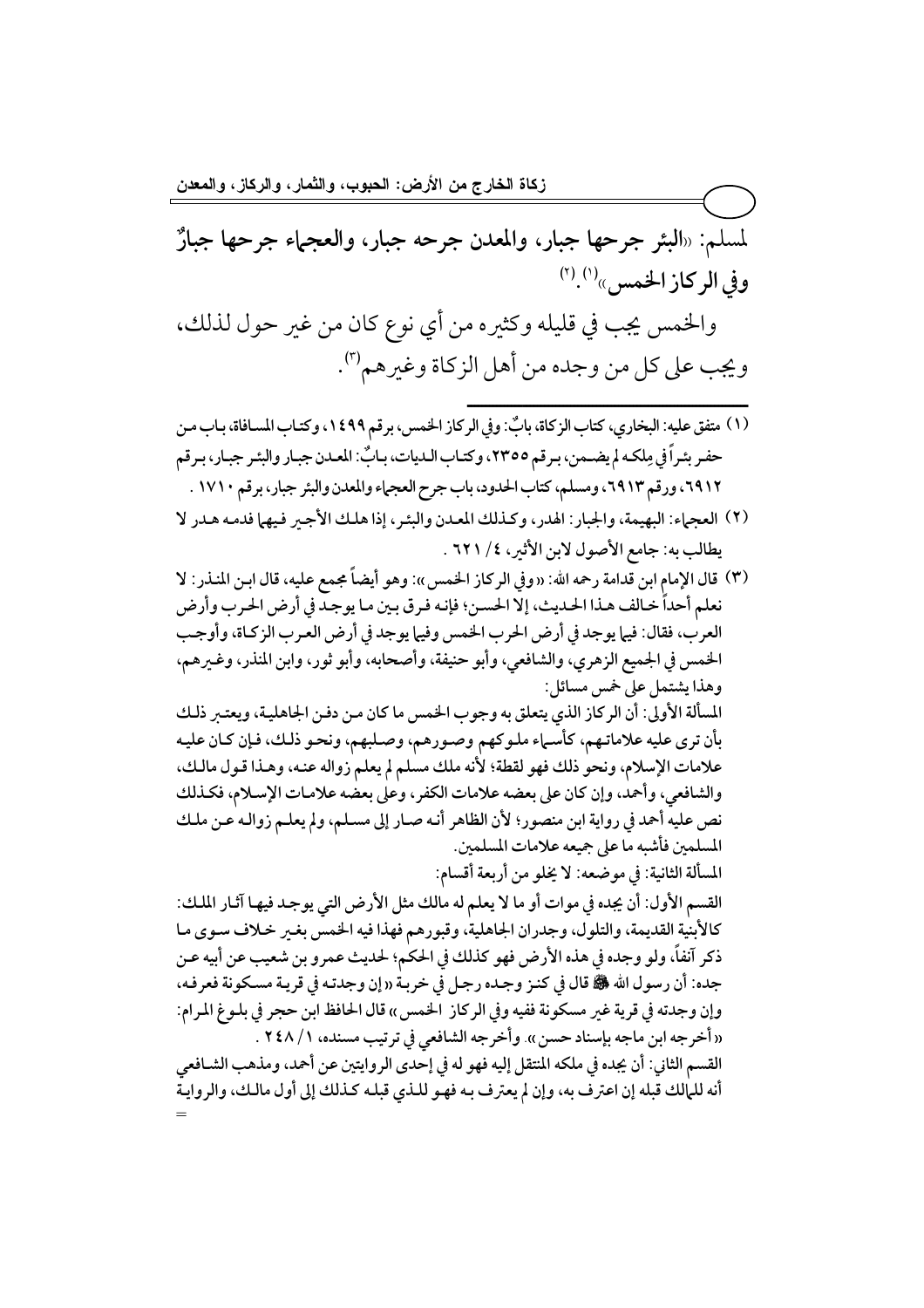\_ الأولى لأحمد أصح. القسم الثالث: أنَّ يجده في ملك آدمي مسلم معصوم أو ذمي، فعن أحمد ما يدل على أنـه لصـاحب الدار، وهو قول أبي حنيفة، ونقل عن أحمد: أنه لواجده، قال القاضي: وهو الصحيح. القسم الرابع: أن يجده في أرض الحرب؛ فإن لم يقدر عليه إلا بجهاعة من المسلمين فهو غنيمة لهم، وإن قدر عليه بنفسه فهو لواجده. المسألة الثالثة: في صفة الركاز الذي فيه الخمس: وهو كل ما كان مالاً على اختلاف أنواعـه: مـن الـذهب، والفضة، والحديد، والرصاص، والنحاس، والآنية، وغير ذلك، وهـو قـول: أحمد، وأصـحاب الـرأى، وإسحاق، وإحدى الروايتين عن مالك، وأحد قولي الشافعي. والقول الآخر: لا تجب إلا في الأثمان، ولكن يرد عليهم بقوله ﷺ :«وفي الركاز الخمسي»؛ ولأنه مال مظهور عليه من مال الكفار فوجب فيه الخمس مع اختلاف أنواعه كالغنيمة. والخمس يجب في قليلـه وكثـيره، وهـو قـول أحمـد، ومالـك، وأصحاب الرأي، والشـافعي في القـديم، وقـال في الجديـد يعتـير النصـاب فيـه؛ لكـن يـرد عليـه بعمـوم الأحاديث؛ ولأنه مال مخموسٌ فلا يعتبر له نصاب كالغنيمة. المسألة الرابعة: قدر الواجب في الركاز الخمس، وأما مصرفه، فقال الخرقي: هو لأهل الصدقات، ونص عليه أحمد في رواية، وإن تصدق به على المساكين أجـزأه، وهـو قـول الشـافعي؛ لأنـه مسـتفاد مـن الأرض أشبه المعدن والزرع، والرواية الثانية أن مصر فه مصر ف الفيء، وهو قول أبي حنيفة. المسألة الخامسة: في من يجب عليه الخمس: يجب على من وجده من مسلم، وذمي، وعاقل ومجنون، وهذا قول أكثر أهل العلم، قال ابن المنذر : «أجمع كل من نحفظ عنه من أهل العلـم، عـلى أن عـلى الذمي في الركاز يجده: الخمس»، وقال الشـافعي: لا يجب الخمـس عـلى مـن تجب عليـه الزكـاة؛ لأنـه زكاة، ولكن يرد بعموم الحديث «وفي الركاز الخمس» فإنه يدل بعمومه عـلى وجـوب الخمـس في كـل ركـاز يوجـد، ويـدل بمفهومـه عـلى أن باقيـه لواجـده. والله تعـالى أعلـم. [انظـر : المغنـي لابـن قدامـة ٤/ ٢٣١-٢٣٨، والشرح الكبير مع المقنع والإنصاف ٦/ ٥٨٧-٢٠٣]. وسمعت شيخنا الإمام عبد العزيز ابن باز رحمه الله يقول أثناء تقريره عـلى بلـوغ المرام، الحـديث رقم ٦٤٣: «... فتجب الزكاة في الركاز الخمس، ولما كان الحصول على الركاز بدون كلفة صارت الزكاة الخمس، وهو أعلى شيء في الزكاة، ثم يليه ما يكـون عثريـاً، ومـا يسـقي بالأنــهار بدون كلفة ففيه العشر وهو نصف الخمس، والركاز: هو الذي عليه علامات الجاهلية، أما ما عليه علامات الإسلام فلابد من تعريفه؛ لأنه: كاللقطة، حكمه حكمها».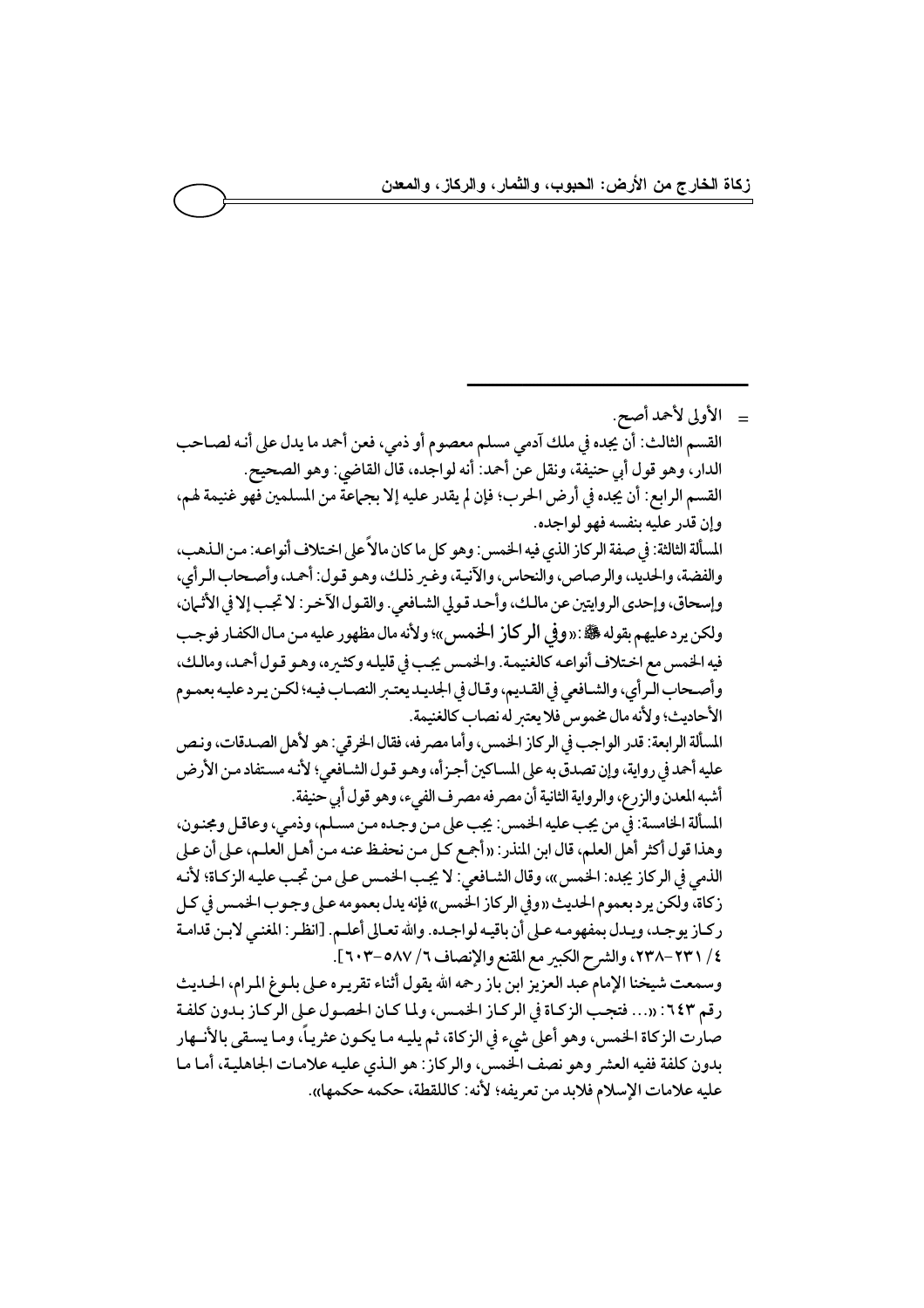زكاة الخارج من الأرض: الحبوب، والثمار، والركاز، والمعدن وصلى الله وسلم وبارك على عبده ورسوله نبينا محمد بن عبد الله وعلى آله وأصحابه وسلم تسليماً كثيراً.

تمت بحمد الله تعالى الرسالة الثالثة ويليها إن شاء الله تعالى الرسالة الرابعة ((زكاة الأثمان)) الذهب، والفضة، والأوراق النقدية.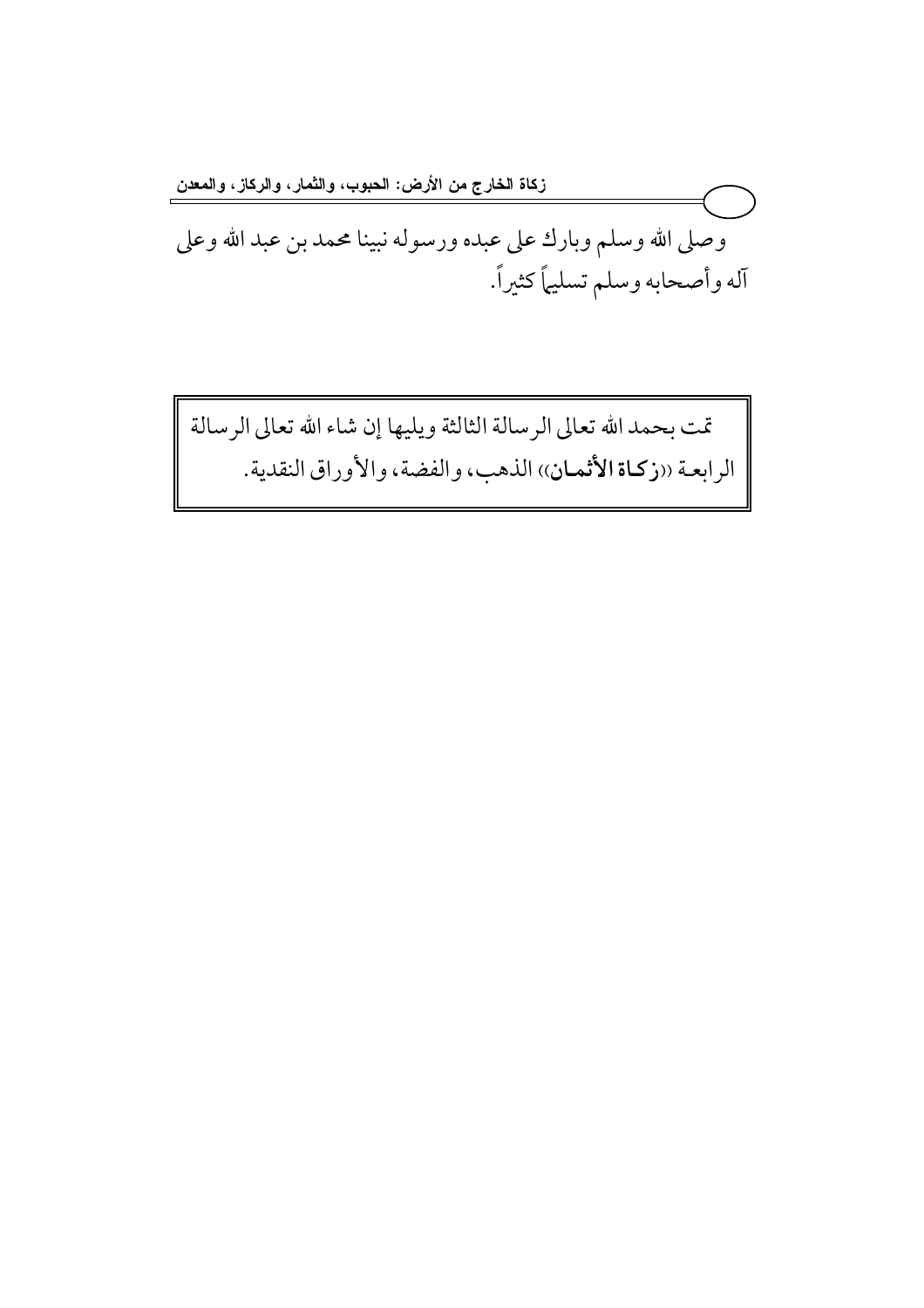## الفهسارس العامسة ٢ – فهــــــــرس الأحاديــــــث النبويــــــة. ه – فهــــرس المصــــــادر والمراجــــع.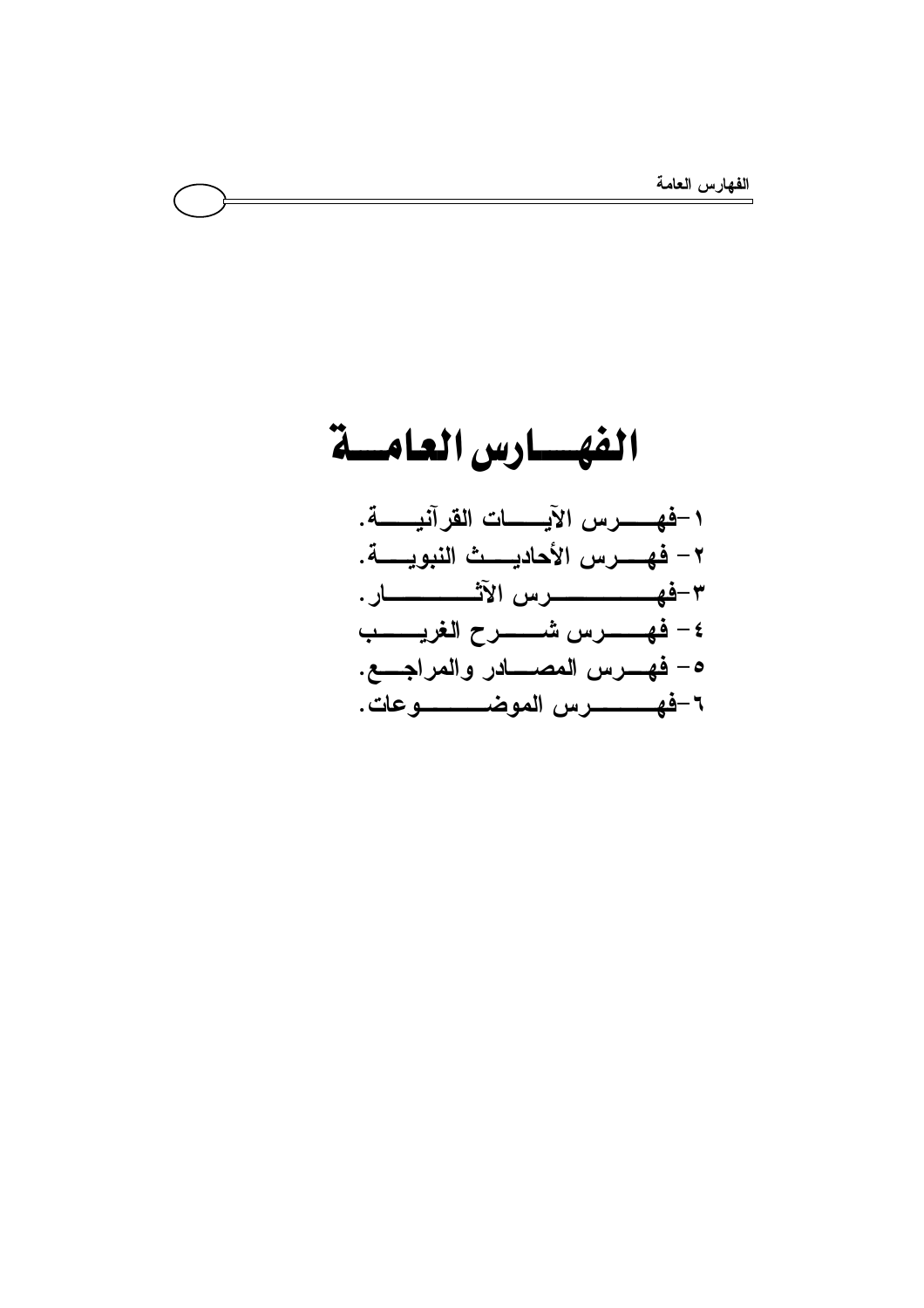## 1 – فهرس الآيات القرآنية

| الصفحة |     | 'لاُما                                                                                |  |
|--------|-----|---------------------------------------------------------------------------------------|--|
|        |     | سورة البقرة                                                                           |  |
| YY     | 4.4 | ﴿يَا أَيُّهَا الَّذِينَ آَمَنُوا أَنْفِقُوا مِنْ طُيِّبَاتِ مَا كَسَبْتُمْ وَمِمَّا ﴾ |  |
| ٥      | ۱٤۱ | ﴿وَأَتُوا حَقَّهُ يَوْمَ حَصَادِهِ                                                    |  |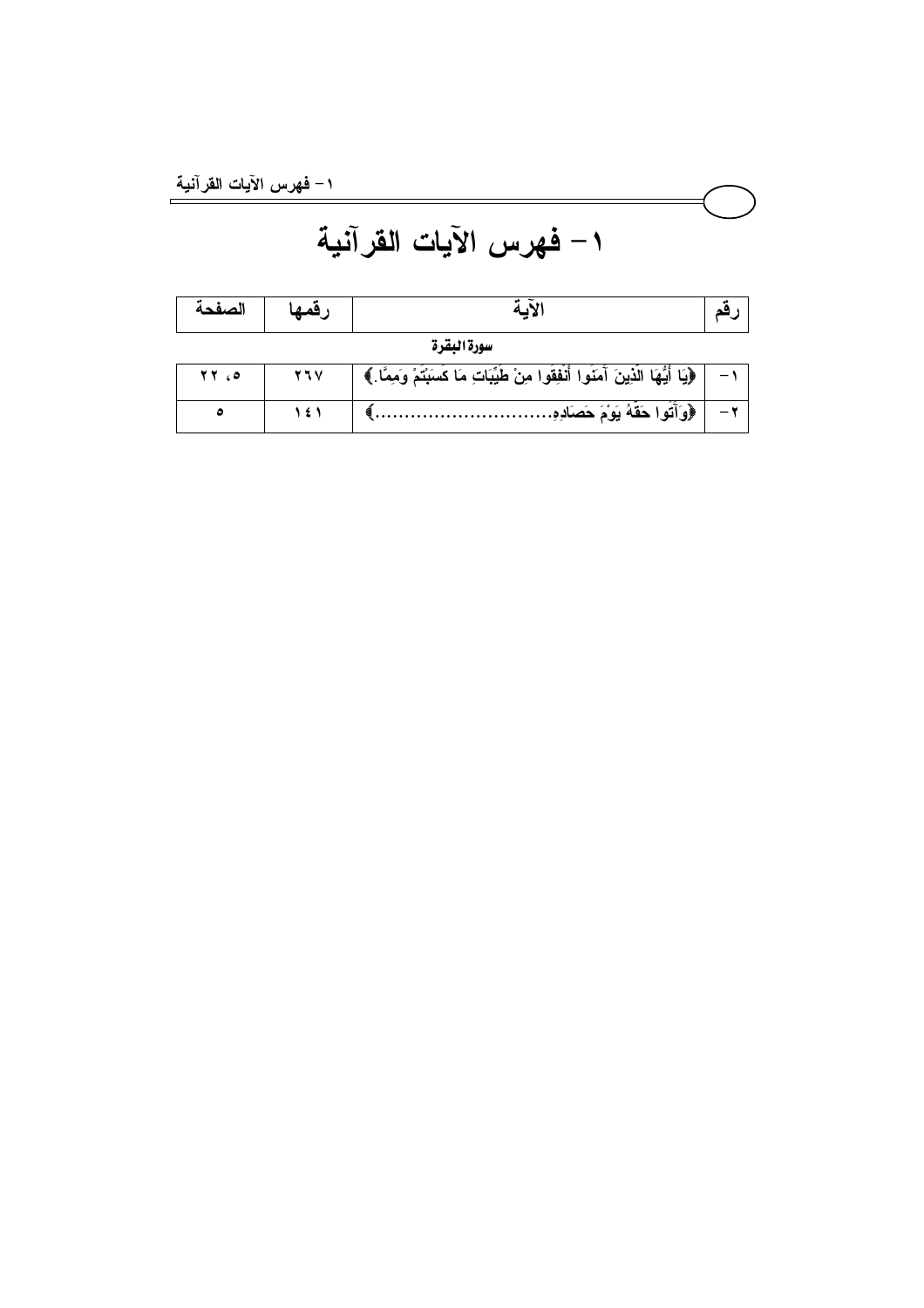٢ – فهرس الأحاديث النبوية طر ف الحديث الر قم ٣-إذا خرصتم فخذوا ودعوا الثلث، فإن لم تدعوا الثلث فدعوا الربع.......................... ١٩ ٤ –أمر. رسول الله صلى الله عليه أن يُخرصَ العنبُ كما يخرصُ النخلُ، وتؤخّذَ زكاتُهُ زييباً كما تؤخّذُ .. ١٨ ٥–أن النبي ﷺ أقطع بلال بن الحارث المزني معادن القبلية، – وهي في ناحية الفُر ع.....ح٢٧ ٦-أن النبي ﷺ حين افتتح خيبر ، اشترط عليهم أنَّ له الأرض، وكُلِّ صفراءَ وبيضاء ....... ١٧ ٨–البئر. جرحها جبار ، والمعن جرحه جبار ، والعجماء جرحها جبارٌ وفي الركاز الخمس .. ٢٨ ١٠-جاء هلال – أحد بني مُتعان – إلى رسول الله ﷺ بعثور نحل له، وكان سأله أن بحمى. ٢٤ ١٣-العَجِماءُ جُرِّحُها جُبارٌ، والبئرُ جُبارٌ، والمعنُ جِبارٌ، وفي الركاز الخمس .................. ٢٧ ١٥-غزونا مع النبي ﷺ غزوة تبوك فلما جاء وادى القرى إذا امرأةٌ في حديقةٍ لها.......... ١٧ ١٦-فيما سقت الأنسهارُ والغيمُ العشورُ، وفيما سقى بالسانية نصف العشر ................... ١٥ ١٨-فيما ســــــــقت الســــــــــماء والأنــــــــهار، والـعيون، – أو كان بـعلاً– الـعشر، وفيما سُقِيَ............ ٦ ١٩-فيما سقت السماء والعيون أو كان عثريّاً العشر، وما سقى بالنضح نصف .... ٥، ح٨، ١٥ ٢٠-لا تأخذوا الصدقة إلا من هذه الأربعة الشعير، والحنطة، والزيبب والتمر ح................. ٧ ٢٣-لو. شاء رب هذه الصدقة تصدق بأطيب منها وقال إن ربَّ هذه الصدقة بأكل حشفاً بوم . ٢٣ ٢٤-ليس في حَبٍّ ولا تمر صدقة حتى يبلغ خمسة أوسق، ولا فيما دون خمس ذودٍ ......٢، ح٧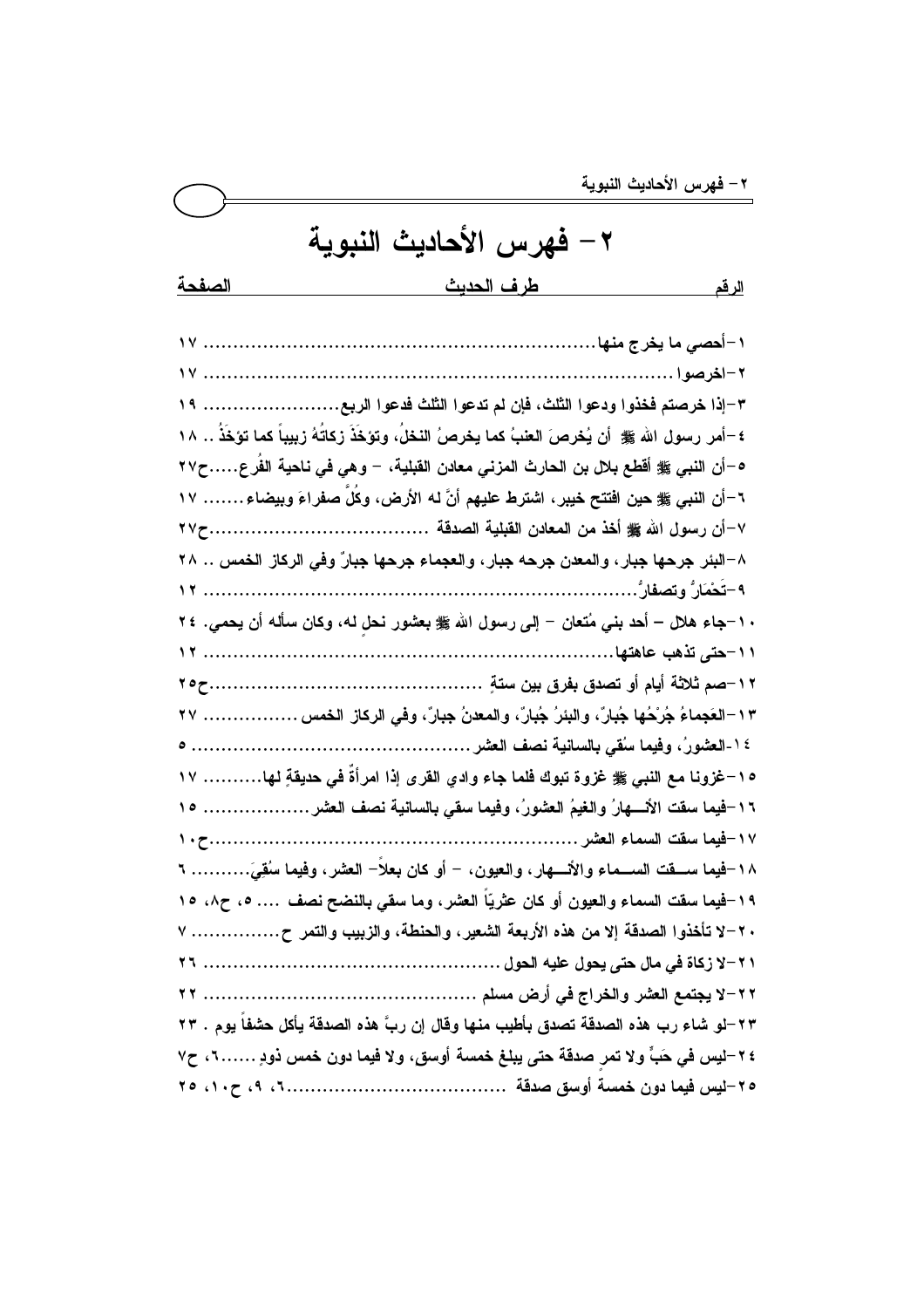| الصفحة | <u>الرقم الحديث</u>                                                           |  |
|--------|-------------------------------------------------------------------------------|--|
|        |                                                                               |  |
|        |                                                                               |  |
|        |                                                                               |  |
|        | ٢٩-نَهَى رسول الله ﷺ عن بيع الثمار حتى يبدُوَ صلاحها، نهى البائع والمبتاع  ١٢ |  |
|        |                                                                               |  |
|        |                                                                               |  |
|        |                                                                               |  |

 $\overline{\mathscr{S}}$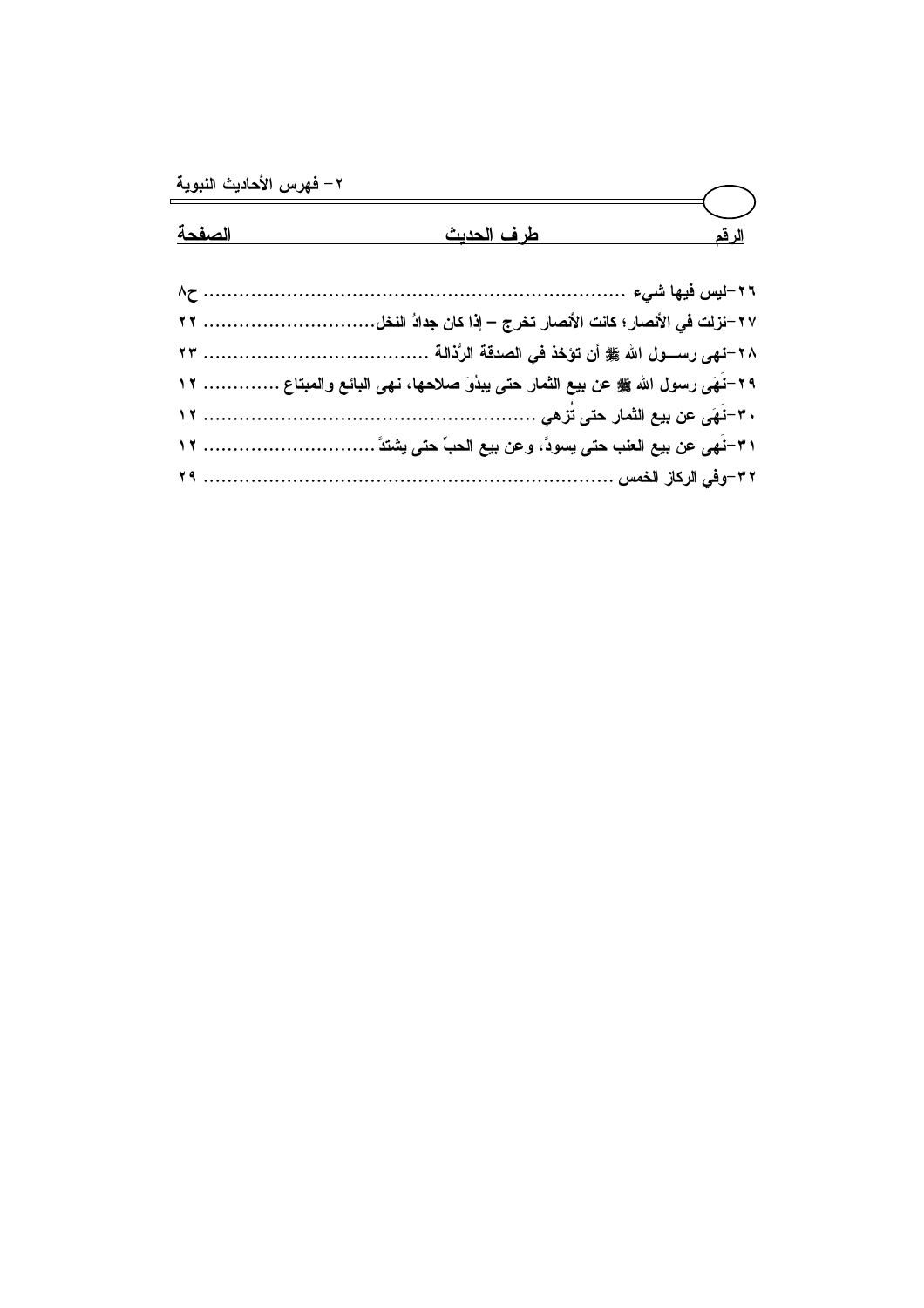## ٣– فهرس الآثار الرقم طرف الأثر الصفحة ١-إن أدَّى إليك ما كان يؤدِّي إلى رسول الله ﷺ من عشور نحله فاحم له سَلَبَهَ …… [عمر]٢٤ ٢-بعثني رسول الله ﷺ إلى اليمن فأمرني أن آخذ مما سقتِ السماء العشر .......[معاذ]٢، ١٥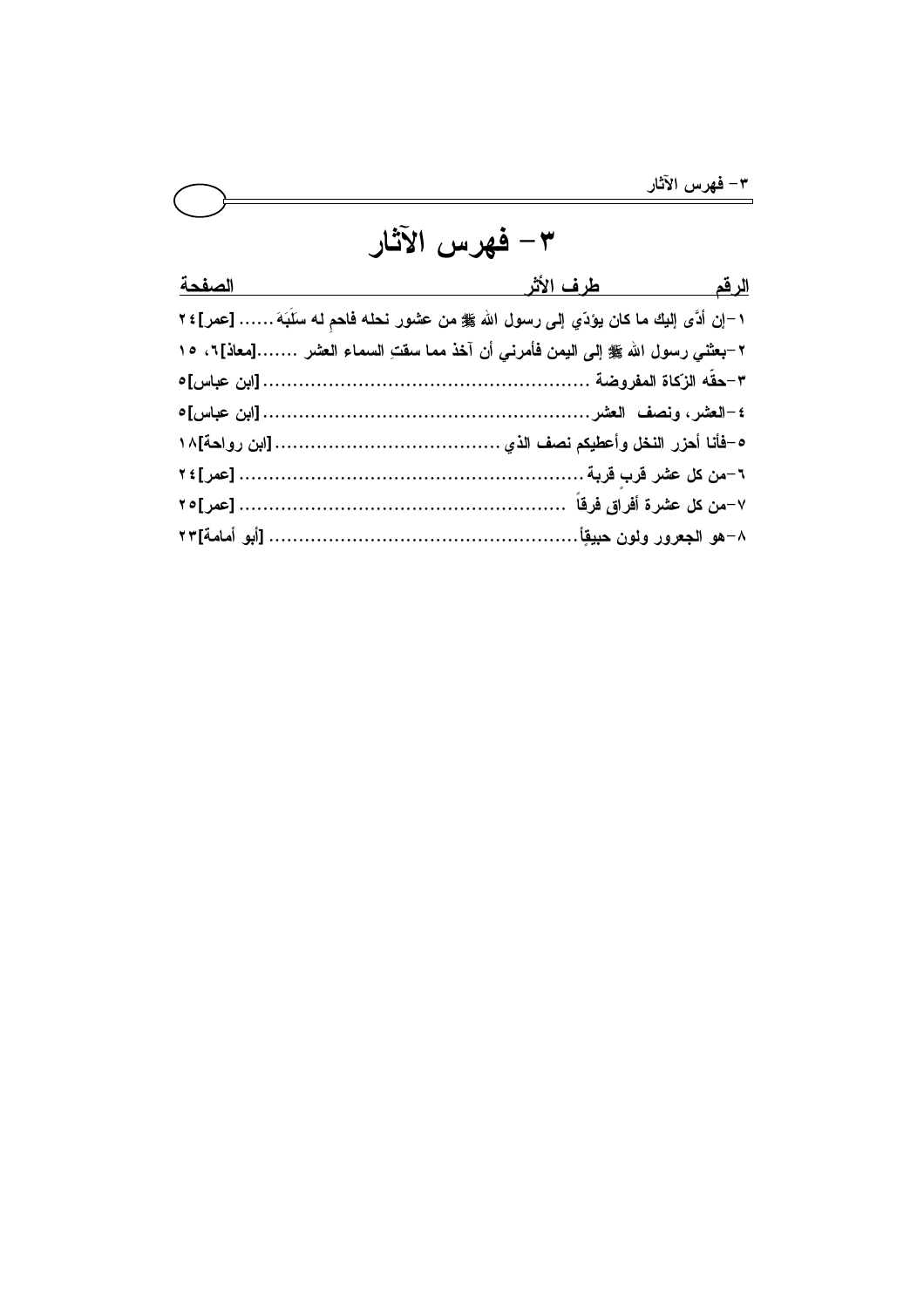٤ – فهرس شرح الغريب

<u>الرقم الكلمة</u>

الصفحة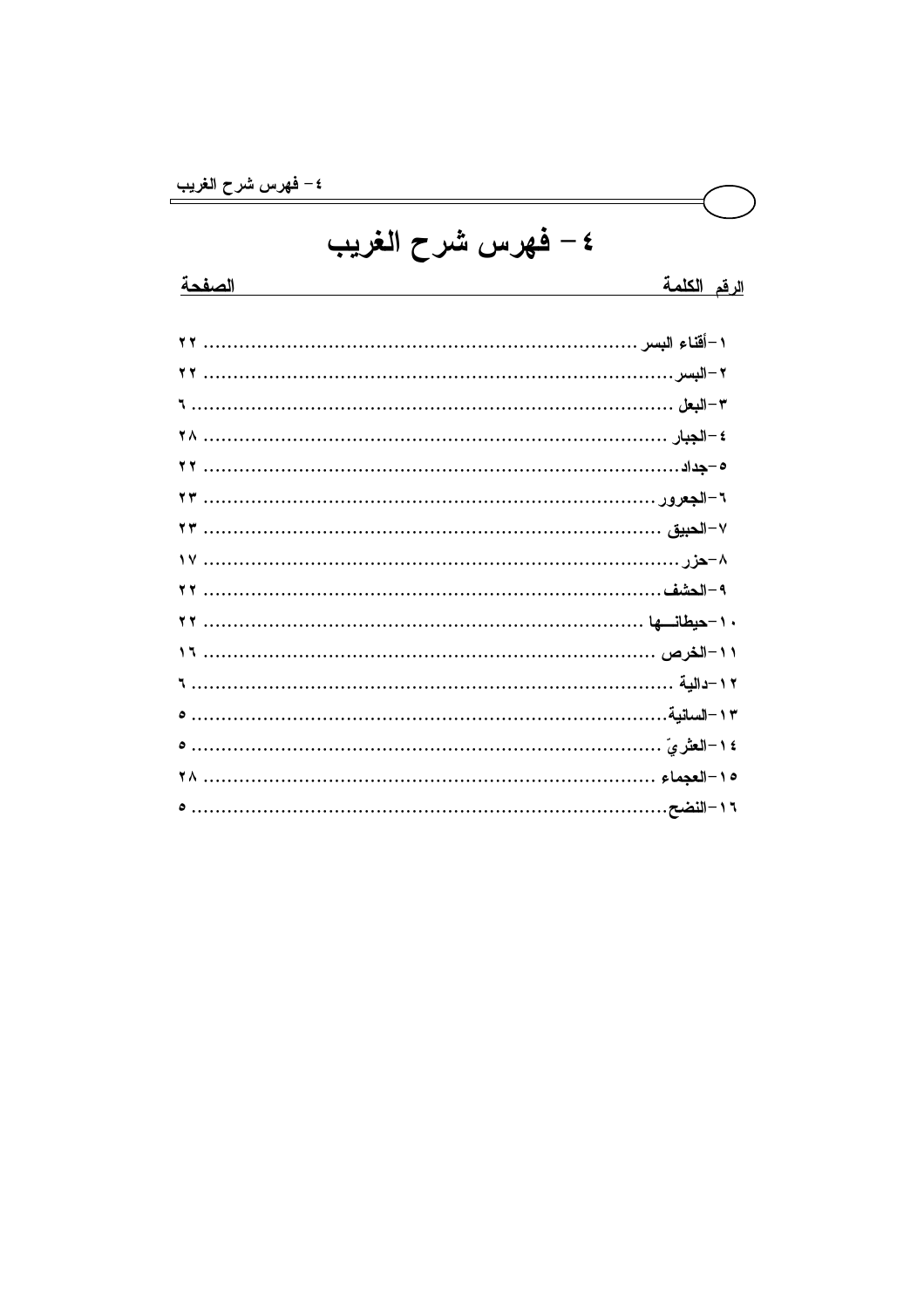| 0- فهرس الموضوعات |  |
|-------------------|--|
|-------------------|--|

| <u>الصفحة</u> الصناعة الصناعية المستخدمة الصناعية الصناعية الصناعية المستخدمة المستخدمة المستخدمة المستخدمة المستخدمة | <u>الموضوع</u> |
|-----------------------------------------------------------------------------------------------------------------------|----------------|
|                                                                                                                       |                |
|                                                                                                                       |                |
|                                                                                                                       |                |
|                                                                                                                       |                |
|                                                                                                                       |                |
|                                                                                                                       |                |
|                                                                                                                       |                |
|                                                                                                                       |                |
|                                                                                                                       |                |
|                                                                                                                       |                |
|                                                                                                                       |                |
|                                                                                                                       |                |
|                                                                                                                       |                |
|                                                                                                                       |                |
|                                                                                                                       |                |
|                                                                                                                       |                |
|                                                                                                                       |                |
|                                                                                                                       |                |
|                                                                                                                       |                |
|                                                                                                                       |                |
|                                                                                                                       |                |
|                                                                                                                       |                |
|                                                                                                                       |                |
|                                                                                                                       |                |
|                                                                                                                       |                |
|                                                                                                                       |                |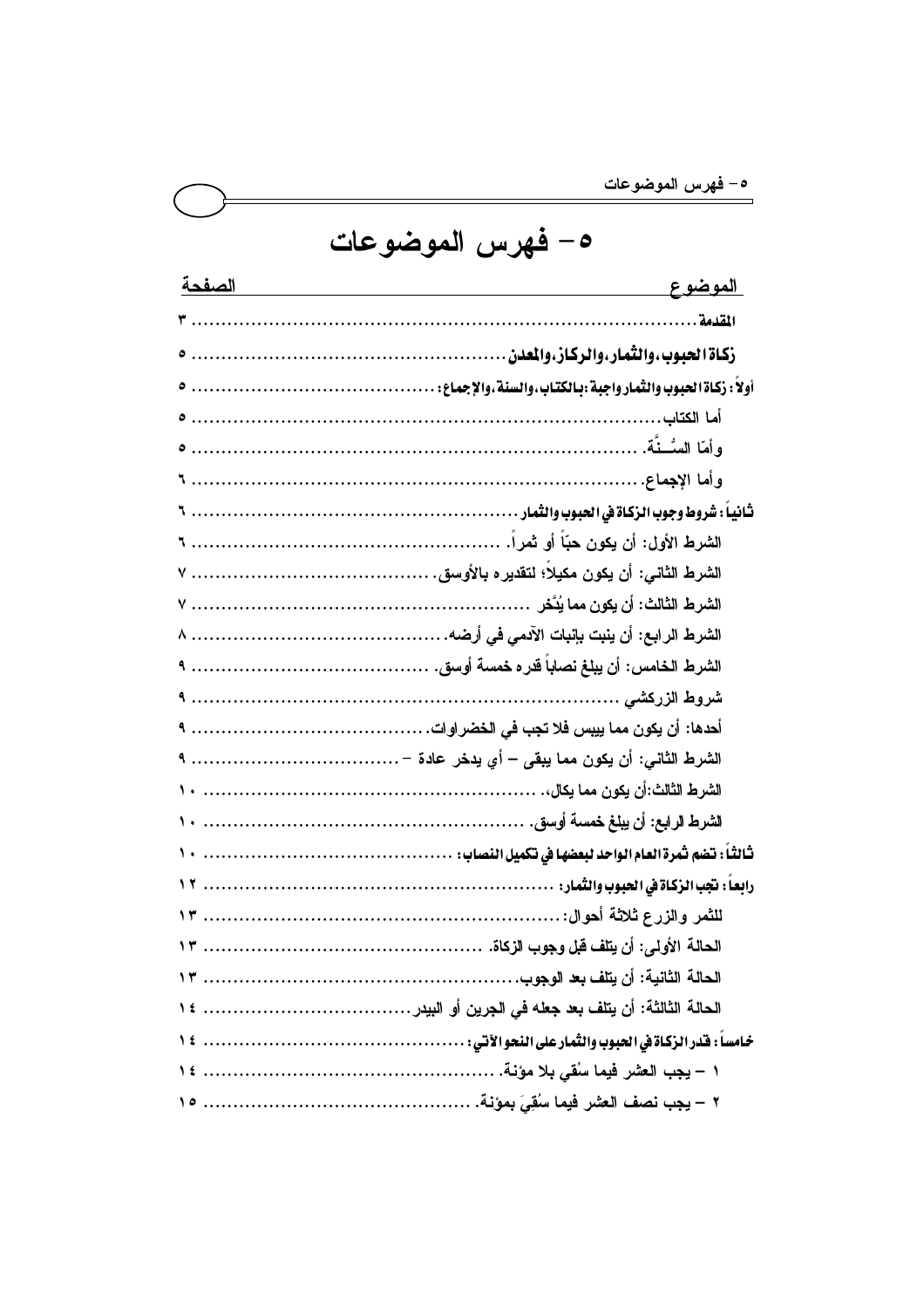| ا <u>لصفحة</u><br><u>الموضوع</u>                                                    |
|-------------------------------------------------------------------------------------|
| ٣ – ويجب ثلاثة أرباع العشر فيما يشرب بمؤنـة نصف، ويشرب بغير مؤنـة نصف.  ١٥          |
| ٤ – ما يُسقى بمؤنـة وبغير مؤنـة مـع الاختلاف: أي يُسقى أحدهما أكثر من الآخر ………. ١٦ |
| ٥ – وإن جُهلَ المقدار غلَّبنا إيجاب العشر؛ لأنه الأصل، فالأصل وجوب الزكاة…………. ١٦   |
|                                                                                     |
| ١ – ثبتت مشروعية الخرص فى السنة عن النبى صلى الله عنه الله عنه الله عنه ١٧          |
| ٢ – يستحب أن يبعث الإمام من يخرص الثمار عند بدوِّ الصلاح.  ١٧                       |
|                                                                                     |
|                                                                                     |
| ه – يترك الخارص لصاحب الثمار الثلث أو الربع، وفيه مصالح منها:  ١٨                   |
|                                                                                     |
|                                                                                     |
|                                                                                     |
|                                                                                     |
|                                                                                     |
|                                                                                     |
|                                                                                     |
|                                                                                     |
|                                                                                     |
|                                                                                     |
|                                                                                     |
|                                                                                     |
|                                                                                     |
|                                                                                     |
|                                                                                     |
|                                                                                     |
|                                                                                     |
|                                                                                     |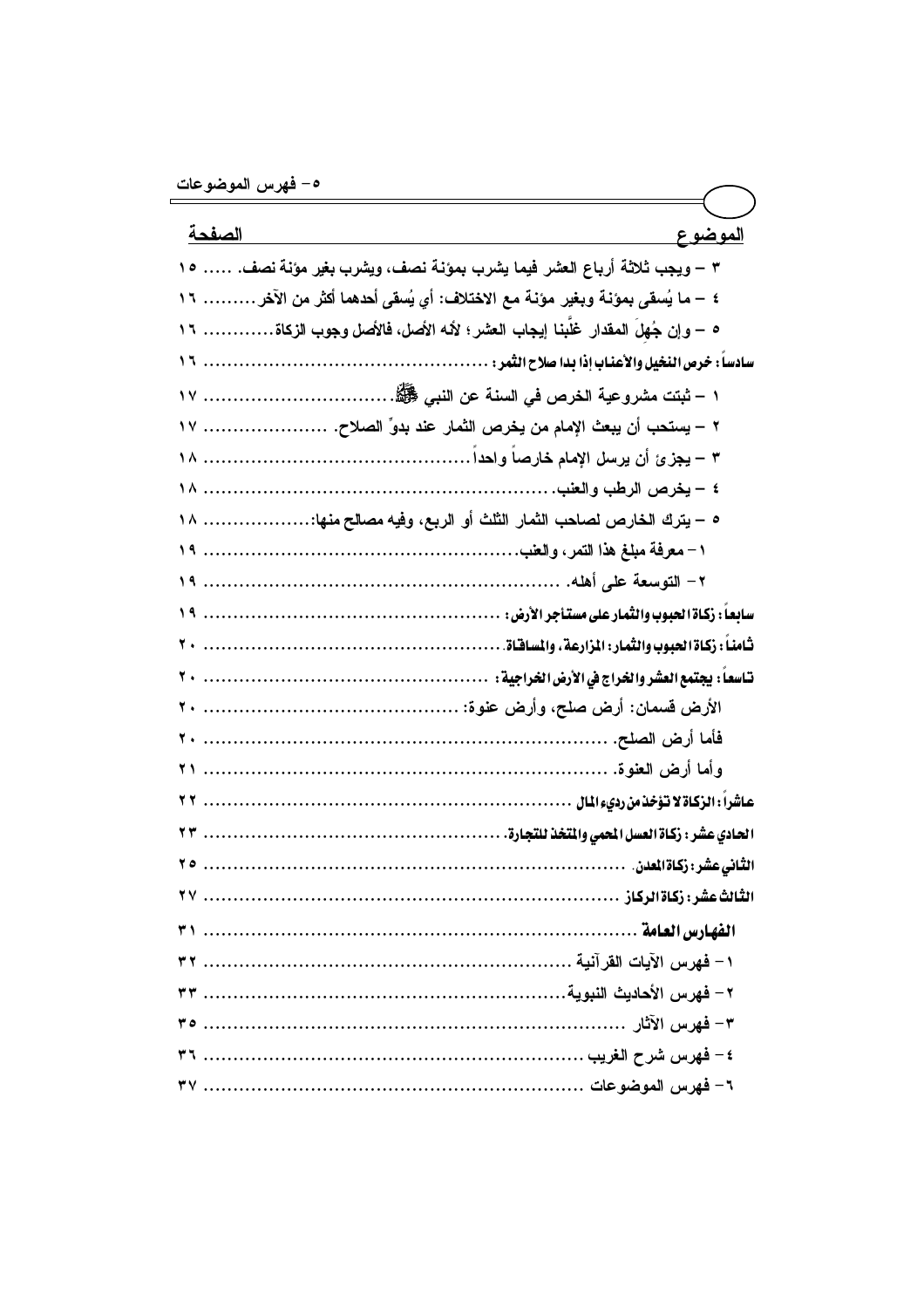<u>ه - فهرس الموضوعات</u>  $\overline{\phantom{0}}$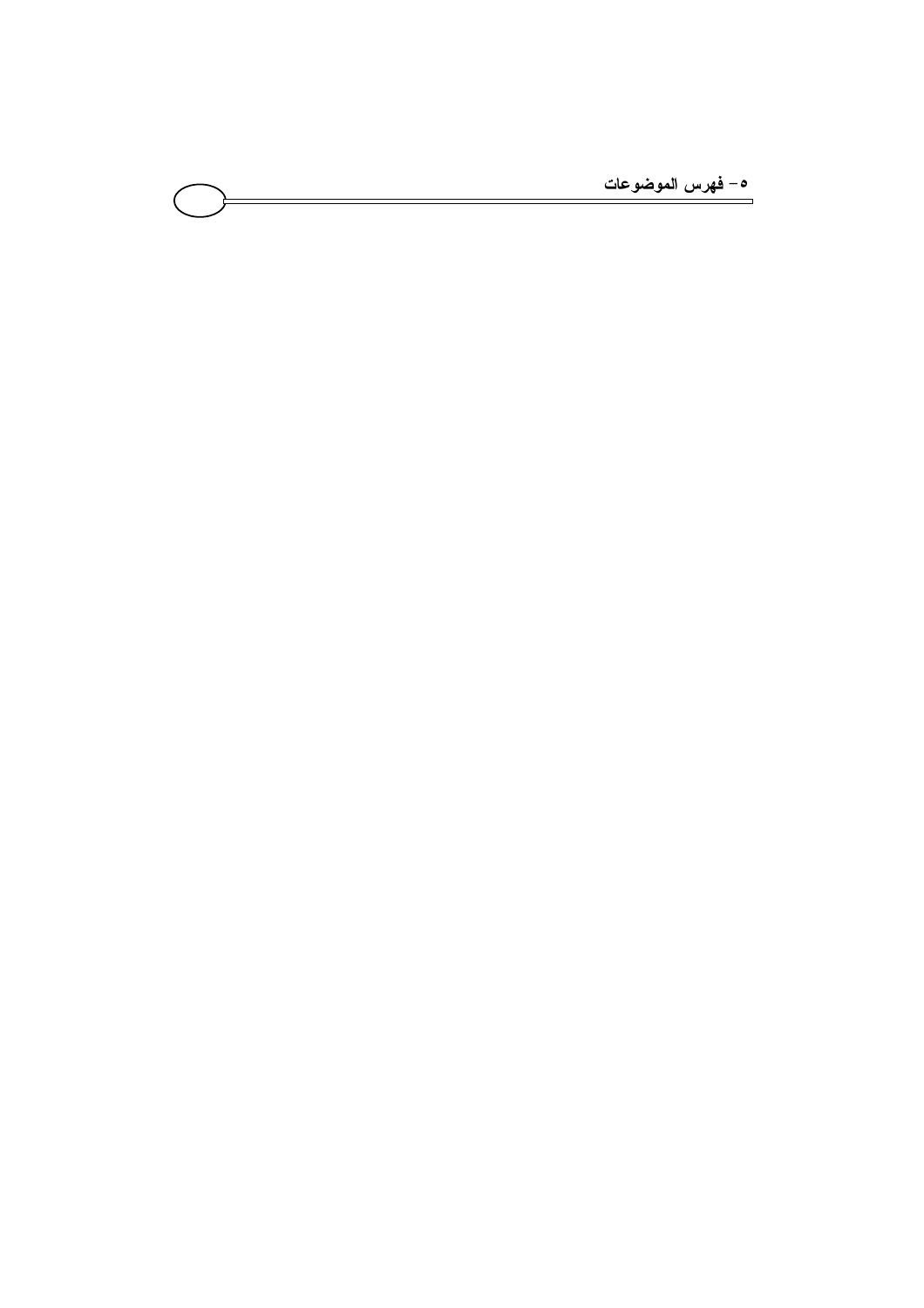| كتب للمؤلف                                                                                              |     |                                                                                                       |
|---------------------------------------------------------------------------------------------------------|-----|-------------------------------------------------------------------------------------------------------|
| فضـــــــــــائل الصـــــــــــــــيام وقيــــــــــــــام رمضـــــــــــــان                           |     | العــــــــروة الــــــــــوثقى _2 ضــــــــــوء الكتــــــــاب والســــــــنة                        |
|                                                                                                         |     | بيسان عقيسدة أهسل السسنة والجماعسة ولسزوم اتباعهسا                                                    |
| العمسرة والحسج والزيسارة فخ ضسوء الكتساب والسسنة                                                        |     |                                                                                                       |
|                                                                                                         |     |                                                                                                       |
|                                                                                                         |     | شسرح أسمساء الله الحسسني فج ضسوء الكتساب والسسنة                                                      |
| رمــــــى الجمــــــرات في ضـــــــوء الكتــــــاب والســــــنة                                         | ع ہ |                                                                                                       |
|                                                                                                         |     | النــــــور والظلمــــــات في الكتــــــاب والســــــنة                                               |
| الجهـاد _ سـبيل الله: فضـله، وأسـباب النصـر علـى الأعـداء                                               |     | نسور التوحيسد وظلمسات الشسرك فج ضسوء الكتساب والسسنة                                                  |
| الفساهيم الصسحيحة للجهساد في ضسوء الكتساب والسسنة                                                       |     | نسور الإخسلاص وظلمسات إرادة السدنيا بعمسل الأخسرة                                                     |
|                                                                                                         |     | نور الإسلام وظلمات الكفسر في ضلوء الكتباب والسلنة                                                     |
| الربسا: أضــــراره وآشـــاره في ضــــوء الكتــــاب والســــنة                                           |     | نسور الإيمسان وظلمسات النفساق فج ضسوء الكتساب والسسنة                                                 |
|                                                                                                         |     | نسور السسنة وظلمسات البدعسة فج ضسوء الكتساب والسسنة  <sup>09</sup>                                    |
|                                                                                                         |     | نسور التقسوي وظلمسات المعاصسي في ضسوء الكتساب والسسنة   *                                             |
| مواقف النبي صلى اللّه عليـه وسـلم في الـدعوة إلى اللّه تعـالى                                           |     | نسور الهسدى وظلمسات الضسلال في ضسوء الكتساب والسسنة                                                   |
| مواقـف الصـحابـة رضـى الله عـنهم _2 الـدعوة إلى الله تعــالى                                            |     | قضسية الستكفير بسين أهسل السسنة وفسرق الضسلال                                                         |
| مواقـــف التــــابعين وأتبــــاعهم ــة الــــدعوة إلى الله تعــــالى                                    |     | <sup>0</sup> \  الاعتصـــــــــــــــام بالكتـــــــــــــــاب والســــــــــــــــــنة               |
| مواقسف العلمساء عسبر العصسور فج السدعوة إلى الله تعسالي                                                 |     | تبريسد حسرارة المعسيبة فجضوء الكتساب والسسنة                                                          |
| مفهــــوم الحكمــــة في ضــــوء الكتــــاب والســــنة                                                   |     | عقيـــــدة المســــــلم في ضـــــــوء الكتــــــاب والســــــنة (٢/١)                                 |
| كيفية دعوة الملحدين إلى الله تعالى في ضوء الكتاب والسنة                                                 |     | أنسواع الصسبر ومجالاتسه فخضوء الكتساب والسسنة                                                         |
| كيفية دعوة الـوثنيين إلى الله تعـالى _ ضوء الكتـاب والسـنة                                              |     | آفـــات اللســــان في ضــــوء الكتــــاب والســــنة                                                   |
| كيفيـة دعوة أهل الكتاب إلى الله تعالى في ضوء الكتاب والسنــة                                            |     | ۲,                                                                                                    |
|                                                                                                         |     | طهــــــــــور المســــــــــلم في ضـــــــــــوءِ الكتـــــــــاب والســـــــــنة                    |
| كيفية دعوة عصاة المسلمين إلى الله تعالى في ضوء الكتاب والسنة                                            |     |                                                                                                       |
| مقومسات الداعيسة النساجح فجضوء الكتساب والسسنة                                                          |     | الأذان والإقامـــــة فج ضــــــــــوء الكتـــــــــاب والســــــــنة                                  |
| فقـــه الـــدعوة _2 صـــحـيح الإمـــام البـخـــاري رحمـــه اللّه (٢/١)                                  |     | ۲۲<br>شسسروط الصيطلاة في ضيوء الكتيساب والسيسنة                                                       |
| لـذكر والـدعاء والعـلاج بـالرقى مـن الكتـاب والسـنة (٤/١)                                               |     | قرة عيون المصلين ببيان صفة صلاة المحسنين في ضوء الكتاب والسنة                                         |
| الــــــــــــــدعاء مــــــــــــــــن الكتـــــــــــــــاب والســــــــــــــــنة                    |     | أركسان الصللاة وواجباتها فج ضوء الكتساب والسنسنة                                                      |
| حصسسن المسسلم مسسن أذكسار الكتسساب والسسسنة                                                             | ٧٤  | سجود السهو: مشروعيته ومواضعه وأسبابه في ضوء الكتاب والسنة                                             |
| ورد الصهياح والمساء في ضهوء الكتــاب والســــنة                                                         | ٧٥  | ٢٧<br>صلاة التطوع: مفهوم وفضائل وأقسام وأنواع في ضوء الكتاب والسنة                                    |
| العسسلاج بسسالرقي مسسن الكتسساب والسسسنة                                                                | ٧٦  | ۲۸<br>صـــلاة الجماعـــة: مفهـــو، وفضـــائل، وأحكــام، وفوائـــد، وآداب                              |
|                                                                                                         |     | ۲۹<br>المســــاجد، مفهـــــوم، وفضـــــائل، وأحكـــــام، وحقـــــوق، وآداب                            |
| نسور الشسيب وحكسم تغسييره فجضسوء الكتساب والسسنة                                                        |     | $\mathsf{r}$<br>الإمامـــة في الصـــــــــلاة في ضـــــــوء الكتـــــــاب والســــــنة                |
| قيسام الليسل: فضسله وآدابسه في ضسوء الكتساب والسسنة                                                     |     | ۳۱                                                                                                    |
| صعسلة الأرحسام في ضعيوء الكتـــاب والســـــنة                                                           |     | ۳۲                                                                                                    |
| \ ^  ســـــــــــر الوالـــــــــــدين في ضــــــــــــوءِ الكتــــــــــاب والســــــــــنة            |     | ٣٢                                                                                                    |
| سيستلامة الصيصدرية ضيصوء الكتيساب والسيسنة                                                              | ۸۲  | ۲٤<br>ـــنة                                                                                           |
| ثواب القرب المهداة إلى أموات المسلمين في ضوء الكتاب والسنسة                                             |     | ه ۳<br>صيطلاة العيسيدين في ضيسوء الكتيساب والسيسنة                                                    |
| وداع الـــربســــــــول صـــــــــلى الله علــــدٍــــــــــــــه وســــــــــلم لأمـــــدّــــــــــ ه |     | ٣٦<br>سلاة الكسيسوف فحضيسوء الكتيسات والسيسنة                                                         |
|                                                                                                         | ۸٥  | $\mathsf{r}\mathsf{v}$                                                                                |
| ة للعــــالمين محمــــد رســـــول الله ســـــيد النــــــاس ﷺ                                           |     | للاة الاستســــــقاء _2 ضـــــــــوء الكتــ<br>ـــاب ەالس<br>۳۸                                       |
| الغفلـــــــــة: خطرهــــــــــا وأســـــــــبابها وعلاجهــــــــا                                      |     | أحكــــــــام الجنـــــــــائز _2 ضــــــــــوء الكتـــــــــاب والســــــــــنة $ \wedge\uparrow $   |
| الثمر المجتنى مختصر شرح أسماء الله الحسني (تحت الطبع)                                                   |     | صلاة المؤمن: مفهـوم، وفضـائل، وآداب، وأنـواع، وأحكـام (٣/١) $\mathsf{N}^\mathsf{V}$                   |
| عظمـة القــرآن الكـريم وتعظيمـه وأشـره في النفــوس والأرواح                                             |     | $\epsilon$ .                                                                                          |
|                                                                                                         |     | ٤١<br>ـاة بهميــــة الأنعــــام في ضــــوء الكتــــاب والســــنة $\mathbin{ \Lambda^{\mathsf{q}} }$   |
| تصحيح شرح حصن المسلم في ضوء الكتاب والسنة                                                               |     | ٤٢<br>زكساة الخسارج مسن الأرض في ضسوء الكتساب والسسنة المله                                           |
| ـــــف لا تنــــــــسى مـــن ســيرة والمدتى رحمهـــــا الل ا                                            |     | ٤٣                                                                                                    |
| إجبابسة النسداء في ضيسسوء السنسسة السمطهسسسسر ة                                                         |     | ___اة عـــــروض التجـــــارة في ضـــــوء الكتـــــاب والســـــنة $ $ ٩٢<br>٤٤                         |
| أبراج الزجاج ⊈ سيرة الحجاج: تأليف عبدالرحمن بن سعيد رحمه الله (تحقيق )                                  |     | ه ٤<br>سنة ۹۳<br>_____اة الفط____ريخ ضــــــــوءِ الكتــــــــاب والس                                 |
| الجنـة والنـار: تـأليف عبـدالـرحمن بـن سـعيد بـن علـى رحمـه الله (تحقيـق)                               | ۹ ٤ | ٤٦<br>مصارف الزكاة في الإسلام في ضروء الكتساب والسينة                                                 |
| غـزوة فـتح مكـة: تـأليف عبـدالرحمن بـن سـعيد بـن علـى رحمـه الله (تحقيـق)                               |     | ٤٧                                                                                                    |
| سيرة الشـاب الصـالح عبـدالرحمن بـن سـعيد بـن بـن علـى وهـف رحمـه الله                                   |     | سنة ۹٦<br>$\epsilon$ $\lambda$<br>ــــاة في الإســـــــــــلام في ضـــــــــوءِ الكتــــــــاب والســ |
|                                                                                                         |     |                                                                                                       |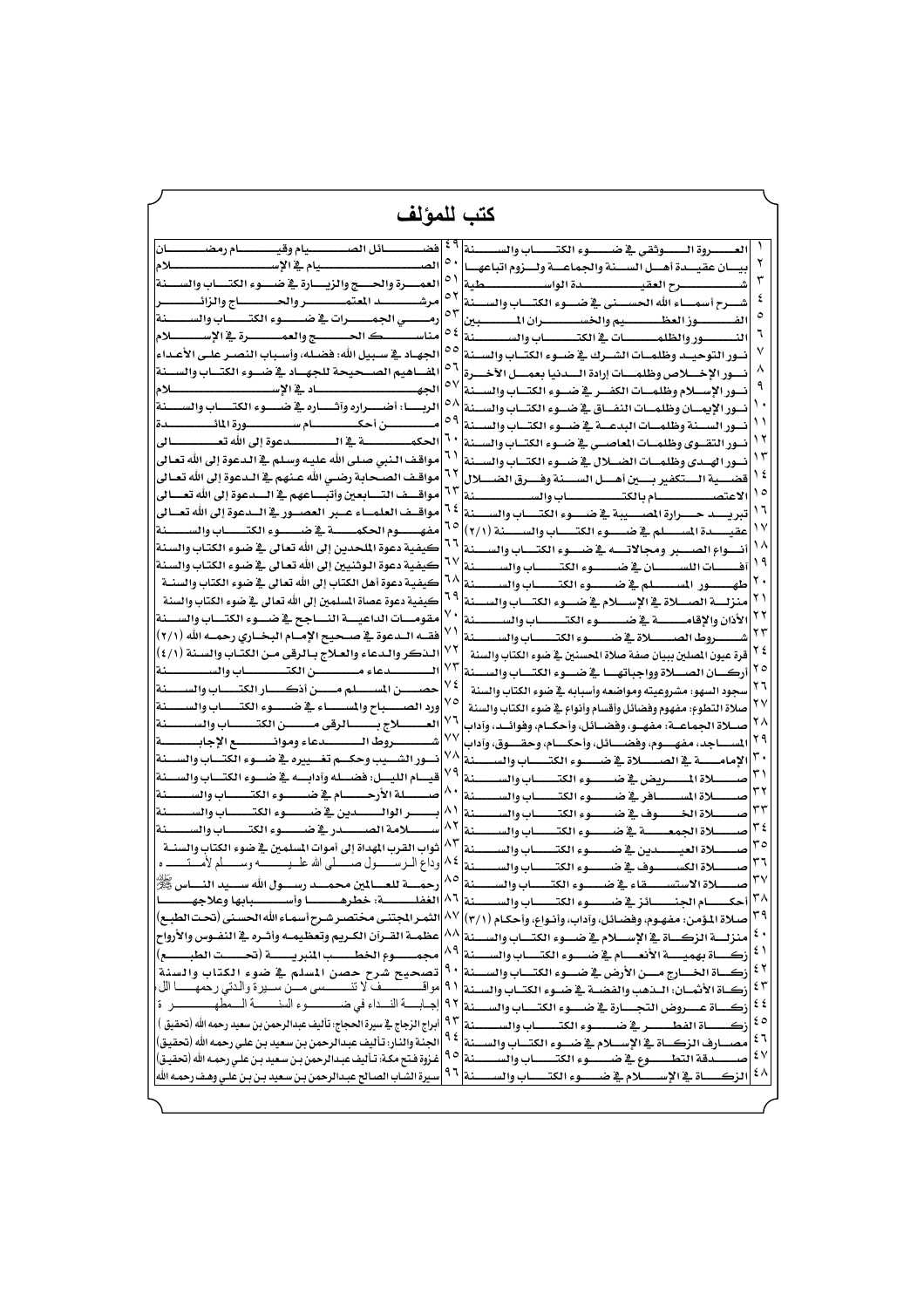| * اولا: حصـــــــن المســــــلم باللغــــــات الانيـــــــة: ٣١]حصــــــــــــن المســــــــــلم باللغـــــــــــة النيباليــــــــــة<br>* ثانيـــــا: كَتــــب مترجمـــــة للغــــة الاورديــــة:<br>١<br>نور السنة وظلمات البدعة فخ ضوء الكتاب والسنة<br>۲<br>شـــــــــروط الــــــــــدعاء وموانـــــــــع الإجابــــــــة<br>٣<br>المستسدعاء مستسن الكتسستاب والسمستنة<br>٤<br>نور التوحيد وظلمات الشرك فخضوء الكتاب والسنة<br>٥<br>بيان عقيدة أهل السنة والجماعة ولزوم اتباعها<br>حصــــــــن المســـــــــلم باللغـــــــــة الأمهريـــــــــة ٣١<br>٦<br>نور الإيمان وظلمات النفاق فخ ضوء الكتاب والسنة<br>حصـــــــــن المســـــــــلم بـاللغــــــــــة الســــــــــواحلية ٣٧<br>$\checkmark$<br> الربــا: أضــراره وآشــاره في ضــوء الكتــاب والســنة<br>٨<br>نور الإخلاص وظلمات إرادة الدنيا بعمل الآخرة<br>٩<br>حصـــــــن المســــــــلم باللغــــــــة الفارســــــــية   ٤٠<br>صللاة التطوع في ضوء الكتساب والسنسنة<br>١.<br>نسور التقسوي وظلمسات المعاصسي (دار السسلام)<br>۱۱<br>نسور الإسلام وظلمات الكفر (دار السلام)<br>حصـــــــن المســــــــلم باللغــــــــة التاميليـــــــة [٤٢]<br>$\gamma$<br>الفوز العظيم والخسران المبين (دار السلام)<br>۱٢<br>النـور والظلمـات في الكتـاب والسـنة (دار السـلام)<br>$\frac{1}{2}$<br>قضية التكفير بين أهل السنة وفرق الضلال (دار السلام)<br>$\sqrt{2}$<br>نــور الهـدى وظلمــات الضــلال (دار الســلام) ثـالثــاً<br>نسور الشسيب وحكسم تغسييره (دار السلسلام)<br>* ثالثــــا: كتــــب مترجمــــة للغــــات أخــــرى:<br>١٨ حصـــــــن المســــــــلم بـاللغــــــــــة الصـــــــــينية <br>ا المحصيلين المستسملم باللغيسية الشيشيسسانية $\left  \wedge^2 \right $<br>مرشد الحاج والمتمر والزائر (باللغة الماليبارية)<br>الدعاء مـن الكتـاب والسـنة (باللغـة الفارسـية)<br>۲. |
|------------------------------------------------------------------------------------------------------------------------------------------------------------------------------------------------------------------------------------------------------------------------------------------------------------------------------------------------------------------------------------------------------------------------------------------------------------------------------------------------------------------------------------------------------------------------------------------------------------------------------------------------------------------------------------------------------------------------------------------------------------------------------------------------------------------------------------------------------------------------------------------------------------------------------------------------------------------------------------------------------------------------------------------------------------------------------------------------------------------------------------------------------------------------------------------------------------------------------------------------------------------------------------------------------------------------------------------------------------------------------------------------------------------------------------------------------------------------------------------------------------------------------------------------------------------------------------------------------------------------------------------------------------------------------------------------------------------------------------------------|
|                                                                                                                                                                                                                                                                                                                                                                                                                                                                                                                                                                                                                                                                                                                                                                                                                                                                                                                                                                                                                                                                                                                                                                                                                                                                                                                                                                                                                                                                                                                                                                                                                                                                                                                                                |
|                                                                                                                                                                                                                                                                                                                                                                                                                                                                                                                                                                                                                                                                                                                                                                                                                                                                                                                                                                                                                                                                                                                                                                                                                                                                                                                                                                                                                                                                                                                                                                                                                                                                                                                                                |
|                                                                                                                                                                                                                                                                                                                                                                                                                                                                                                                                                                                                                                                                                                                                                                                                                                                                                                                                                                                                                                                                                                                                                                                                                                                                                                                                                                                                                                                                                                                                                                                                                                                                                                                                                |
|                                                                                                                                                                                                                                                                                                                                                                                                                                                                                                                                                                                                                                                                                                                                                                                                                                                                                                                                                                                                                                                                                                                                                                                                                                                                                                                                                                                                                                                                                                                                                                                                                                                                                                                                                |
|                                                                                                                                                                                                                                                                                                                                                                                                                                                                                                                                                                                                                                                                                                                                                                                                                                                                                                                                                                                                                                                                                                                                                                                                                                                                                                                                                                                                                                                                                                                                                                                                                                                                                                                                                |
|                                                                                                                                                                                                                                                                                                                                                                                                                                                                                                                                                                                                                                                                                                                                                                                                                                                                                                                                                                                                                                                                                                                                                                                                                                                                                                                                                                                                                                                                                                                                                                                                                                                                                                                                                |
|                                                                                                                                                                                                                                                                                                                                                                                                                                                                                                                                                                                                                                                                                                                                                                                                                                                                                                                                                                                                                                                                                                                                                                                                                                                                                                                                                                                                                                                                                                                                                                                                                                                                                                                                                |
|                                                                                                                                                                                                                                                                                                                                                                                                                                                                                                                                                                                                                                                                                                                                                                                                                                                                                                                                                                                                                                                                                                                                                                                                                                                                                                                                                                                                                                                                                                                                                                                                                                                                                                                                                |
|                                                                                                                                                                                                                                                                                                                                                                                                                                                                                                                                                                                                                                                                                                                                                                                                                                                                                                                                                                                                                                                                                                                                                                                                                                                                                                                                                                                                                                                                                                                                                                                                                                                                                                                                                |
|                                                                                                                                                                                                                                                                                                                                                                                                                                                                                                                                                                                                                                                                                                                                                                                                                                                                                                                                                                                                                                                                                                                                                                                                                                                                                                                                                                                                                                                                                                                                                                                                                                                                                                                                                |
|                                                                                                                                                                                                                                                                                                                                                                                                                                                                                                                                                                                                                                                                                                                                                                                                                                                                                                                                                                                                                                                                                                                                                                                                                                                                                                                                                                                                                                                                                                                                                                                                                                                                                                                                                |
|                                                                                                                                                                                                                                                                                                                                                                                                                                                                                                                                                                                                                                                                                                                                                                                                                                                                                                                                                                                                                                                                                                                                                                                                                                                                                                                                                                                                                                                                                                                                                                                                                                                                                                                                                |
|                                                                                                                                                                                                                                                                                                                                                                                                                                                                                                                                                                                                                                                                                                                                                                                                                                                                                                                                                                                                                                                                                                                                                                                                                                                                                                                                                                                                                                                                                                                                                                                                                                                                                                                                                |
|                                                                                                                                                                                                                                                                                                                                                                                                                                                                                                                                                                                                                                                                                                                                                                                                                                                                                                                                                                                                                                                                                                                                                                                                                                                                                                                                                                                                                                                                                                                                                                                                                                                                                                                                                |
|                                                                                                                                                                                                                                                                                                                                                                                                                                                                                                                                                                                                                                                                                                                                                                                                                                                                                                                                                                                                                                                                                                                                                                                                                                                                                                                                                                                                                                                                                                                                                                                                                                                                                                                                                |
|                                                                                                                                                                                                                                                                                                                                                                                                                                                                                                                                                                                                                                                                                                                                                                                                                                                                                                                                                                                                                                                                                                                                                                                                                                                                                                                                                                                                                                                                                                                                                                                                                                                                                                                                                |
|                                                                                                                                                                                                                                                                                                                                                                                                                                                                                                                                                                                                                                                                                                                                                                                                                                                                                                                                                                                                                                                                                                                                                                                                                                                                                                                                                                                                                                                                                                                                                                                                                                                                                                                                                |
|                                                                                                                                                                                                                                                                                                                                                                                                                                                                                                                                                                                                                                                                                                                                                                                                                                                                                                                                                                                                                                                                                                                                                                                                                                                                                                                                                                                                                                                                                                                                                                                                                                                                                                                                                |
|                                                                                                                                                                                                                                                                                                                                                                                                                                                                                                                                                                                                                                                                                                                                                                                                                                                                                                                                                                                                                                                                                                                                                                                                                                                                                                                                                                                                                                                                                                                                                                                                                                                                                                                                                |
|                                                                                                                                                                                                                                                                                                                                                                                                                                                                                                                                                                                                                                                                                                                                                                                                                                                                                                                                                                                                                                                                                                                                                                                                                                                                                                                                                                                                                                                                                                                                                                                                                                                                                                                                                |
|                                                                                                                                                                                                                                                                                                                                                                                                                                                                                                                                                                                                                                                                                                                                                                                                                                                                                                                                                                                                                                                                                                                                                                                                                                                                                                                                                                                                                                                                                                                                                                                                                                                                                                                                                |
| بيان عقيدة أهل السنة والجماعة  (باللغة الإندونيسية )                                                                                                                                                                                                                                                                                                                                                                                                                                                                                                                                                                                                                                                                                                                                                                                                                                                                                                                                                                                                                                                                                                                                                                                                                                                                                                                                                                                                                                                                                                                                                                                                                                                                                           |
| نور السنة وظلمات البدعة في ضوء الكتاب والسنة باللغة الماليبارية<br>٢٢ حصــــــــــن المســـــــــــلم بـاللغـــــــــــة البوســــــــــنية  <sup>٥١</sup>                                                                                                                                                                                                                                                                                                                                                                                                                                                                                                                                                                                                                                                                                                                                                                                                                                                                                                                                                                                                                                                                                                                                                                                                                                                                                                                                                                                                                                                                                                                                                                                     |
| الدعاء من الكتاب والسنة (باللغـة اللوغنديـة)<br>ا ت<br>حصير السيطيع باللغيسية الألمانيسية<br>۲۳                                                                                                                                                                                                                                                                                                                                                                                                                                                                                                                                                                                                                                                                                                                                                                                                                                                                                                                                                                                                                                                                                                                                                                                                                                                                                                                                                                                                                                                                                                                                                                                                                                                |
| صلاة المريض (باللغة مليباريية - دار السلام)<br>۲٤                                                                                                                                                                                                                                                                                                                                                                                                                                                                                                                                                                                                                                                                                                                                                                                                                                                                                                                                                                                                                                                                                                                                                                                                                                                                                                                                                                                                                                                                                                                                                                                                                                                                                              |
| ع ہ<br>رحمة للعالمين (باللغة الإنجليزية — دار السلام)<br>حصـــن المســلم باللغـــة الفلبينيـــة « مرنـــاو »<br>م ۲                                                                                                                                                                                                                                                                                                                                                                                                                                                                                                                                                                                                                                                                                                                                                                                                                                                                                                                                                                                                                                                                                                                                                                                                                                                                                                                                                                                                                                                                                                                                                                                                                            |
| ۲٦<br>حصــن المســلم باللغــة الفلبينيــة « تجــالوج »                                                                                                                                                                                                                                                                                                                                                                                                                                                                                                                                                                                                                                                                                                                                                                                                                                                                                                                                                                                                                                                                                                                                                                                                                                                                                                                                                                                                                                                                                                                                                                                                                                                                                         |
| $\mathsf{Y}\mathsf{V}$<br>حصير المسلم باللغية الصيومالية                                                                                                                                                                                                                                                                                                                                                                                                                                                                                                                                                                                                                                                                                                                                                                                                                                                                                                                                                                                                                                                                                                                                                                                                                                                                                                                                                                                                                                                                                                                                                                                                                                                                                       |
| حصين المسلم باللغية الطاجكينة<br>۲۸                                                                                                                                                                                                                                                                                                                                                                                                                                                                                                                                                                                                                                                                                                                                                                                                                                                                                                                                                                                                                                                                                                                                                                                                                                                                                                                                                                                                                                                                                                                                                                                                                                                                                                            |
| حصيصن المستسلم باللغيسة الأذرينية<br>۲۹                                                                                                                                                                                                                                                                                                                                                                                                                                                                                                                                                                                                                                                                                                                                                                                                                                                                                                                                                                                                                                                                                                                                                                                                                                                                                                                                                                                                                                                                                                                                                                                                                                                                                                        |
| حصيرالمسلم باللغيسة اليابانيسة<br>$\mathfrak{r}$ .                                                                                                                                                                                                                                                                                                                                                                                                                                                                                                                                                                                                                                                                                                                                                                                                                                                                                                                                                                                                                                                                                                                                                                                                                                                                                                                                                                                                                                                                                                                                                                                                                                                                                             |